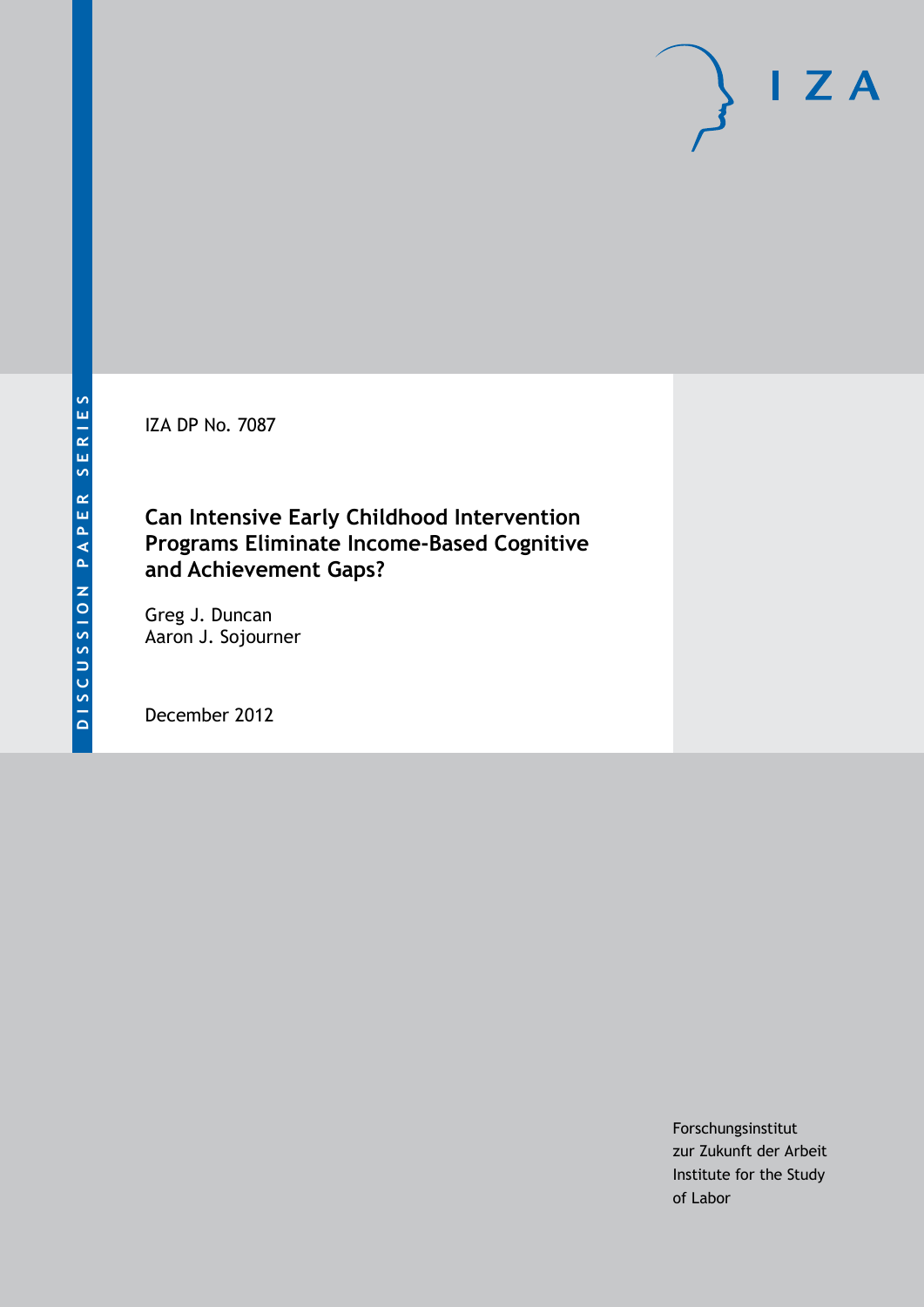# **Can Intensive Early Childhood Intervention Programs Eliminate Income-Based Cognitive and Achievement Gaps?**

## **Greg J. Duncan**

*University of California, Irvine*

### **Aaron J. Sojourner**

*University of Minnesota and IZA*

Discussion Paper No. 7087 December 2012

IZA

P.O. Box 7240 53072 Bonn Germany

Phone: +49-228-3894-0 Fax: +49-228-3894-180 E-mail: [iza@iza.org](mailto:iza@iza.org)

Any opinions expressed here are those of the author(s) and not those of IZA. Research published in this series may include views on policy, but the institute itself takes no institutional policy positions. The IZA research network is committed to the IZA Guiding Principles of Research Integrity.

<span id="page-1-0"></span>The Institute for the Study of Labor (IZA) in Bonn is a local and virtual international research center and a place of communication between science, politics and business. IZA is an independent nonprofit organization supported by Deutsche Post Foundation. The center is associated with the University of Bonn and offers a stimulating research environment through its international network, workshops and conferences, data service, project support, research visits and doctoral program. IZA engages in (i) original and internationally competitive research in all fields of labor economics, (ii) development of policy concepts, and (iii) dissemination of research results and concepts to the interested public.

IZA Discussion Papers often represent preliminary work and are circulated to encourage discussion. Citation of such a paper should account for its provisional character. A revised version may be available directly from the author.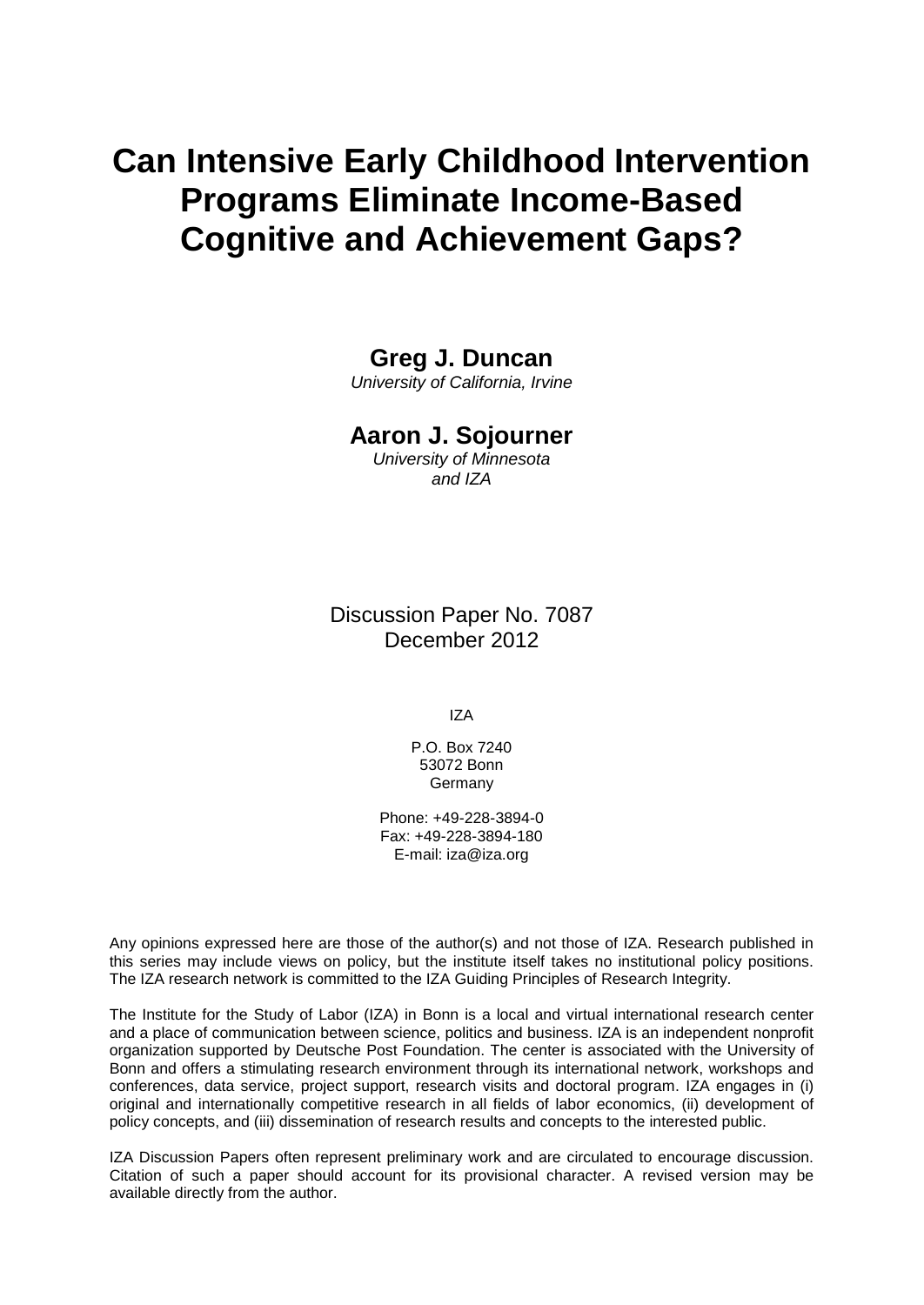IZA Discussion Paper No. 7087 December 2012

## **ABSTRACT**

## **Can Intensive Early Childhood Intervention Programs Eliminate Income-Based Cognitive and Achievement Gaps?[\\*](#page-1-0)**

How much of the income-based gaps in cognitive ability and academic achievement could be closed by a two-year, center-based early childhood education intervention? Data from the Infant Health and Development Program (IHDP), which randomly assigned treatment to low birth weight children from both higher- and low-income families between ages one and three, shows much larger impacts among low- than higher-income children. Projecting IHDP impacts to the U.S. population's IQ and achievement trajectories suggests that such a program offered to low-income children would essentially eliminate the income-based gap at age three and between a third and three-quarters of the age-five and age-eight gaps.

JEL Classification: I2, J24, I3

Keywords: human capital, skill formation, education, early childhood, government policy

Corresponding author:

Aaron Sojourner University of Minnesota Carlson School of Management  $321$  19<sup>th</sup> Ave S. Minneapolis, MN 55409 USA E-mail: [asojourn@umn.edu](mailto:asojourn@umn.edu)

The research reported here was supported by the Institute of Education Sciences, U.S. Department of Education, through Grant R305A090467 to the University of California, Irvine (George Farkas, Ph.D., PI) and by the National Institute for Child Health and Human Development, through grant HD065704 to the University of California, Irvine (Greg Duncan and George Farkas, PIs). The opinions expressed are those of the authors and do not represent views of these sponsors. We are grateful to Jeanne Brooks-Gunn, Peg Burchinal, George Farkas, Pamela Klebanov, Katherine Magnuson, Judy Temple, Christine Weiland, Hiro Yoshikawa, participants in the Human Capital Research Collaborative and the editor and referees for their help and comments, and to Erik Ruzek and Juan Chaparro for research assistance. Access to the data is restricted. The IHDP data can be obtained through the Inter-university Consortium for Political and Social Research and the ECLS-B data through the U.S. Department of Education's Institute for Education Sciences. The authors will provide additional guidance on request.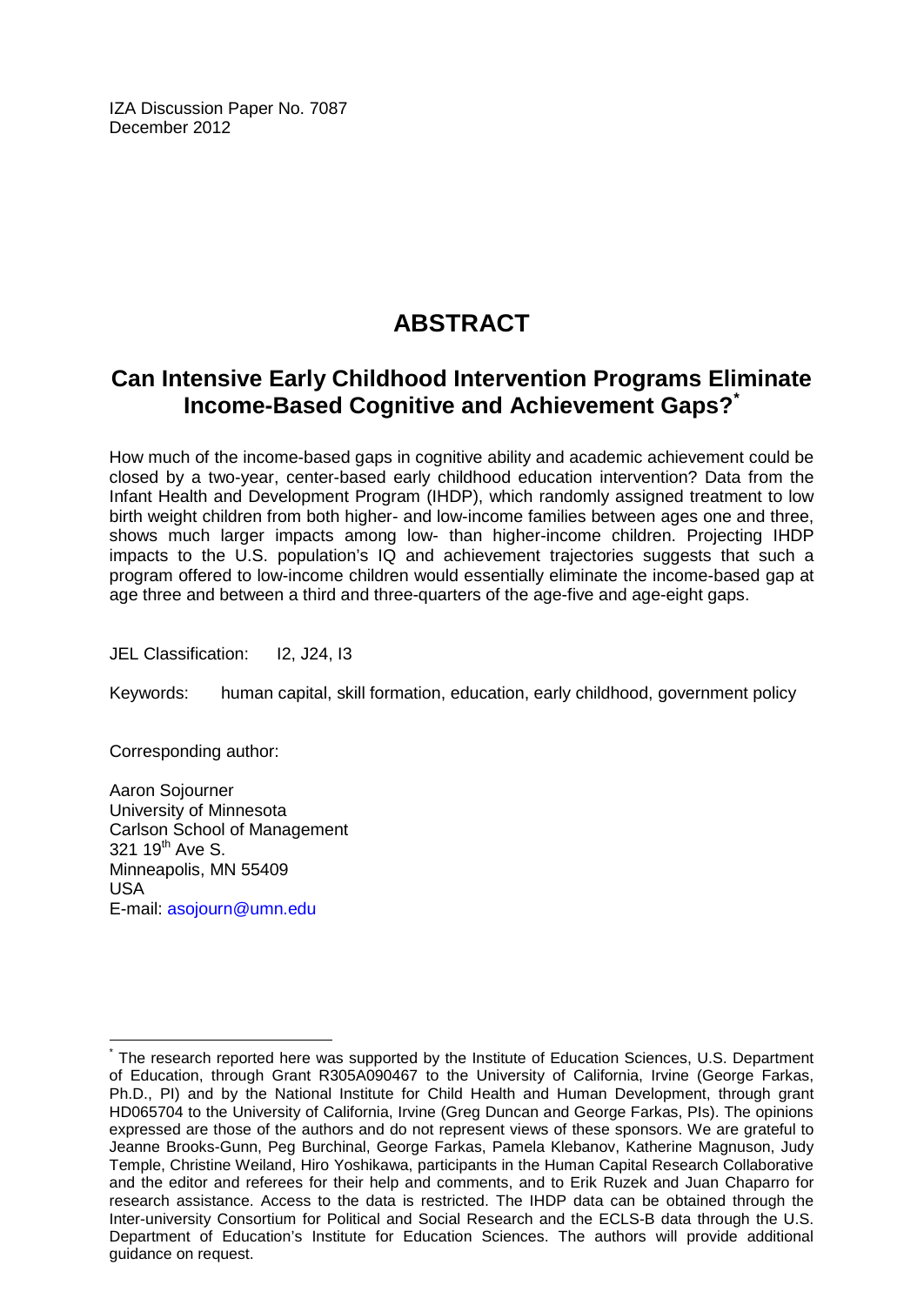#### **I. Introduction**

Early childhood education programs are seen by some as a way of improving the schooling readiness of poor children and enabling them to take full advantage of the benefits of K-12 educational investments (Knudsen et al. 2006; Ludwig and Sawhill 2007). But can any single program eliminate achievement gaps? The impacts of modern Head Start and Early Head Start programs directed at children growing up in low-income families are estimated to be modest at best, particularly when outcomes are assessed within a few years of program completion (Puma et al. 20[1](#page-42-0)0; Love et al. 2005).<sup>1</sup> Some short-term impact estimates for state prekindergarten programs, which are income-targeted in some states and universal in others, are more promising (Wong et al. 2008; Gormley et al. 2008) and mixed evidence of longer-run impacts for these programs is starting to emerge (Hill et al. 2012; Ladd et al. 2012).

Evaluations of the Abecedarian (Campbell et al. 2002), Perry Preschool (Schweinhart et al. 2005; Heckman et al. 2010), and Chicago Child-Parent Center (Reynolds et al. 2011) programs have often been cited as evidence of the long-run impacts and high benefits relative to costs of high-quality programs (Karoly 2001; Knudsen et al. 2006; Bartik 2011). Extracting broad policy lessons from these programs is difficult because all three programs were only offered to low-income and predominantly children of color and their mothers.

Scaled-up, government-funded programs might be offered universally rather than restricted to children from low-income families in the belief that they would benefit all children, that higher-income children generate positive peer effects for low-income children, or in order to generate the political support necessary for public funding. A universal program would close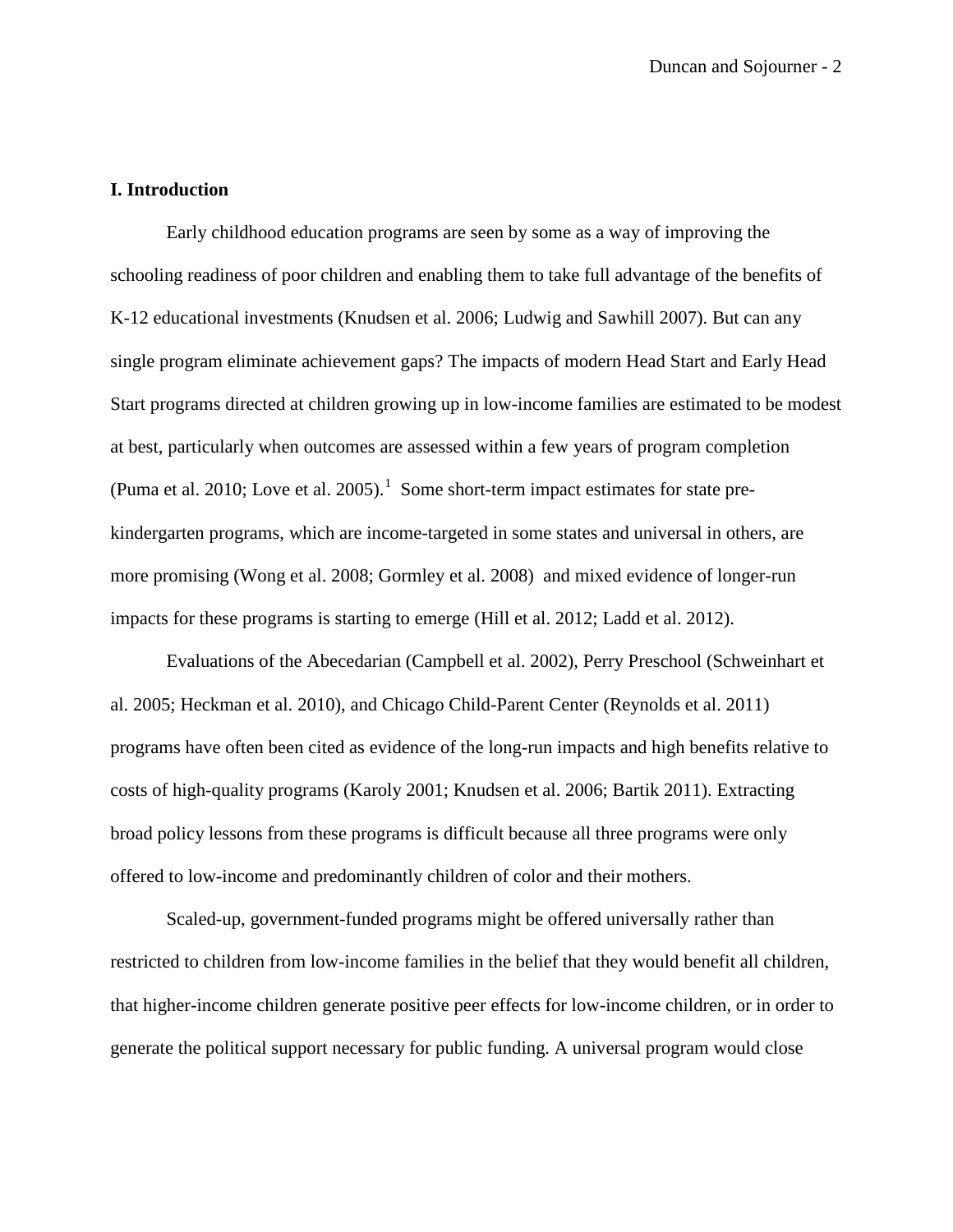income-based gaps only if its impacts were much larger for low-income children than for higherincome children and if sufficient numbers of low-income families chose to enroll their children in the program.

The goal of this paper is to estimate the degree to which an intensive Abecedarian-type intervention, begun at birth or age one but lasting only until age three, would close income-based gaps in cognitive ability and school readiness. We consider both universal and targeted versions of such a program, with the targeted program restricting eligibility to children living in families with income within 180 percent of the poverty line.

To generate our estimates, we draw data from the Infant Health and Development Program (IHDP), which offered a package of services including free, full-day, Abecedarian-type early education to a randomly chosen subset of 985 children in eight sites scattered around the country (Gross et al. 1997). The IHDP provided seven to nine hours of daily child care and used a game-based curriculum that emphasized language development. Eligibility was not restricted by family income, race or ethnicity and a demographically heterogeneous set of children and families enrolled in the study. A high-quality evaluation design included random assignment of program services to treatment and control groups and assessment of intelligence quotient (IQ) during and up to 15 years after the completion of the program.<sup>[2](#page-42-1)</sup> Published reports have shown very large impacts of the program on IQ during the program and generally smaller impacts, confined exclusively to the heavier babies, after it ended (Brooks-Gunn et al. 1994; Gross et al. 1997; McCarton et al. 1997; McCormick et al. 2006).

Apart from the convenience-based selection of the eight study sites, the main obstacle to generalizing from the IHDP to the larger population of U.S. children is that IHDP services were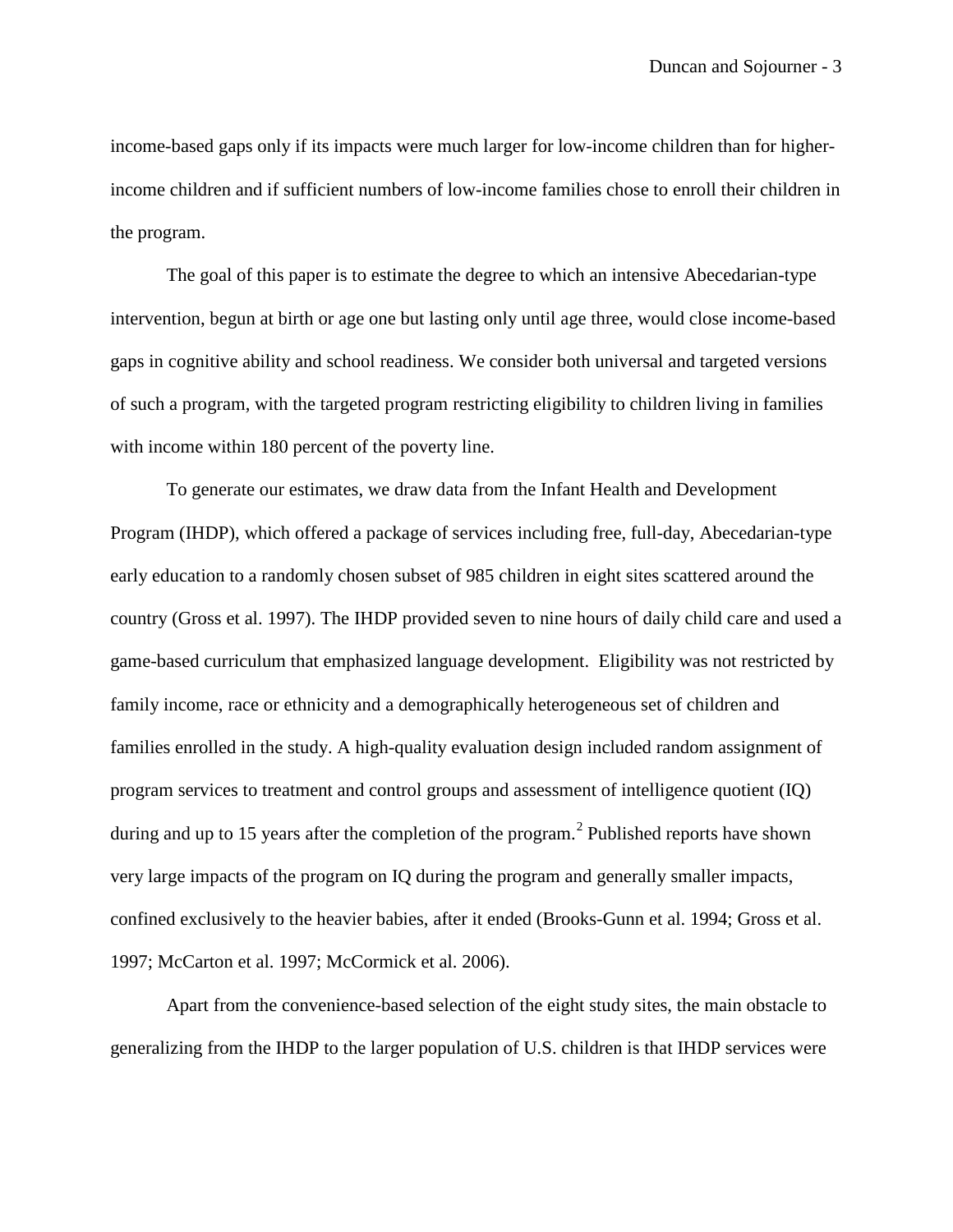offered only to babies with birth weights below the low birth weight (LBW) threshold ( $\leq 2,500$ grams). Research has shown that some low birth weight babies, particularly those with birth weights below 1,500 grams, exhibit developmental delays (Gross et al. 1997; Klebanov, Brooks-Gunn, and McCormick 1994a). This raises the question of whether program impacts for low birth weight children generalize to the larger population. As detailed below, we address generalizability issues by showing increasing program impacts throughout the birth weight range and by weighting the IHDP sample to reflect the demographic characteristics of U.S. children.

We find that the IHDP program boosted the cognitive ability of low-income children much more than the cognitive ability of higher-income children. Although early education by family income interactions have been reported in several published studies, our results have much greater internal validity since they are based on a demographically and geographically diverse sample, coupled with a well-implemented random-assignment design and strong program treatment. Population projections show that either a universal or an income-based targeted program would essentially eliminate income-based gaps in IQ at age three – at the end of the program. Despite considerable fadeout of program effects, our estimates suggest that incomebased gaps in age-five IQ would be substantially reduced or even eliminated completely. Our increasingly imprecise estimates suggest that one-third to three-quarters of the gaps in age eight IQ and achievement would be eliminated.

#### **II. Background**

It is no secret that children from different socioeconomic strata start school with very different skills. A recent study by Duncan and Magnuson (2011) used data from the Early Childhood Longitudinal Study – Kindergarten Cohort to compare children in the bottom and top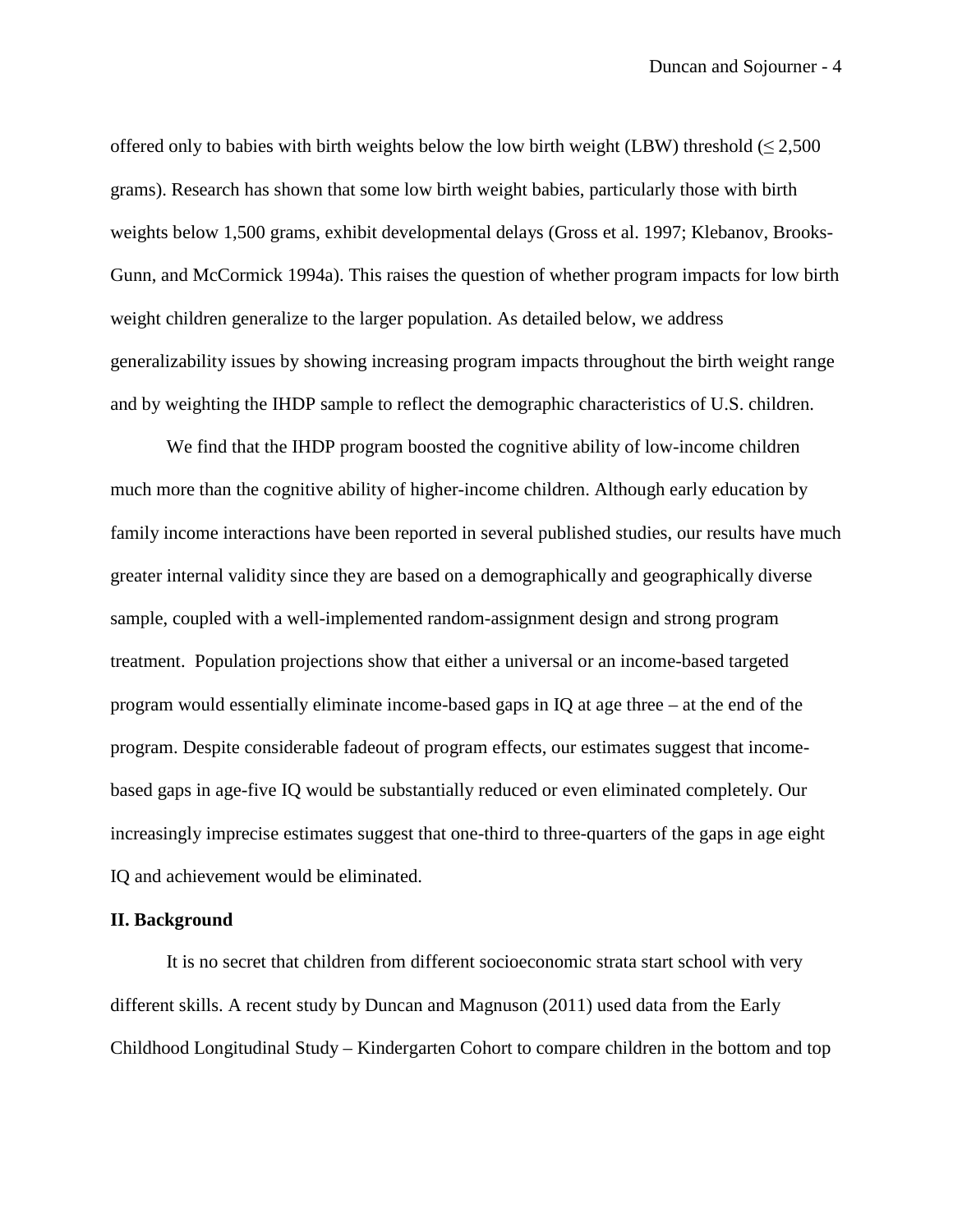quintiles of socioeconomic status (SES). They found that low-SES children scored about 1.3 standard deviations lower than high-SES children in their kindergarten-entry reading and math skills and nearly two-thirds of a standard deviation lower in teacher ratings of attention skills. Moreover, they were one-fourth of a standard deviation worse in terms of teacher-reported antisocial behavior. None of these gaps shrank over the course of elementary school, and in the case of antisocial behavior, the SES-based gap nearly doubled. More than half of the SES gaps were found *within* schools, which suggests that the very different kinds of schools attended by poor and affluent children do not account for all of the gaps.

Less well known is the startling growth in the income-based gap on test scores across cohorts of children born since the 1950s (Reardon 2011). Among children born around 1950, test scores of low-income children (defined to be at the  $10<sup>th</sup>$  percentile of the family income distribution) lagged behind those of their better-off peers (defined to be the  $90<sup>th</sup>$  percentile) by a little over half a standard deviation. Fifty years later, this gap was twice as large.<sup>[3](#page-42-2)</sup> Given the importance of achievement skills in determining educational success, it should come as no surprise that growth in the income-based gap in children's reading and math achievement has translated into a larger gap in schooling completed by children growing up in poor families compared with their more affluent peers (Duncan and Murnane 2011).

What might be done to close these gaps? Early childhood education (ECE) programs are seen by many as a way of improving the schooling readiness of children and enabling them to take full advantage of the benefits of K-12 educational investments (Knudsen et al. 2006). As with many other social programs, ECE services can be targeted toward low-income children or offered universally regardless of economic need (Scokpol 1991; Greenstein 1991; Barnett et al.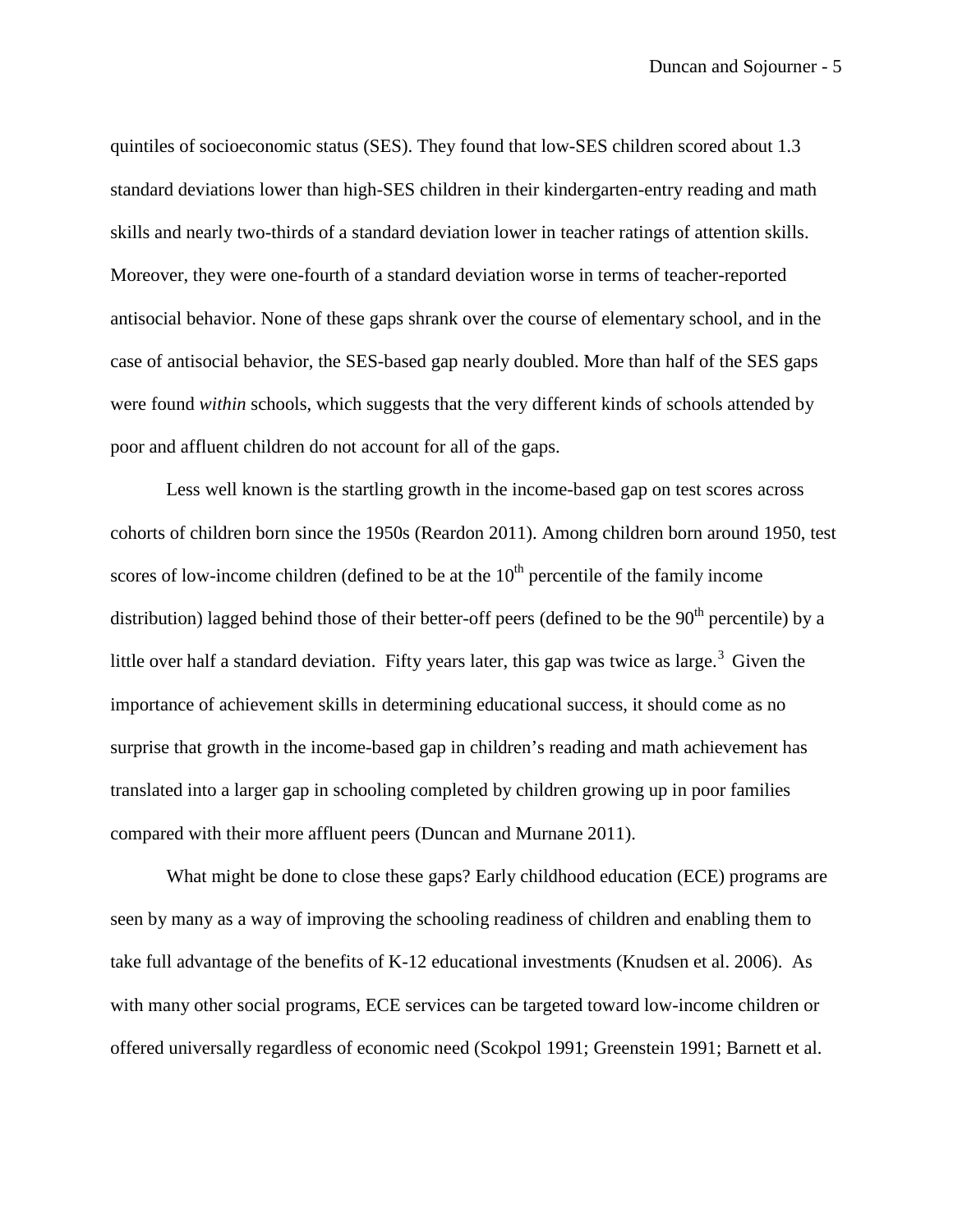2004). The value of targeting ECE programs on low-income preschool children is ambiguous owing to competing hypotheses about differential program effects can be found in developmental research and theory. A compensatory hypothesis (Sameroff and Chandler 1975) predicts that children who are at risk because of economic disadvantage, low skills, difficult temperaments, etc. derive greater benefit from skill-building high-quality early education programs relative to children who are not at risk. This hypothesis provided the rationale for the initial and continued funding for programs such as Head Start and Early Head Start. However, some have argued for a Matthew effect hypothesis (for example, Stanovich 1986) in which children with greatest initial advantages will profit the most.

We know very little about the comparative effectiveness of infant/toddler and preschool programs for children from low- versus high-income families. The best-known programs (Abecedarian, Perry, and the Chicago Parent-Child Program) restricted eligibility to low-income and/or disadvantaged minority children. Recent evaluations of the national Head Start and Early Head Start programs are also constrained by income limits on eligibility for both programs, although both Loeb et al. (2007) and Magnuson et al. (2004) shows that associations between attending Head Start or center-based care and kindergarten test scores are somewhat stronger for subgroups with the lowest socioeconomic status. The Oklahoma Pre-K program offered services to children who qualified for the free or reduced-price lunch program as well as children who did not. Also in line with the compensatory hypothesis, Gormley et al.'s (2008) evaluation found considerably higher impacts for the former than the latter group.

As with the Oklahoma Pre-K sample, income-based eligibility criteria were not part of the Infant Health and Development Program, which offered a package of services including free,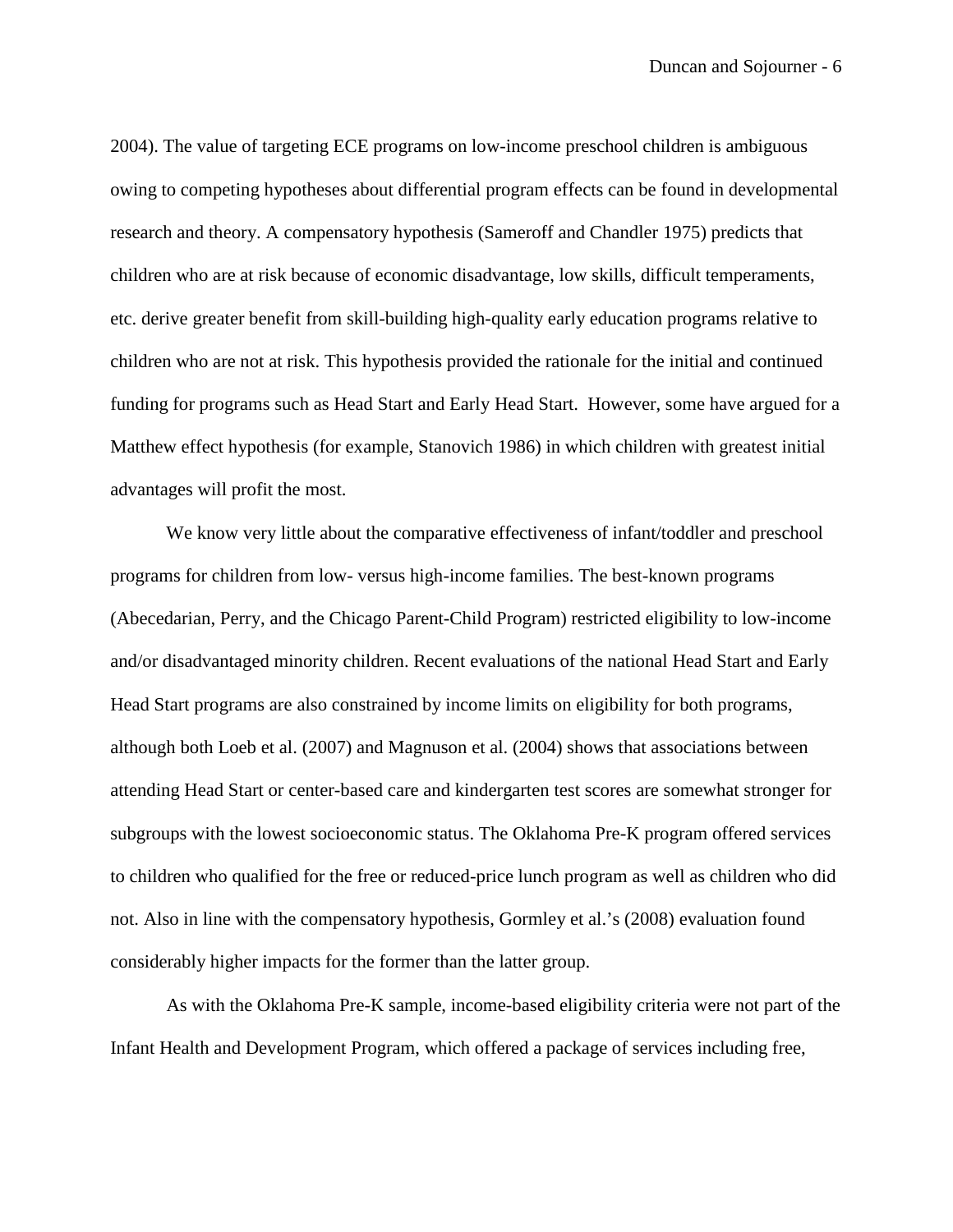full-day, Abecedarian-type child care to a randomly chosen subset of the 985 mothers and children that it recruited. These children were born in hospitals in eight sites scattered around the country, leading to the enrollment of a very demographically heterogeneous set of children and parents. We build on the IHDP's diverse sample and experimental design to estimate the extent to which income-based gaps in school readiness would be closed by such a program.

#### **III. Approach and Data**

*Approach.* The Infant Health and Development Program was designed to deliver the center-based Abecedarian curriculum to an economically and ethnically diverse sample of one and two year olds in eight sites scattered around the country (McCarton et al. 1997). However, all infants recruited into the IHDP study were born LBW ( $\leq$  2,500 grams = 5.51 pounds) and premature (gestational age at birth  $\leq$  37 weeks). The motivation for this restriction was that, while the Abecedarian curriculum had been shown to enhance cognitive outcomes for normal-birthweight, socially-disadvantaged children, no empirical evidence existed about its effectiveness for LBW children. IHDP documentation notes that neonatologists favored the inclusion of only the very low birth weight infants ( $\leq 1500$  g), who are known to be at greatest risk for developmental disabilities but that program developers also felt that it was important to assess impacts in a population where there was some evidence of effectiveness. To balance these two concerns, "it was decided to include infants weighing  $\leq$  2500 g with gestational age  $\leq$  37 weeks, but to stratify the sample into two weight groups. The 'lighter' group  $(\leq 2000 \text{ g})$ , would make up two-thirds of the sample, and the 'heavier' group  $(2001 - 2500)$  g) would compose one-third of the sample" (Gross et al. 1997).<sup>[4](#page-42-3)</sup> Program take-up was high, the curriculum appeared to be well implemented, attrition through age eight was modest, and a rigorous randomized controlled trial (RCT)-based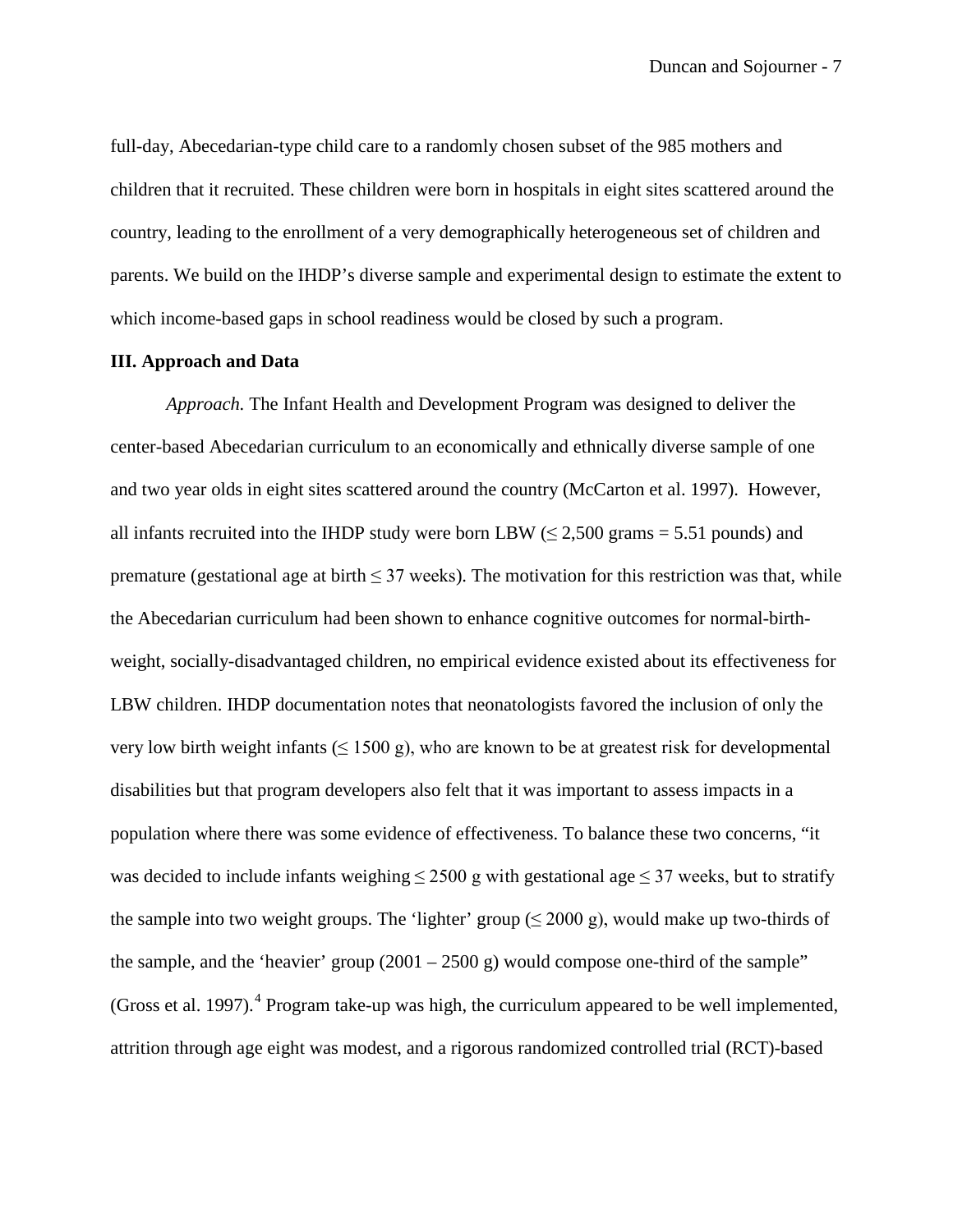design provides treatment estimates for a series of IQ and achievement measures both for the entire IHDP sample and for low- and higher-income subsamples.

Two factors in particular make it difficult to generalize from the IHDP to the U.S. population: All IHDP infants were born low birth weight and, although diverse, the demographic characteristics of IHDP families do not match closely to those of the general population. To address the low birth weight issue, we first present evidence showing that the developmental trajectories of the IQs of low birth weight children in the Early Childhood Longitudinal Study – Birth Cohort (ECLS-B) roughly parallel those of normal birth weight children. Then, we show that the IHDP sample includes a substantial numbers of children near the 2,500-gram low birth weight threshold and, most importantly, that IHDP program impacts are, if anything, increasing throughout the entire range of birth weights. This leads us to base our estimates only on the IHDP babies with birth weights above 2,000 grams, conventionally designated as high low birth weight (HLBW).

To correct for demographic misalignment, we develop and apply a set of ratio estimating weights to the IHDP sample based on ECLS-B joint distributions of race/ethnicity, income, maternal education and marital status. The procedures for obtaining estimates are as follows. Define D as an indicator that a child's family income is below 180 percent of the poverty threshold.<sup>[5](#page-42-4)</sup> Define T as a treatment indicator. If we could assign treatment at random in the nationally-representative ECLS population, we would estimate:

(1)  $Y_E = a_0 - a_1 D + a_2 T + a_3 D^* T + e$ 

where  $Y<sub>E</sub>$  is IQ or achievement measured in the ECLS-B at various ages during or after the end of the hypothetical program. The "E" subscript denotes an ECLS-B-based estimate. A minus sign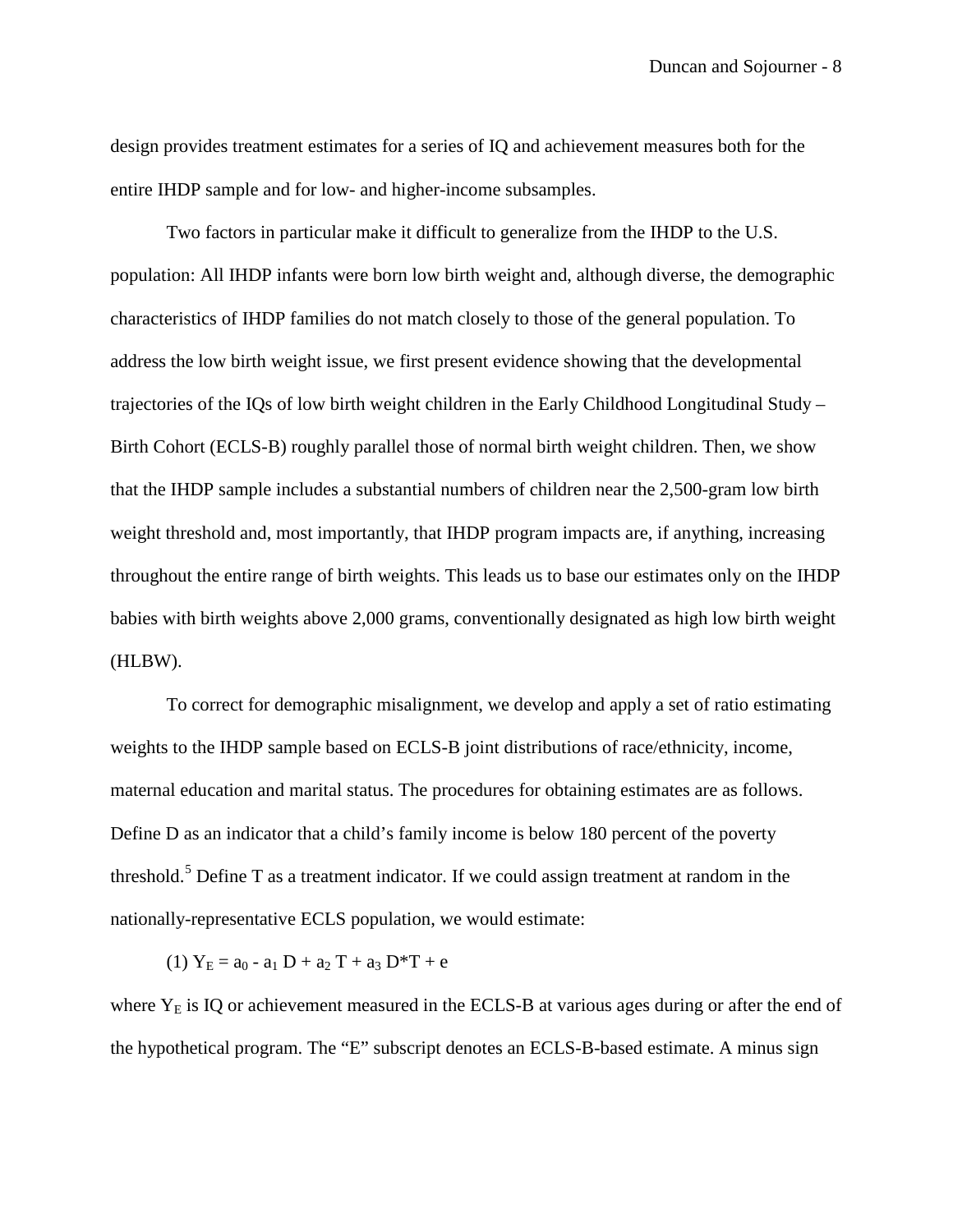precedes the expected negative coefficient on  $D(a_1)$  so that the sign on the outcome gap between groups is positive. As shown in Table 1,  $a_1$  measures the gap between average outcome levels for children from higher-income families compared to those from low-income families in the absence of treatment. The effect of universal (offered to the entire population of one- to threeyear olds) and targeted (offered only to one- to three-year-old children with family income below 180 percent of the poverty line) programs on outcomes and on the income-based gap could be estimated as described in Table 1. However, T=0 in the ECLS-B's national sample, so we cannot identify the portion of the gap closed by a program  $(C_a)$ . We can only estimate  $a_1$ , the observed "raw" gap absent treatment.

#### [Table 1 here]

To estimate C, we use the weighted IHDP HLBW sample to generate estimates of  $b_1$ ,  $b_2$ and  $b_3$  from:

(2)  $Y_1 = b_0 - b_1 D + b_2 T + b_3 D^* T +$  (Site Dummies) + u

where  $Y<sub>I</sub>$  is IQ or achievement measured in the IHDP at various ages during or after the end of the program and the "I" subscript denotes an IHDP-based estimate. This gives analogous estimates of the percentage of gap  $(C_b)$  that would be closed by a targeted or universal program, which can be seen by replacing all "a" terms in Table 1 with their analogous "b" terms.

Then,  $a_1*C_b$  estimates the magnitude of the closure that would be achieved by applying IHDP-based treatment effects to the weighted IHDP-based gap and  $a_1^*(1-C_b)$  estimates the magnitude of the residual gap. As a measure of the gap, one might instead prefer the observed ECLS-B gap rather the weighted IHDP-based gap and ask how much of this gap would a given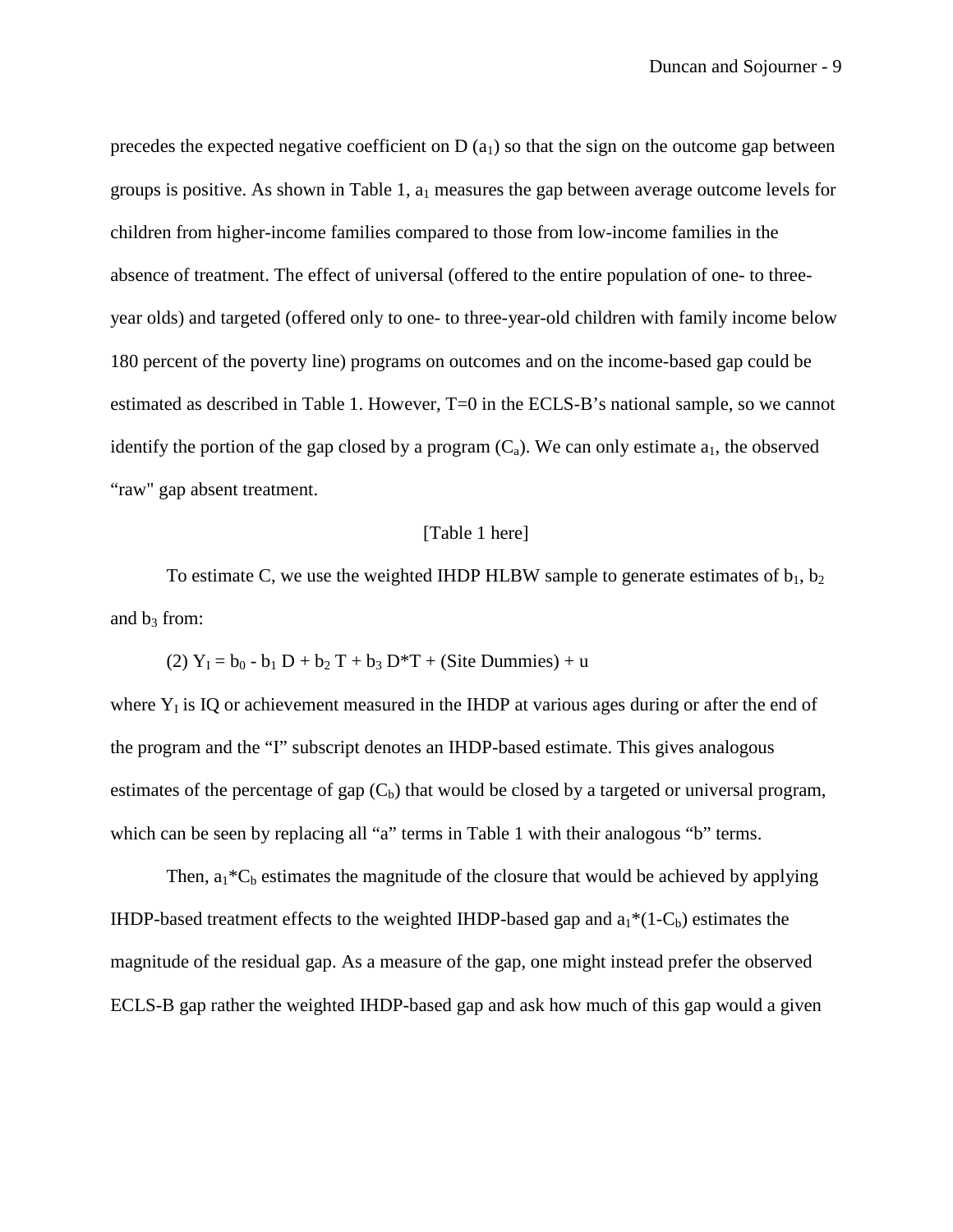program close. This amounts to replacing the "a"s with "b"s in the numerators of Table 1 ratios but leaving  $a_1$  in the denominators. Call these gap-closing estimates  $C_m$  (Table 2).<sup>[6](#page-42-5)</sup>

#### [Table 2 here]

*Data.* As described in the "Approach" section, the Infant Health and Development Program was an eight-site randomized clinical trial designed to evaluate the efficacy of a comprehensive early intervention program for low birth weight premature infants. Infants weighing 2,500 g or less at birth, regardless of parental income status, were screened for eligibility if their post-conceptional age between January and October 1985 was 37 weeks or less and if they were born in one of eight participating medical institutions. Following hospital discharge, a total of 985 infants were randomly assigned either to a comprehensive early childhood intervention group or to a control group that was offered only a package of free medical services explained below.

Children in the treatment group received weekly home visits through 12 months of age, which consisted of a curriculum of child development and parenting education, mental health counseling and support, and referral to social services within the community. Despite these services, there were no significant treatment impacts at age 12 months on either the children or their home environments (Bradley et al. 1994). Home visits continued on a biweekly basis between ages one and three.

Between ages one and three, children in the treatment group were also entitled to attend the free, high-quality IHDP-run child development center located in each city. The curriculum was based on the one used in the Abecedarian Preschool program (Campbell et al. 2002). Free transportation was made available to encourage take-up. Infants in both the treatment and control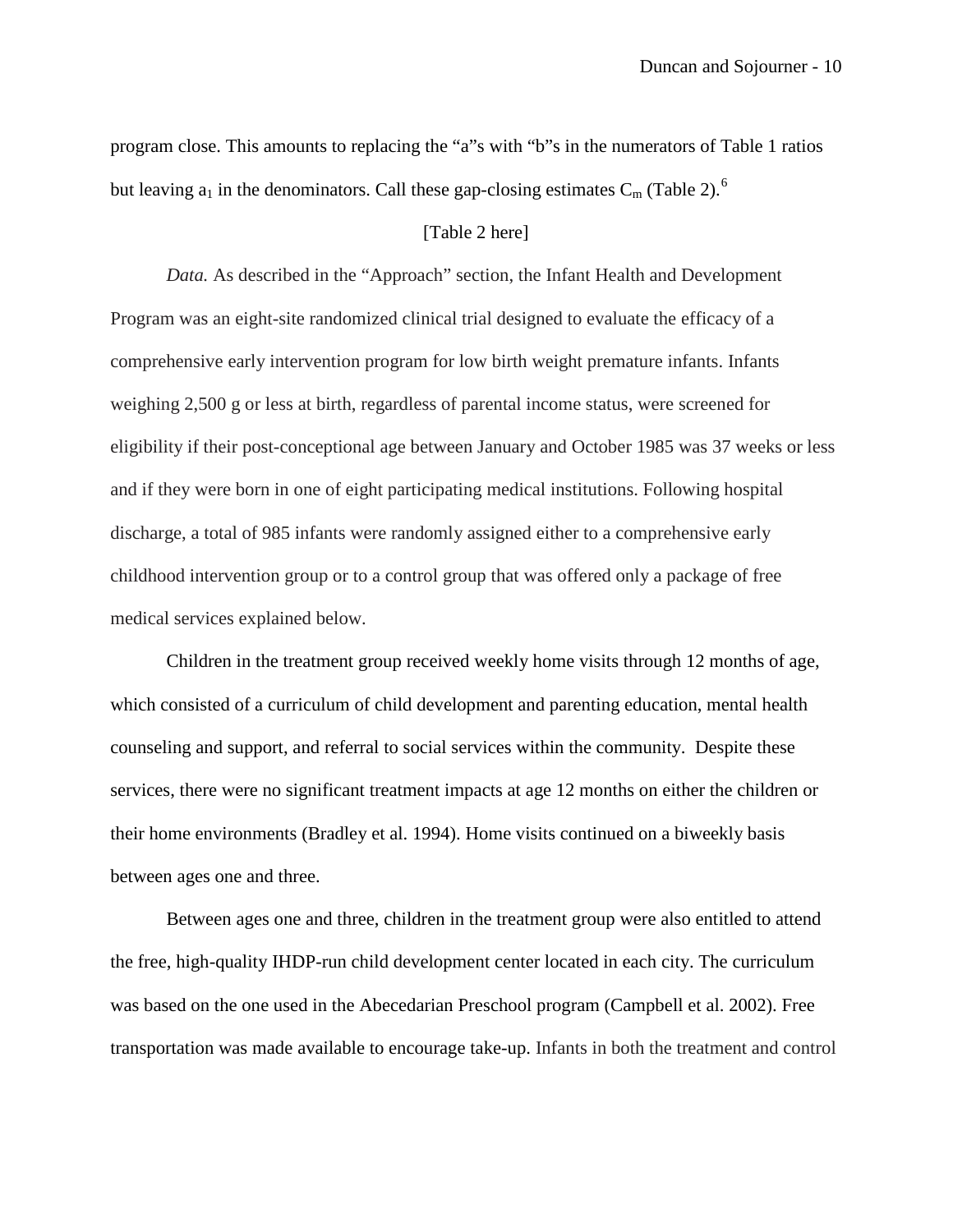groups also participated in a pediatric follow-up program of periodic medical, developmental, and familial assessments from 40 weeks of conceptional age (when they would have been born if they had been full term) to 36 months of age, corrected for prematurity.

A frequency distribution of the birth weights of the 985 infants is shown in Figure 1. Most of the infants weighed between 1,500 and 2,500 grams. For reasons detailed below, our analysis will concentrate on the 362 heavier low birth weight children in the 2,001-2,500 gram range.

#### [Figure 1 here]

We draw our data from a variety of sources – maternal-report questionnaires, home visits, and laboratory tests. Assessment ages for the IHDP are one, two, three, five and eight. The IHDP provides the following cognitive measures: the Bayley IQ mental subscale at ages one and two; the Stanford-Binet IQ mental subscale at age three; the Wechsler Preschool and Primary Scale of Intelligence (WPPSI) Full Scale IQ at age five; and the Wechsler Intelligence Scale for Children (WISC) at age eight. We also study math and reading achievement at age eight as measured by Woodcock-Johnson tests. To preserve comparability with national norms, we standardize all individual outcomes into z-scores that have mean zero and standard deviation one, using the national norms provided by the tests' original developers. All are high-quality, well-validated measures.

One of our analytic goals is to estimate differential treatment effects by income. Our indicator of low-income status is based on whether family income as reported by the mother when the child was 12 months old was below 180 percent of the poverty line (Leventhal and Brooks-Gunn 2001). Some 10.2 percent of mothers failed to report income in that interview. We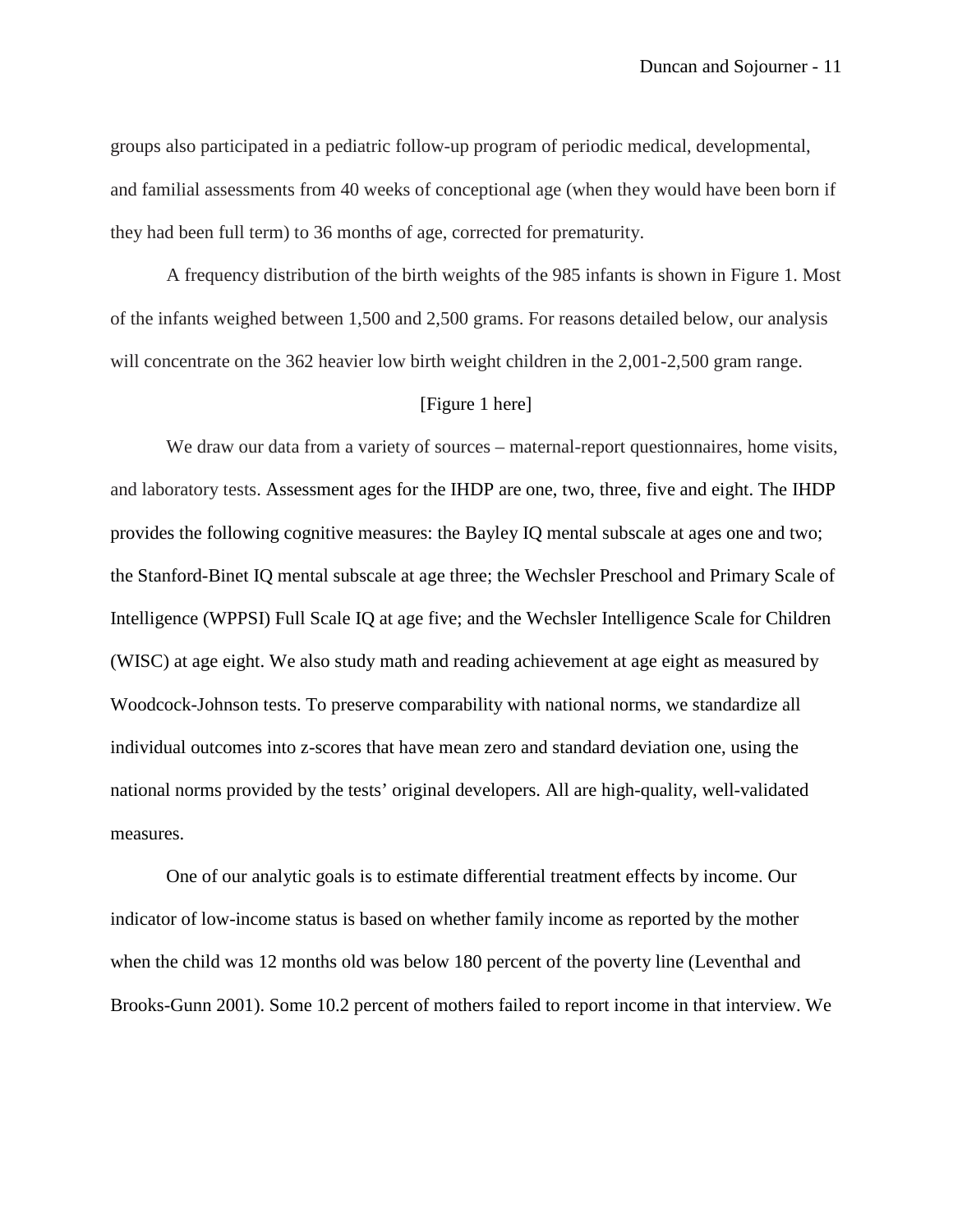assume these income data are missing at random conditional on observables and use multiple imputation to make inference (Little and Rubin 198[7](#page-43-0)).<sup>7</sup>

To assess sensitivity of the results to this assumption, we also relax it and estimate bounds on key parameters considering all possible values for the missing indicators (Horowitz and Manski,2000; Horowitz et al. 2003). Given the random assignment nature of the IHDP treatment, we use baseline measures in some specifications to control for small demographic differences in the treatment and control groups and improve the precision of the experimental estimates of treatment effects. These baseline measures include maternal-report data on race/ethnicity (with indicators of African-American and Hispanic status) and maternal education level (four categories – less than high school, high school graduate - no college, high school graduate - some college, and college graduate). At the child level, we control for child's sex, birth weight in grams, gestational age at birth in weeks, a neonatal health index, maternal age in years at child's birth, and a set of site dummies. These variables have no missing observations.

Response rates were high in the early waves of IHDP data collection, but lower for the longer-run follow-ups. For the sample of high low birth weight children used in our analyses, response rates for IQ tests were 91.1 percent, 88.9 percent, 90.6 percent, 81.4 percent and 85.9 percent at age one, two, three, five, and eight, respectively. Outcome data are assumed missing at random conditional on covariates and, for each outcome, cases with missing outcome data are  $\alpha$ dropped. $\alpha$ <sup>[8](#page-43-1)</sup>

As described in the online appendix, the more familiar ECLS-B has followed to kindergarten entry a large, nationally representative sample of children born in 2001. We use the ECLS-B-provided weights to make the sample nationally-representative adjusting both for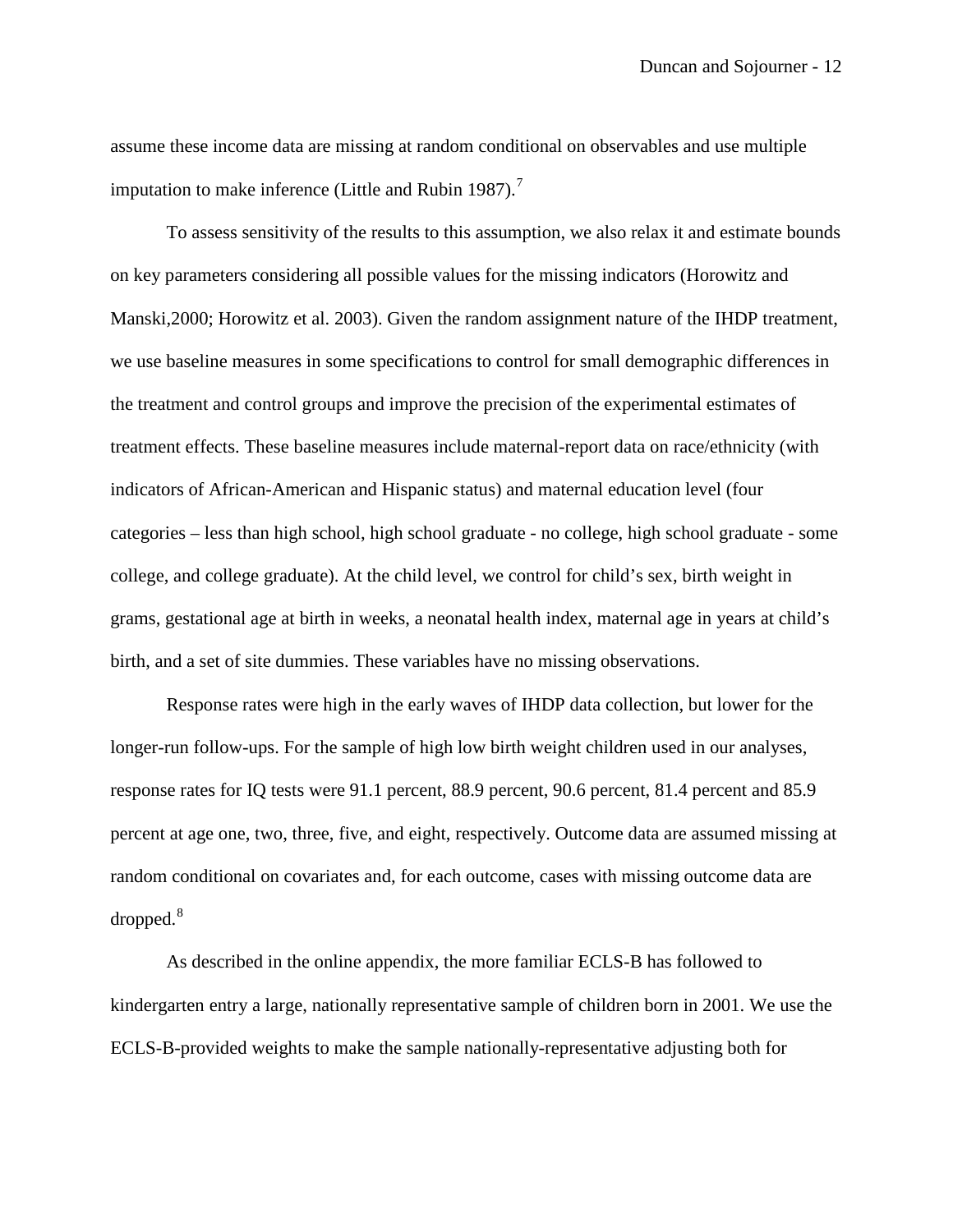differential sampling probabilities and for differential nonresponse. The ECLS-B provides the following cognitive measures: a reduced-item form version of the Bayley (Bayley Short Form-Research Edition) designed to produce equivalent scores to the original Bayley Scales of Infant Development mental subscale at age 24 months*;* the Peabody Picture Vocabulary Test and ECLS-B developed literacy and math assessments at age 48 months; and ECLS-B developed reading and math assessments at kindergarten entry. All of these tests have been normed to the general population. We also utilized the following demographic measures from the ECLS-B: maternal education in years, maternal race, ethnicity, and marital status, household size, and child birth weight.

*Population weights.* Although the IHDP sample is economically and ethnically diverse, it was not designed so that its demographic characteristics matched those of any larger population. To correct for this, we construct a set of weights based on the relative frequency of observations that fell into cells defined jointly by family income (below or above 180 percent of the poverty line), race/ethnicity (African-American, Hispanic, or other [mostly white/non-Hispanic]), maternal schooling (no college or at least some college) and marital status (married or not) in the IHDP HLBW subsample and the ECLS-B sample. All of these demographic characteristics were measured at nine months in the ECLS-B and at birth in the IHDP, except for family income status, which was measured at 12 months in the IHDP. The details of these procedures and comparisons of the unweighted and weighted IHDP sample are provided in the online appendix.

#### **IV. Results**

*Trajectories of low and normal birth weight babies*. Since the ECLS-B is nationally representative, oversampled low birth weight births and measured cognitive ability repeatedly up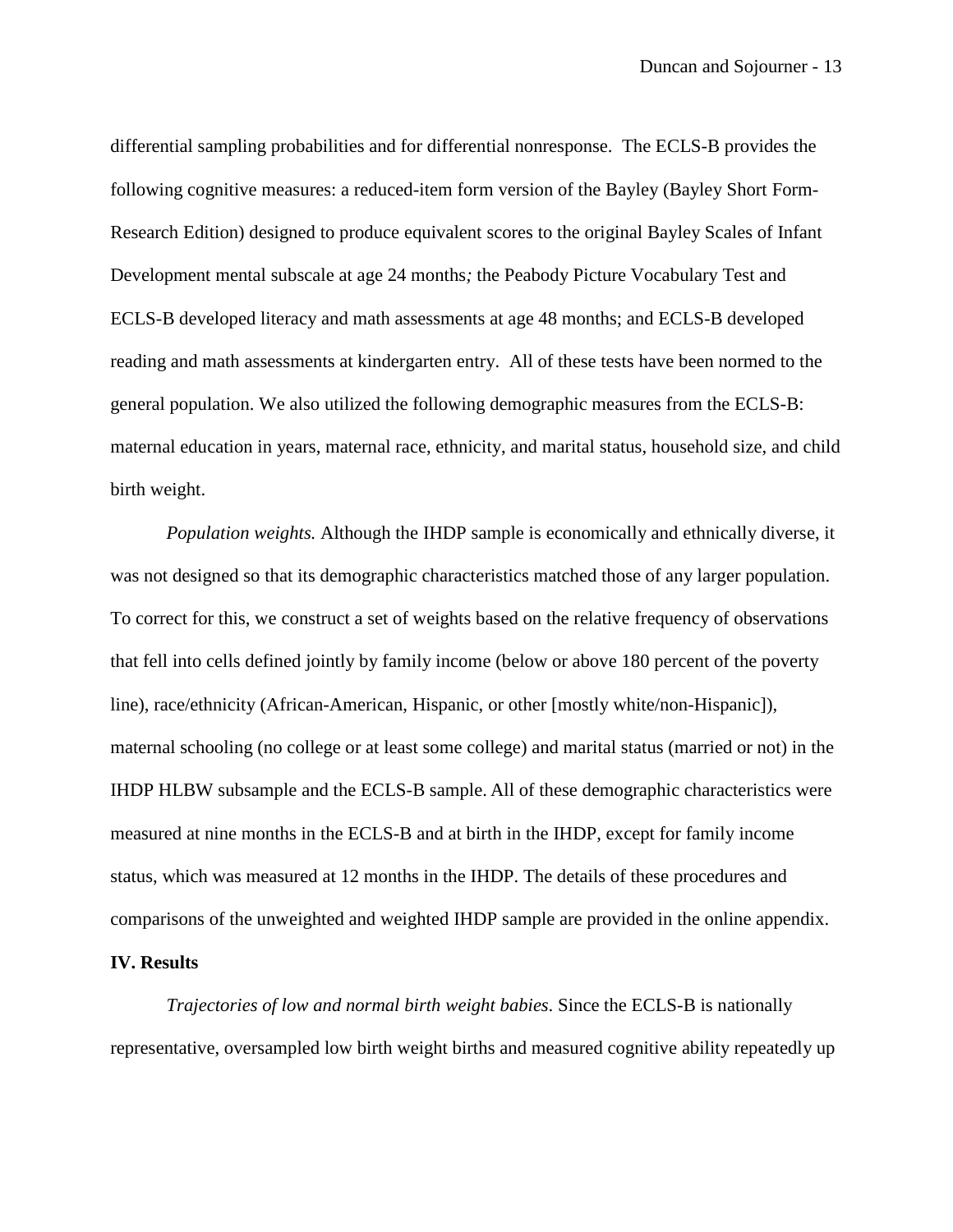to the point of kindergarten entry, it is well suited for providing data on the developmental trajectories of low and normal birth weight babies. Using the full, weighted ECLS-B sample to standardize its IQ measures to have mean zero and standard deviation of one, Table 3 shows IQ scores at various ages for normal birth weight (more than 2,500 grams), high low birth weight (2,000-2,500 grams), and very low birth weight (less than 2,000 gram) babies.

#### [Table 3 here]

Age 24 months is the first point at which IHDP's evaluation measured impacts of its center-based ECE services. In the ECLS-B, measured IQs of HLBW babies at 24 months are about one-sixth of a standard deviation below those of normal birth weight babies; the gap for low-low birth weight (LLBW) babies is about twice as large. In the case of HLBW babies, the IQ and, at 48 and 60 months, achievement gaps are within 0.10 sd of the 24-month IQ gap, suggesting roughly parallel trajectories. In the case of LLBW babies, the 24-month gap is larger than any of the later gaps, and math gaps tend to be consistently larger than reading gaps.<sup>[9](#page-43-2)</sup> This adds to our confidence that that result from the IHDP's HLBW babies may generalize and our wariness that results from the IHDP's LLBW babies may not.

*Marginal treatment effects by birth weight.* We next examined IHDP treatment effects by age and birth weight for any indication that treatment effects declined with birth weight, which would raise concerns that IHDP treatment effects might not generalize to normal birth weight babies. If anything, the opposite was true. Marginal treatment effects with 95 percent confidence bands are shown in Figure 2 for standardized IQ measures taken at ages two, three, five and eight and age-eight math and reading achievement.<sup>[10](#page-44-0)</sup> We fit linear through fourth-order polynomials and found that the results were generally quite similar. For the sake of conciseness we show only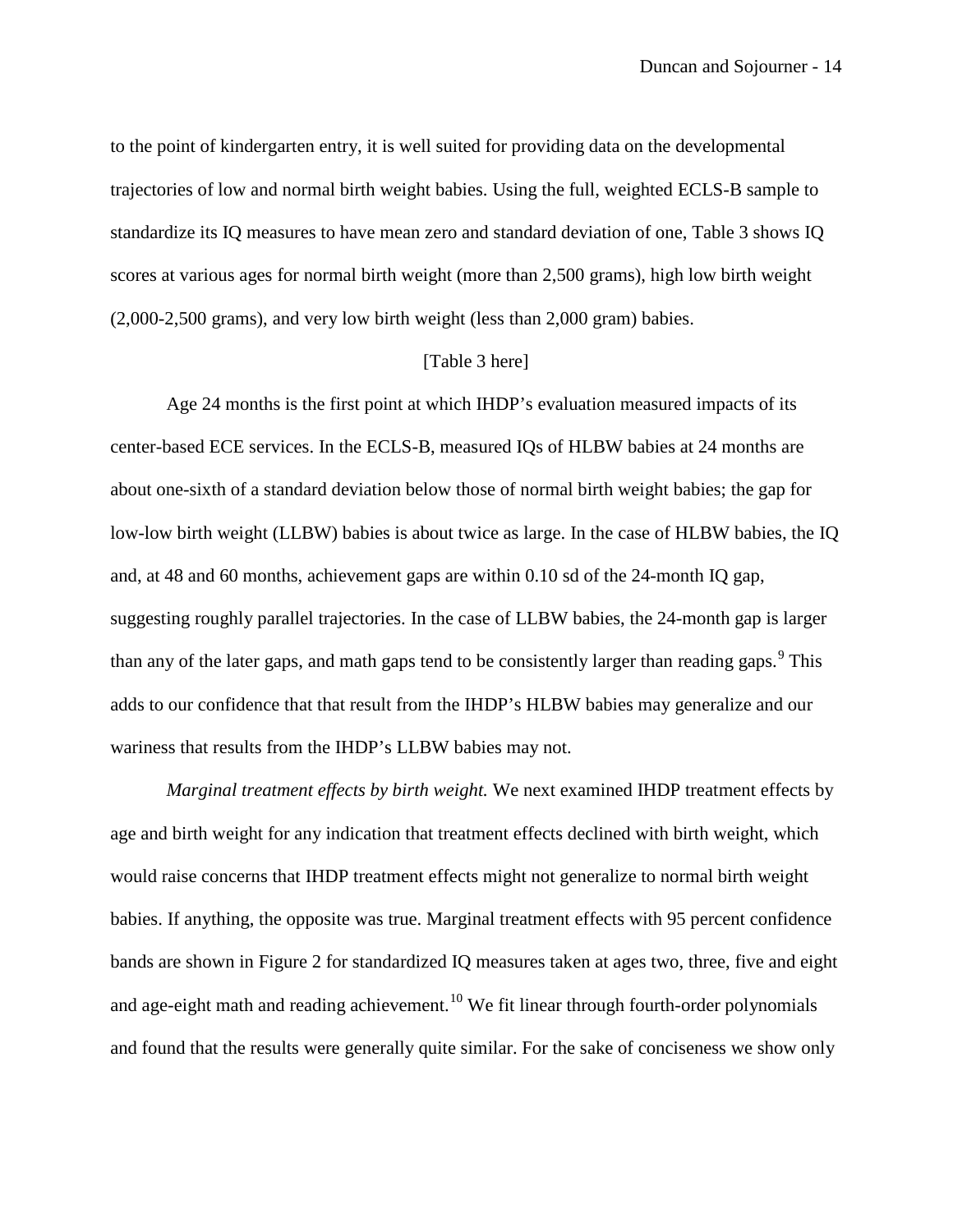linear interactions here and fourth-order polynomials as Appendix Figure 1.

#### [Figure 2 here]

Substantial and statistically significant treatment effects on IQ are apparent for most birth weights in the middle (age two) and the very end (age three) of the center-based IHDP treatment. In all cases, treatment effects in the 2,000-2,500 gram range (the definition of high LBW) are at least as large as treatment effects at lighter birth weights. At ages five and eight (three and five years after the end of the program, respectively), treatment/control group differences are less apparent, although in all cases the treatment group advantages are at least as large for the HLBW babies as for the lighter-birth weight babies. The consistently rising marginal treatment effects for all outcomes across the 2,000 to 2,500 grams range suggest that patterns of treatment effects for the HLBW children can provide a useful basis for generalizing to at least those normal birth weight babies who are at the lighter end of the birth weight spectrum assuming the smooth pattern continues.

*Treatment main effects and interactions.* Proceeding on the assumption that the ECLS-Bweighted sample of HLBW babies in the IHDP sample can be used to estimate treatment interactions with income, we present estimates from ordinary least squares (OLS) regression models for all of the available IQ (Table 4) and achievement (Table 5) measures in the IHDP. Each table shows coefficients from three models: i) T only; ii) T and D entered additively, and iii) T and D main effects and their interaction. In all cases we include controls for site, the child's sex, gestational age at birth, birth weight and neonatal health index. Results for the main coefficients of interest are summarized in Table 4, with complete details in Appendix Tables 3-5.

[Tables 4 and 5 here]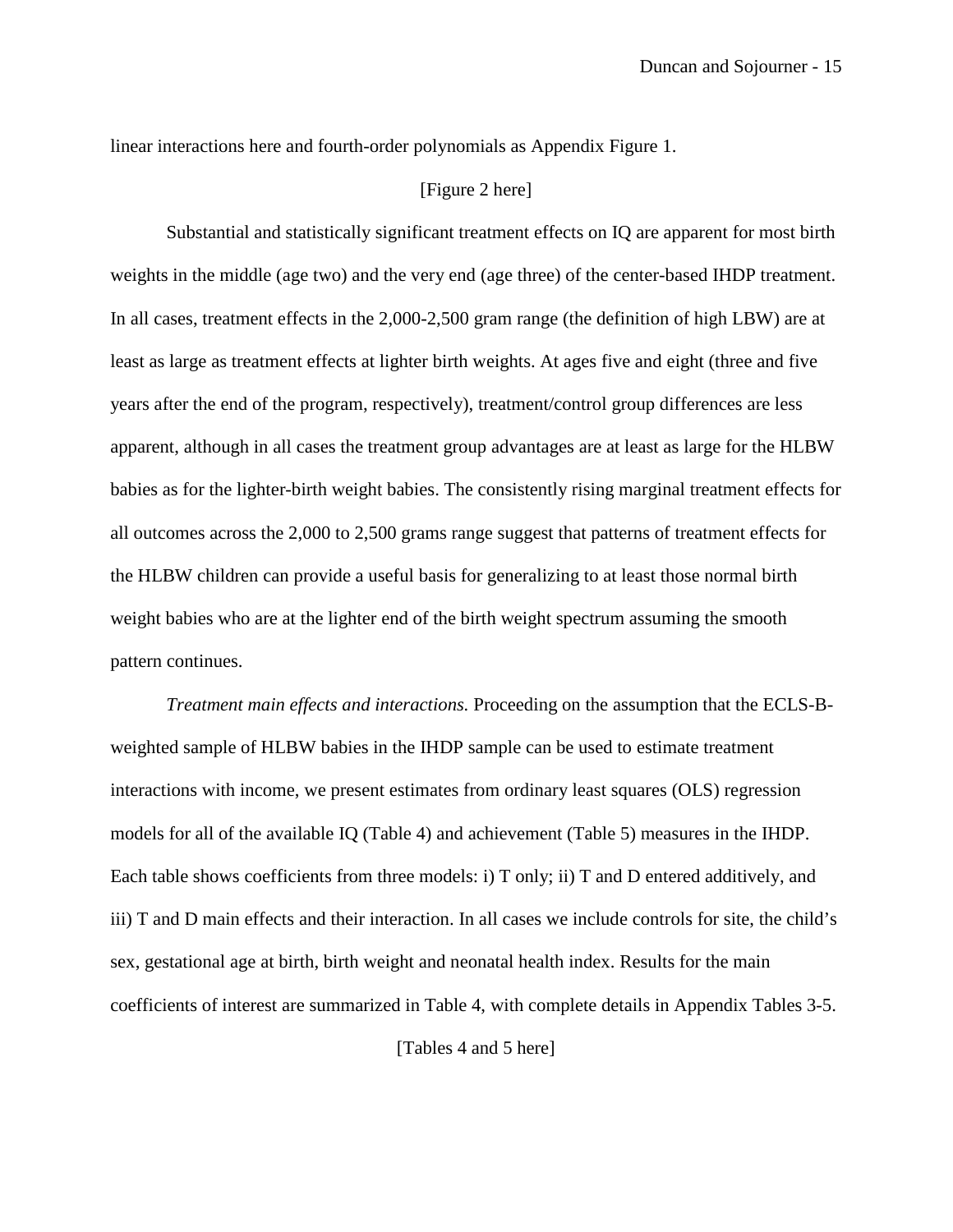Average treatment effect estimates on IQ for this sample of HLWB babies are given in Model A of Table 4. Consistent with Figures 2-4, large treatment effects emerge by age two, peak at age three and, while point estimates continue to be positive, become statistically insignificant by age five. Treatment impacts on ages eight achievement are insignificant as well. Model 2 adds a "low income" dummy variable to the model. Estimates show that the age two and three IQs of children reared in low-income families score close to one standard deviation below those of higher-income children, while age five and eight IQs are half to two-thirds of a standard deviation lower for children reared in low-income families. All of these differences are statistically significant. Table 5 shows that achievement differences are similar to the IQ differences, with a range between one half and one standard deviation between low and high income children across different ages and subjects.

Treatment effect differences between low and higher-income children are estimated by the coefficient on the Treatment by Low income interaction variable in Model C. In this specification, the coefficient on the "Treatment" dummy represents the estimated program impact for children from higher-income families. Treatment impacts on IQ are estimated to be much larger for children from low-income families than for children from higher-income families – by 0.87 sd at age two and 1.32 sd at age three. These differences persist two years after the end of the program, as is evident from the statistically significant +0.86 sd interaction coefficient at age five. The point estimate for the treatment-by-income interaction  $(+0.57 \text{ sd}$  for age eight IQ) is substantial in size but statistically insignificant. Interaction coefficients on reading and math achievement at age eight are both substantial and statistically significant. The magnitude of these interaction coefficients suggests that an IHDP-type program may well eliminate quite a bit of the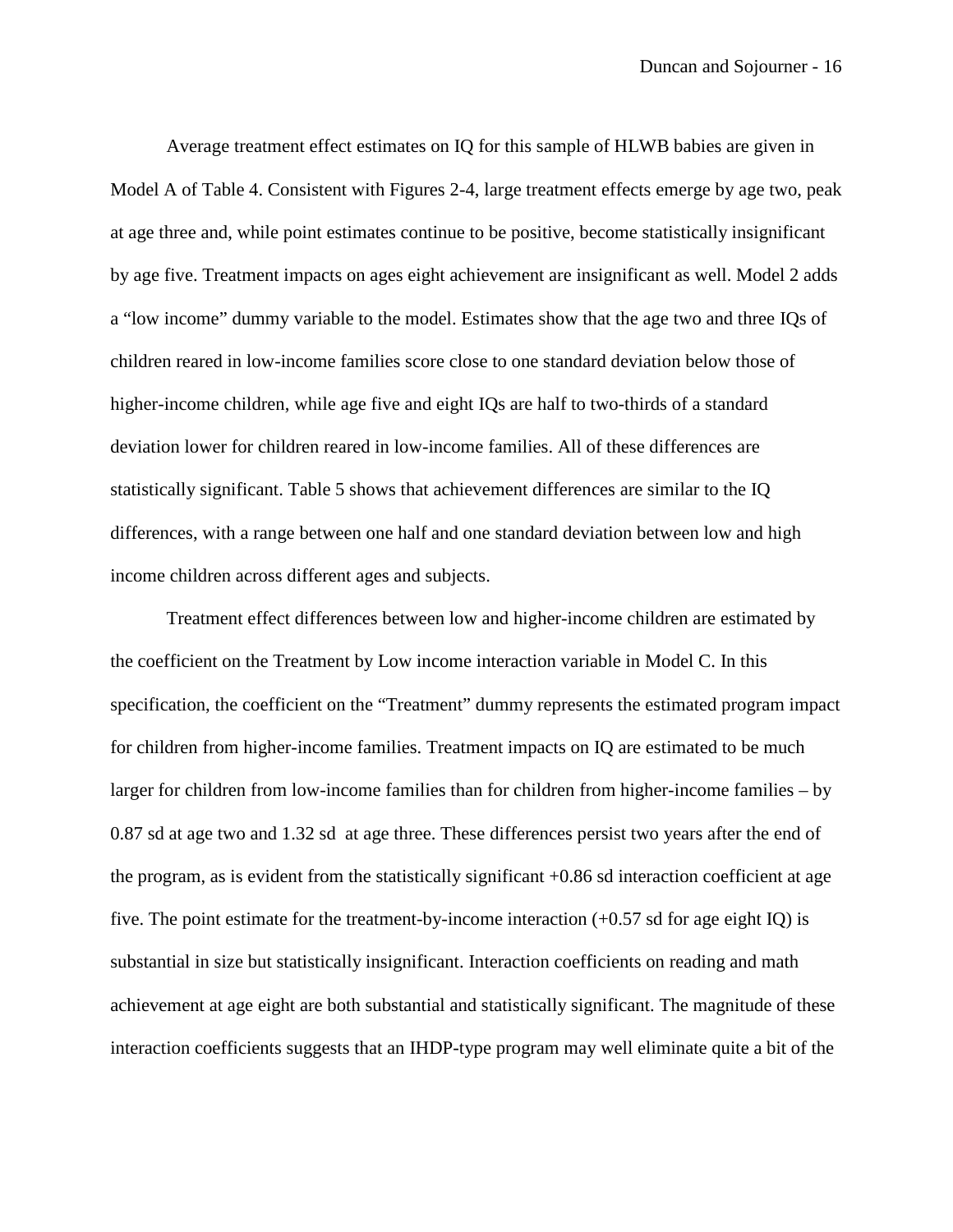income-based IQ and achievement gaps.

The "Treatment" variable in Model C provides an estimate of the program's treatment effect on higher income children. Point estimates for all age five and eight IQ and achievement measures are negative although always statistically insignificant. So while the sign of the point estimate might suggest that the program hurt the cognitive development of higher income children relative to their high-income counterparts in the control group, these estimates are imprecise and 90 percent confidence intervals include positive effects as well. We return to this point in our discussion section. $11$ 

*Gap closing*. We now apply ECLS-B-based population weights to the IHDP data on treatment effect interactions to estimate the extent to which income-based IQ and achievement gaps would be closed by an IHDP-type early education intervention between ages one and three offered either universally or targeted only to low-income children (Table 6 and Figure 3).<sup>[12](#page-44-2)</sup> The second row of Table 6 shows that at age two, after one year of the early childhood education curriculum, the 0.82 sd higher treatment effect for low- relative to high-income children closed 75 percent of the 1.35 sd gap in the case of a universal program and 117 percent of the gap if the program was offered only to low-income children. A 95 percent confidence interval for the share of this age-two gap closed by a universal program ranges from 34 percent to 116 percent, while the confidence interval for the share closed by a targeted program ranges from 78 percent to 158 percent. The extent to which income-based gaps at age three would be closed by an Abecedariantype program is somewhat greater than at age two in the case of a universal program and slightly less in the case of a targeted program.

[Table 6 and Figure 3 here]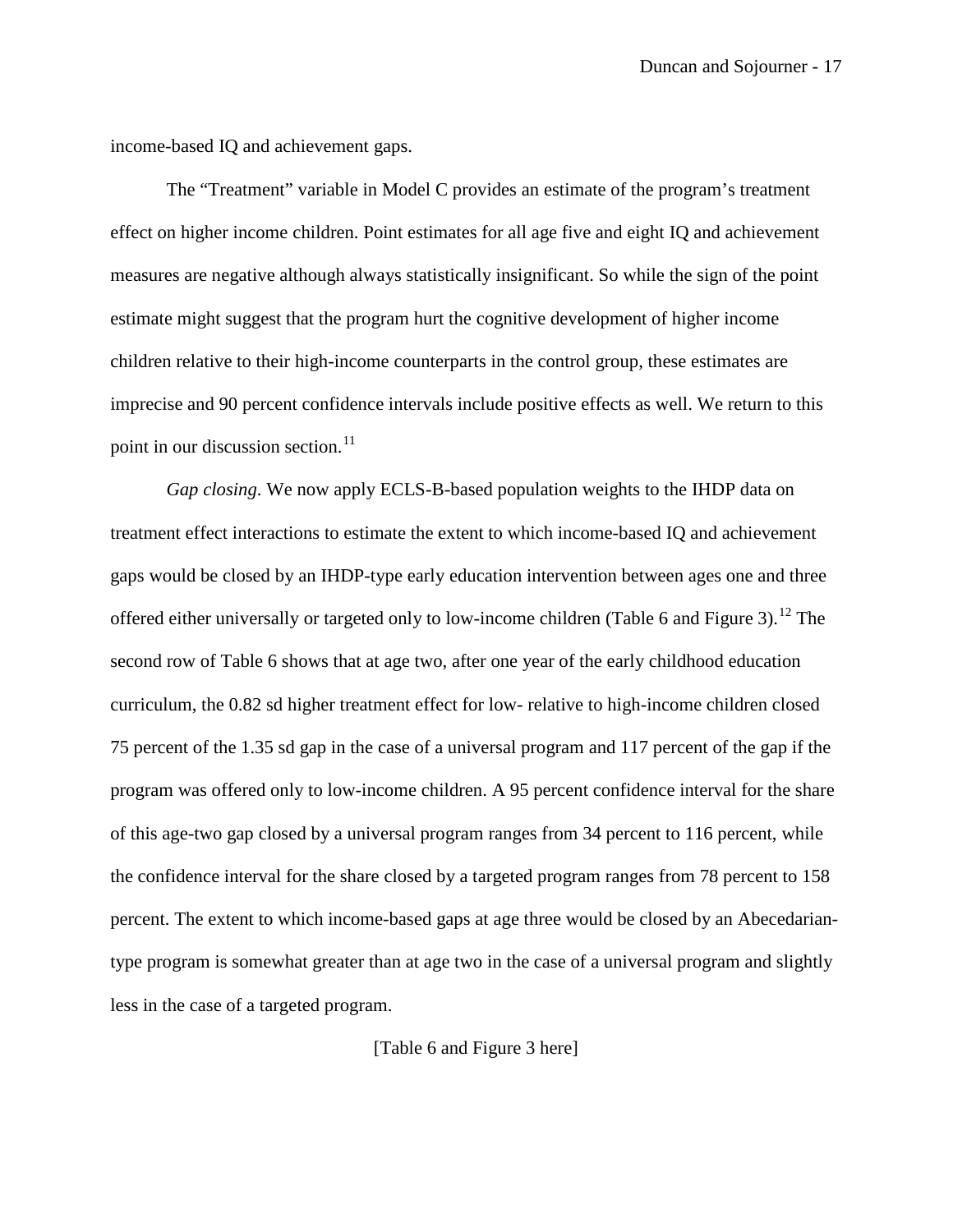A key question motivating our efforts is whether a very high-quality infant and toddler program might be able to close the school readiness gap between low and higher income children. The age-five IQ results presented in Table 6 suggest that virtually all of the incomebased gaps would be closed by a universal program. Although it does not include zero, the large confidence interval for the universal program estimate suggests caution against over-interpreting this point estimate. Surprisingly, only 72 percent of the income-based gap in age-five IQ would be closed with a targeted program. The counterintuitive reduced effectiveness for targeted relative to universal programs comes from the negative point estimate of age-five IQ impacts for children with incomes above 180 percent of the poverty line. It is important to bear in mind that the negative treatment impacts estimated for the age five IQs of higher-income children was not statistically significant and that the confidence intervals on gap reductions for targeted and universal program overlap considerably.

While not all of the impact estimates at age eight are statistically significant, the pattern suggests that a universal program would reduce income-based gaps by more than half, while a targeted program would reduce gaps by one-third to about one-half. Here again, the overlap between the confidence intervals of target and universal program is considerable and none of the underlying negative treatment impacts estimates for the IQ and achievement of higher-income children was statistically significant. While we can usually reject the null hypothesis of no gap closing, we cannot reject the hypothesis of similar gap closings for targeted and universal programs.

The results presented in Tables 6-8 rest on the assumption that the data on low-income status is missing at random, which helps to provide point identification and is necessary to justify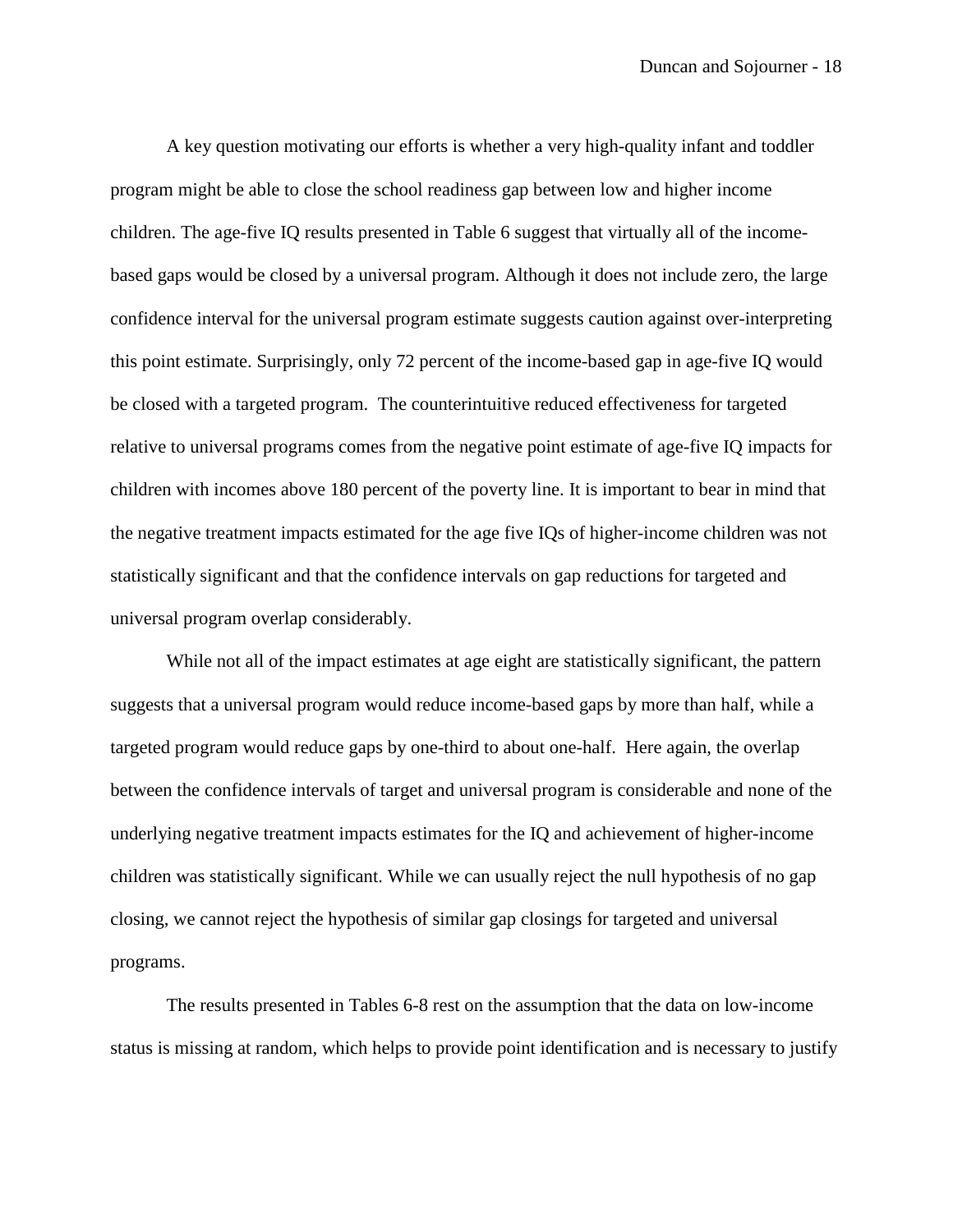use of multiple imputation. However, if this identifying condition was not valid, it is possible that results would change substantially. Estimates can be more sensitive to missing covariate data than to missing outcome data.<sup>[13](#page-44-3)</sup> To assess the sensitivity of the results to the missing-at-random assumption, we relax it and study the set of parameter values consistent with the model and the observed data, considering all possible combinations of values for the missing low-income indicators. We estimate the model for each outcome and for each possible combination of missing low-income indicator values. Across all possible combinations, the minimum and maximum estimated value of each parameter is recorded, providing point estimates of the lower and upper bounds on each parameter.<sup>[14](#page-44-4)</sup> These are reported in Table 7. By and large their ranges are consistent with the picture provided by our previous analysis.

#### [Table 7 here]

#### **V. Discussion**

Our paper has sought to estimate how much an intensive two-year center-based Abecedarian-type intervention begun at age one would close income-based gaps in cognitive ability and school readiness. The analysis suggests that at age three – at the end of the program – income-based gaps would be essentially eliminated with either a universal or income-based targeted program. Income-based gaps in age five IQ were also substantially reduced (in the case of a targeted program) or completely eliminated (for a universal program). Our increasingly imprecise estimates suggest that one-third to three-quarters of the gaps in age eight IQ and achievement would be eliminated.

These results make two contributions. First, they inform the debate over targeted versus universal ECE programs by taking advantage of a well-implemented, intensive early education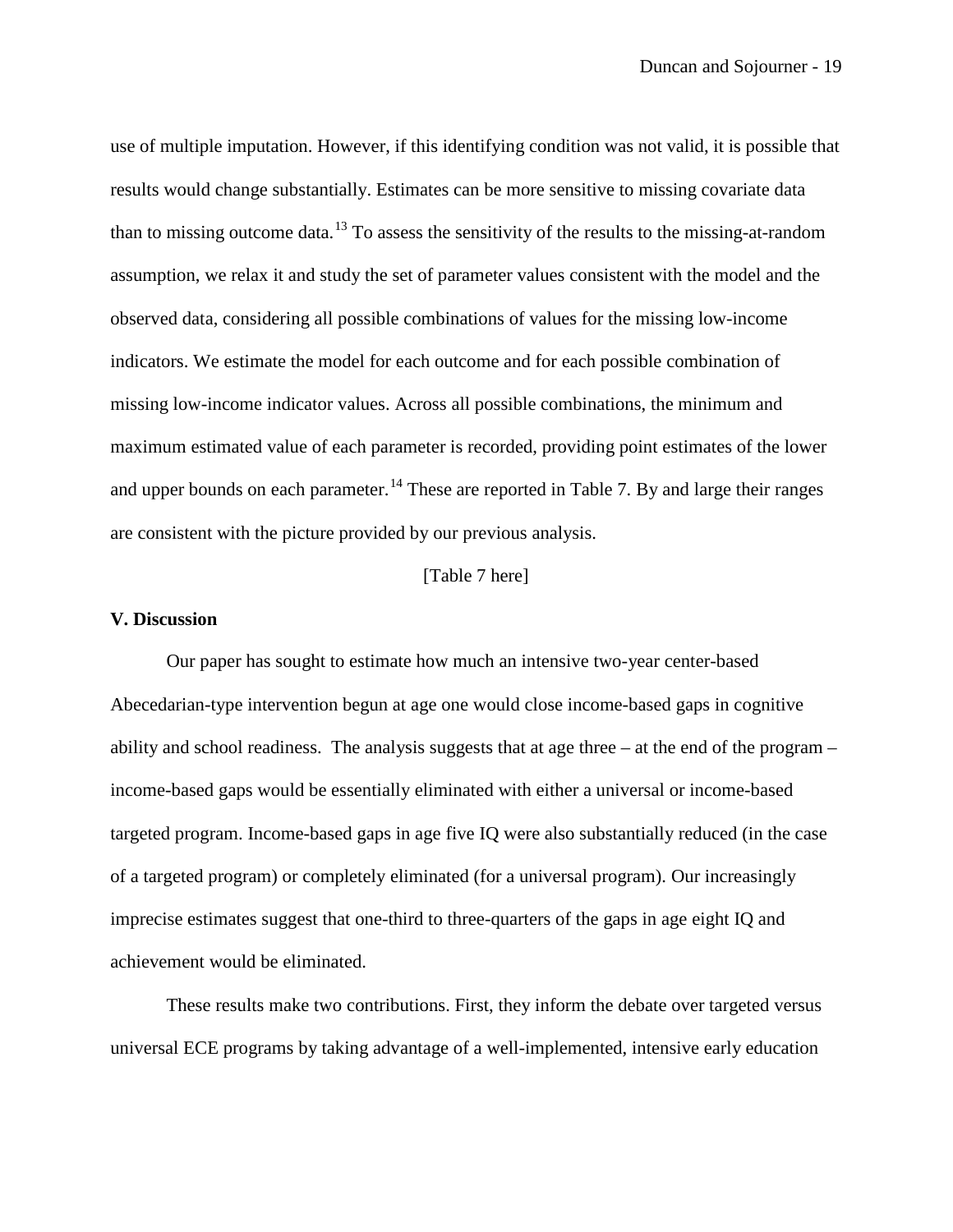treatment administered to a demographically and geographically diverse sample of children. Results from its random-assignment evaluation design show how much more the IQs of low- than higher-income children profit from such treatments. Second, we use demographic methods to project the impacts of these results to the national population of young children living in low- and higher-income families.

While it is certainly encouraging to see that school readiness gaps between high and lowincome children might be reduced or even eliminated with an intensive early education program, several cautions are in order. First, prudent policy planning should be based on a comparison of benefits and costs of competing programs, as well as evidence that scale-up does not compromise program impacts. In contrast with results from the current paper and others based on model programs targeting children from low-income families, recent evaluations of the Early Head Start (Love et al. 2005) and Head Start (Puma et al. 2010) programs have not produced evidence of large impacts on low-income children in the short-run, although there is evidence of substantial long-run effects from Head Start programs (Ludwig and Miller 2007; Deming 2009).

Early Head Start (EHS) is the federal program closest to the IHDP in design. Both EHS and the IHDP offer families a mix of home visiting and center-based care for children up to age three. Why the difference in effects between EHS and IHDP? One possibility is that the difference in effects derives from differences in program intensity and quality. For instance, according to calculations based on Love et al. (2005), the average Early Head Start participant received 437 hours of center-based care. In contrast, the average member of the IHDP treatment group received 260 days of center-based care, or 2,080 hours if attending for eight hours a day. Moreover, the IHDP went to great lengths to ensure that care standards were uniformly high and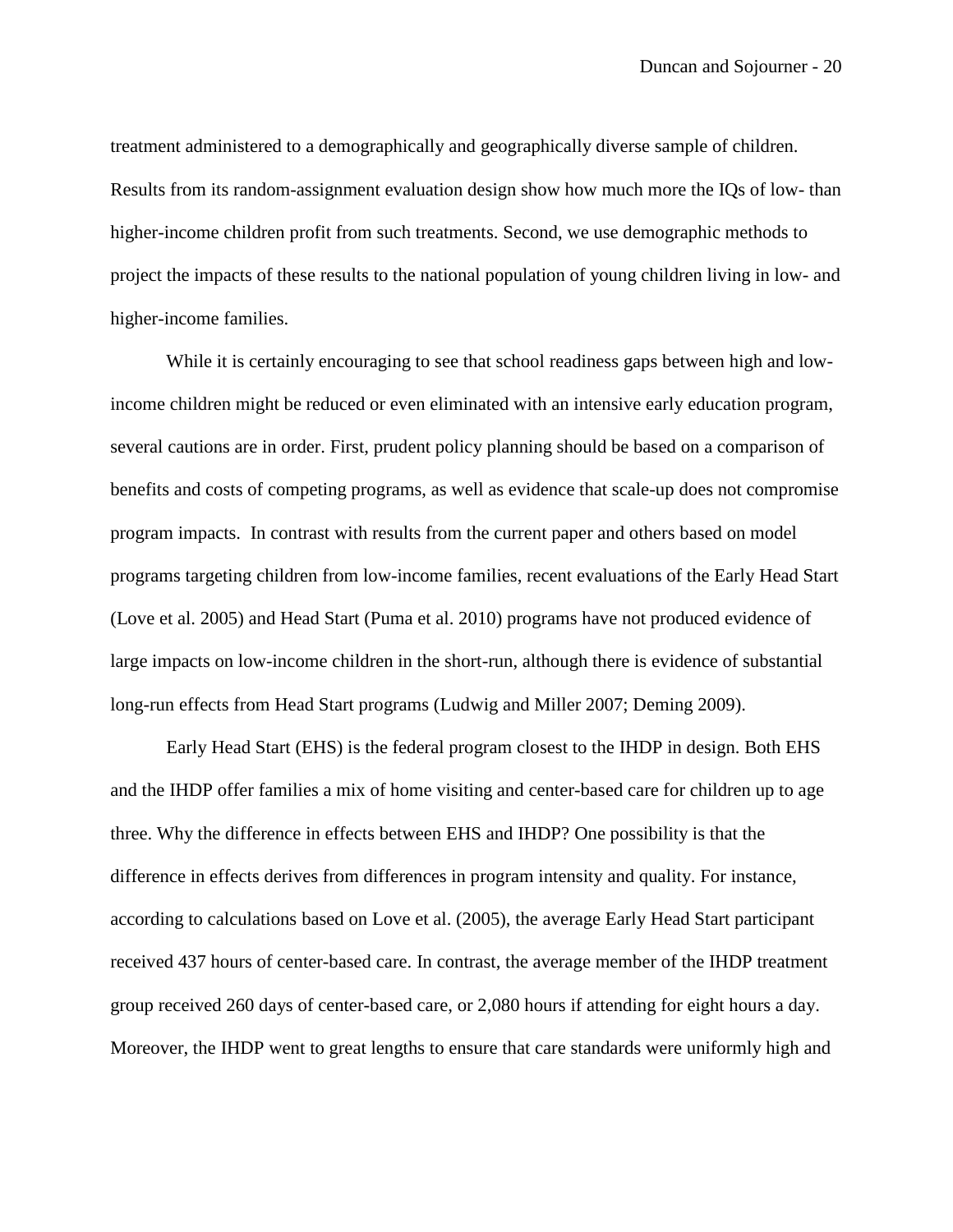the curriculum was well implemented, while the quality of Early Head Start programs is more variable (Love et al. 2005; Vogel et al. 2011).

As with any high-quality center-based program for infants and toddlers, the low (three to one) staff-to-student ratio and other services offered in their Abecedarian-type treatment made IHDP services relatively expensive.<sup>[15](#page-45-0)</sup> Evidence from state pre-K programs suggests that relatively high-quality care can be taken to scale. Many state programs targeting primarily three and four year olds have been implemented at large scales in recent years. Early reports show positive short-run achievement effects of some (Wong et al. 2008), especially for low-income children (Bartik 2011), and there is some emerging evidence of positive effects on age-eight achievement (Hill et al. 2012; Ladd et al. 2012).

We do not know whether the IHDP treatment could be scaled up in a general way, although the curriculum of the IHDP itself replicated the curriculum used in Abecedarian and was successfully implemented in eight sites scattered around the country. If the program were scaled up to a national program, the current study suggests the intensive, high-quality services it would provide could make a large, persistent positive impacts on low-income children's cognitive skill and academic achievement and reduce, if not eliminate, the early skills gap between America's children from low and higher-income families.

A second cautionary note is that success in closing income-based gaps may not generalize directly to success in closing gaps defined by race or ethnicity. Reardon (2011) shows that trends in the racial gap in tests scores are quite different than trends in income-based test-score gaps. When we repeated our OLS regressions of IHDP treatment impacts on IQ and achievement differences between blacks and whites and between Hispanics and non-Hispanic whites, we did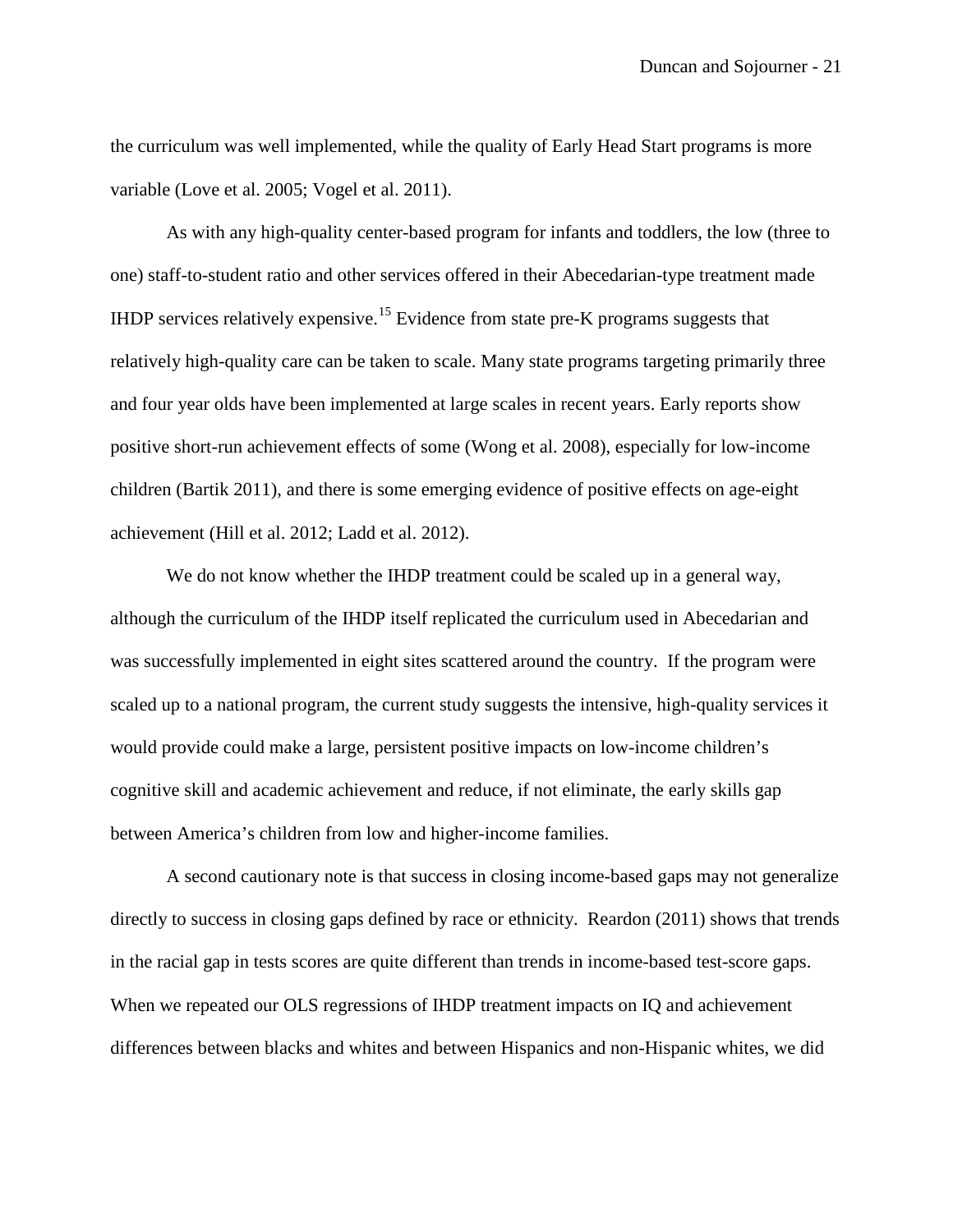not find the kinds of consistent impact patterns favoring minority children as we did for low-income children.<sup>[16](#page-45-1)</sup> This is an important issue for future research.

Third, the evolving patterns of impacts found for low- and higher-income children depend upon the quality of care for control-group children during and after the program. If current patterns of care quality for low and high-income children differ from those in the late 1980s, then the patterns of impacts and gap closings found here may not generalize to the current day. However, Leventhal et al. (2000) reports that, in the full IHDP sample at age five, average preschool attendance was 24.1 and 23.0 hours/week in the control and treatment groups, respectively. Using the ECLS-B's nationally-representative sample of four year olds in 2005, Jacobson Chernoff et al. (2007) reports that 57.5 percent of children report attending centerbased care. If these children attended an average of 40 hours per week, this would yield a population average of 23 hours/week attendance, very close to the IHDP, age-five average. Furthermore, center-based care participation does not vary by birth weight in the ECLS-B. Taken together, this suggests that patterns of center-based care use are similar in these two samples.

Fourth, while treatment effects on the IQs of higher-income children are positive and significant during and at the end of the program, point estimates of IQ and achievement at age five and eight for these children are not statistically significant at conventional levels. The point estimates are noisy but negative, which produces a larger point estimate of the fraction of gap closed for the universal than the targeted program. However, the two programs are estimated to have similar confidence intervals for fraction of gap closed and this seems a more appropriate way to interpret the results. The estimates provide strong evidence that a targeted program would close a large share of the gap and that a universal program would produce similar results, since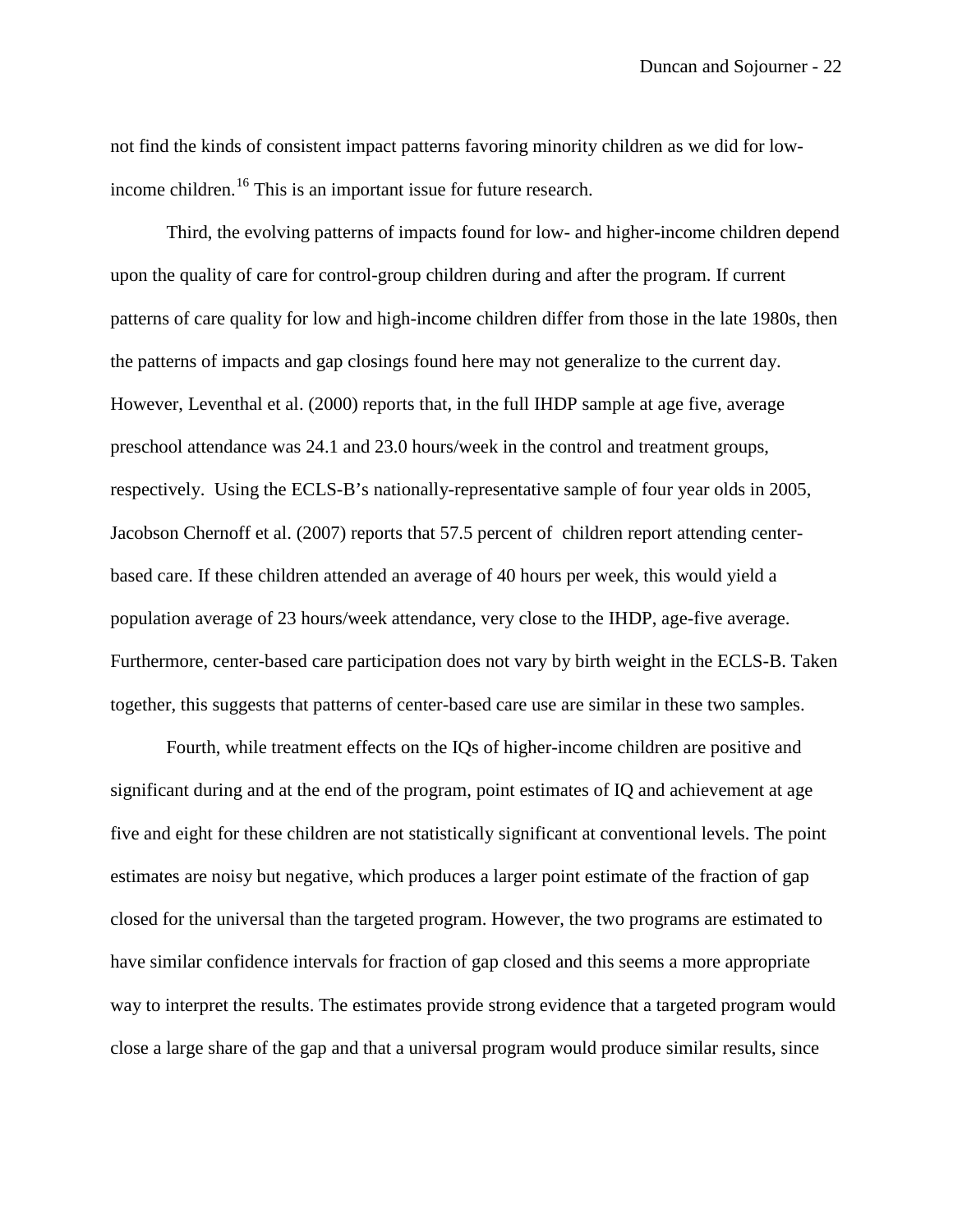the program appears to have no significant effect for children from higher-income families.<sup>[17](#page-45-2)</sup>

Fifth, unlike Abecedarian, Perry or Child-Parent Centers, the IHDP treatment delivered services in a center serving a heterogeneous group of children. If peers matter, then this is part of the treatment effect. A targeted program that delivers care in a setting with a more homogeneous group of children may produce different results.

More than two decades ago Lisbeth Schorr wrote of the promise of early childhood intervention programs in a book titled *Within Our Reach* (Schorr 1989). More recent work has echoed this theme (for example, Ludwig and Sawhill 2007; Kirp 2007). At that time, she could only speculate on whether income-based achievement gaps might be closed with intervention programs. Although based on an experiment involving low birth weight children, our analysis provides more concrete evidence supporting these conjectures about the potential of early childhood interventions to close achievement gaps.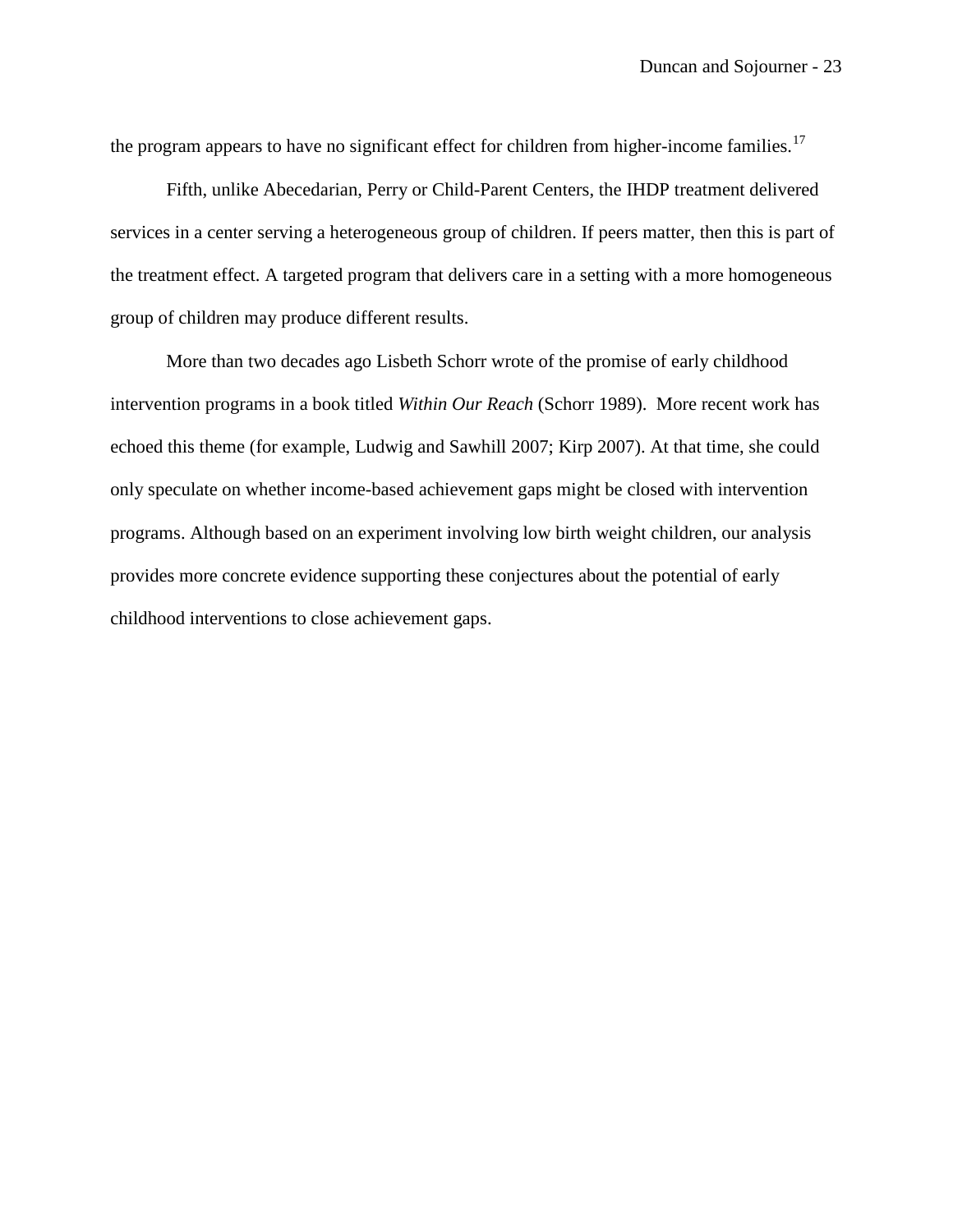#### **References**

- Bailey, Martha, and Susan Dynarski. 2011. "Inequality in Postsecondary Education." In *Whither Opportunity: Rising Inequality, Schools, and Children's Life Chances*, ed. Greg J. Duncan and Richard J. Murnane, 117-132. New York: Russell Sage Foundation.
- Barnett, Steven, Kirsty Brown, and Rima Shore. 2004. "The Universal versus Targeted Debate: Should the United States Have Preschool For All?" *Preschool Policy Matters*. Issue 6. New Brunswick: National Institute for Early Education Research.
- Bartik, Timothy. 2011. *Investing in Kids: Early Childhood Programs and Local Economic Development*. Kalamazoo: W.E. Upjohn Institute for Employment Research.
- Bradley, Robert, Leanne Whiteside, Daniel Mundfrom, Patrick Casey, Bettye Caldwell, and Kathleen Barrett. 1994. "Impact of the Infant Health and Development Program on the Home Environments of Infants Born Prematurely and with Low Birthweight." *Journal of Educational Psychology* 86(4): 531-41.
- Brooks-Gunn, Jeanne, Cecilia McCarton, Patrick Casey, Marie McCormick, et al. 1994. "Early Intervention in Low-Birth-Weight Premature Infants: Results Through Age 5 Years from the Infant Health and Development Program." *Journal of American Medical Association* 272(16): 1257-1262.
- Campbell, Frances, Craig Ramey, Elizabeth Pungello, Joseph Sparling, and Shari Miller-Johnson. 2002. "Early Childhood Education: Young Adult Outcomes from the Abecedarian Project." *Applied Developmental Science* 6(1): 42-57.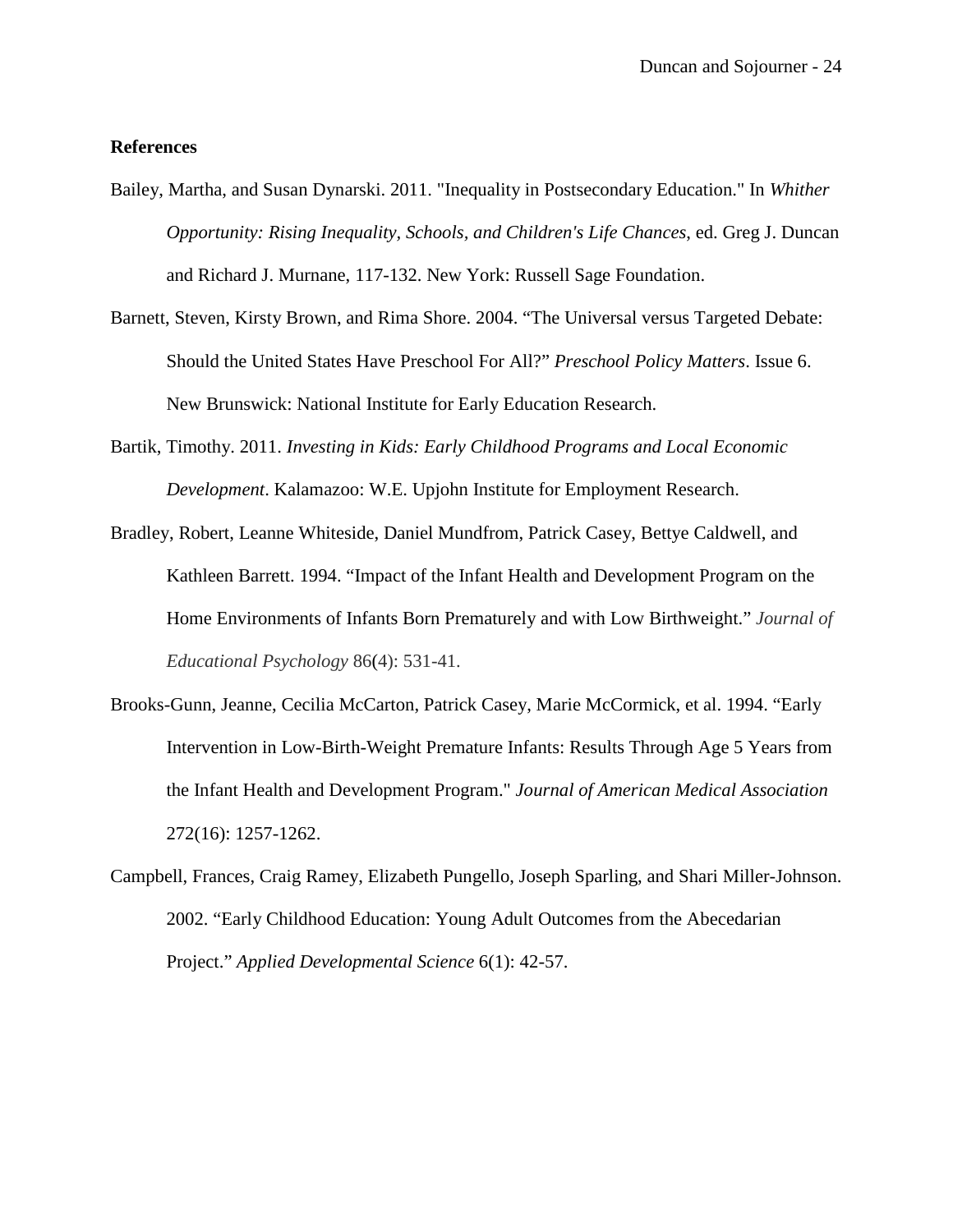- Deming, David. 2009. "Early Childhood Intervention and Life-Cycle Skill Development: Evidence from Head Start." *American Economic Journal: Applied Economics* 1(3): 111- 34.
- Duncan, Greg, and Katherine Magnuson. 2011. "The Nature and Impact of Early Achievement Skills, Attention Skills, and Behavior Problems." In *Whither Opportunity: Rising Inequality, Schools, and Children's Life Chances*, ed. Greg J. Duncan and Richard J. Murnane, 47-69. New York: Russell Sage Foundation.
- \_\_\_\_\_\_\_\_\_\_, and Richard Murnane. 2011. "Introduction." In *Whither Opportunity: Rising Inequality, Schools, and Children's Life Chances*, ed. Greg J. Duncan and Richard J. Murnane, 3-23. New York: Russell Sage Foundation.
- Gormley, William, Deborah Phillips, and Ted Gayer. 2008. "Preschool Programs Can Boost School Readiness." *Science* 320(5884): 1723-4.
- Greenstein, Robert. 1991. "Universal and Targeted Approaches to Relieving Poverty: An Alternative View." In *The Urban Underclass*, ed. Christopher Jencks and Paul Peterson, 437-459. Washington, DC: Brookings Institution Press.
- Gross, Ruth, Donna Spiker, and Christine Haynes, eds. 1997. *Helping Low Birth Weight, Premature Babies: The Infant Health and Development Program*. Stanford: Stanford University Press.
- Heckman, James, Seong Moon, Rodrigo Pinto, Peter Savelyev, and Adam Yavitz. 2010. "The Rate of Return to the HighScope Perry Preschool Program." *Journal of Public Economics* 94(1): 114-128.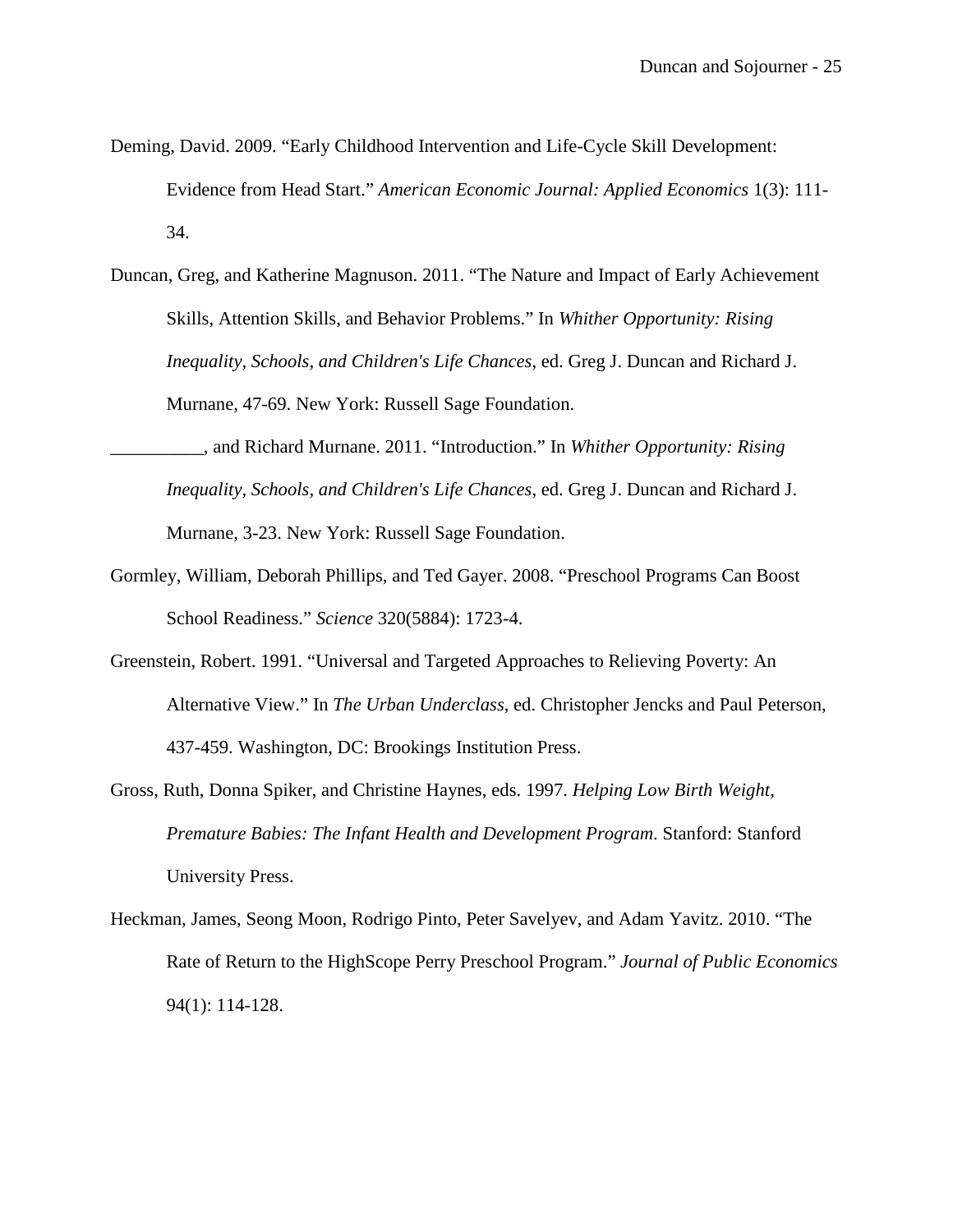- Hill, Carolyn, William Gormley, and Shirley Adelstein. 2012. "Do the Short-Term Effects of a Strong Preschool Program Persist?" Working Paper #18, Center for Research on Children in the U.S. Washington D.C: Georgetown University.
- Horowitz, Joel, and Charles Manski. 2000. "Nonparametric Analysis of Randomized Experiments with Missing Covariate and Outcome Data." *Journal of the American Statistical Association* 95(449): 77-84.
- \_\_\_\_\_\_\_\_\_\_, Charles Manski, Maria Ponomareva, and Jörg Stoye. 2003. "Computation of Bounds on Population Parameters When the Data Are Incomplete." *Reliable Computing* 9(6): 419-440.
- Jacobson Chernoff, Jodi, Kristin Flanagan, Cameron McPhee, and Jennifer Park. 2007. "Preschool: First Findings from the Third Follow-up of the Early Childhood Longitudinal Study, Birth Cohort (ECLS-B)." NCES 2008-025, National Center for Education Statistics. Washington, D.C: Institute of Education Sciences, U.S. Department of Education.
- Jefferis, Barbara, Chris Power, and Clyde Hertzman. 2002. "Birth Weight, Childhood Socioeconomic Environment, and Cognitive Development in the 1958 British Birth Cohort Study." *British Medical Journal* 325(7359): 1-6.
- Karoly, Lynn. 2001. "Investing in the Future: Reducing Poverty Through Human Capital Investments." In *Understanding Poverty*, ed. Sheldon Danziger and Robert Haveman, 314-346. Cambridge: Harvard University Press.
- Kirp, David. 2007. *The Sandbox Investment: The Universal Preschool Movement and Kids-First Politics*. Cambridge: Harvard University Press.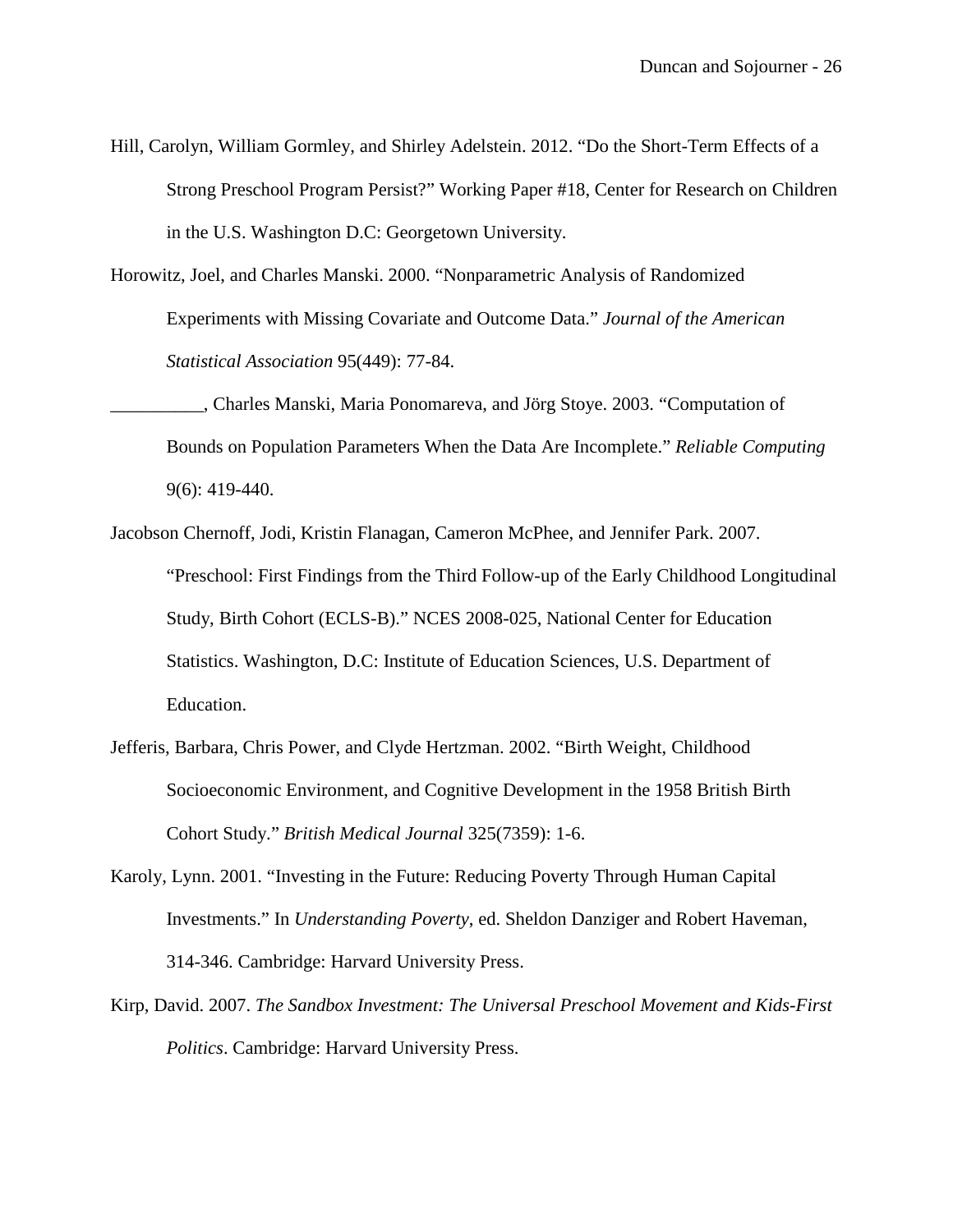- Klebanov, Pamela, Jeanne Brooks-Gunn, and Marie McCormick. 1994a. "Classroom Behavior of Very Low Birth Weight Elementary School Children." *Pediatrics* 94(5): 700-708.
	- \_\_\_\_\_\_\_\_\_\_, Jeanne Brooks-Gunn, and Marie McCormick. 1994b. "School Achievement and Failure in Very Low Birth Weight Children." *Journal of Developmental and Behavioral Pediatrics* 15(4): 248-256.
- Knudsen, Eric, James Heckman, Judy Cameron, and Jack Shonkoff. 2006. "Economic, Neurobiological, and Behavioral Perspectives on Building America's Future Workforce." *Proceedings of the National Academy of Sciences* 103(27): 10155-62.
- Ladd, Helen, Clara Muschkin, and Kenneth Dodge. 2012. "From Birth to School: Early Childhood Initiatives and Third Grade Outcomes in North Carolina." Working Paper. Durham: Duke University.
- Leventhal, Tama, and Jeanne Brooks-Gunn. 2001. "Changing Neighborhoods and Child Well-Being: Understanding How Children May Be Affected in the Coming Century." *Advances in Life Course Research* 6: 263-301.
- \_\_\_\_\_\_\_\_\_\_, Jeanne Brooks-Gunn, Marie McCormick, and Cecelia McCarton. 2000. "Patterns of Service Use in Preschool Children: Correlates, Consequences, and the Role of Early Intervention." *Child Development* 71(3): 802-819.
- Little, Roderick, and Donald Rubin. 1987. *Statistical Analysis with Missing Data*. New York: Wiley and Sons.
- Loeb, Susanna, Margaret Bridges, Daphna Bassok, Bruce Fuller, and Russell Rumberger. 2007. "How Much is Too Much? The Influence of Preschool Centers on Children's Social and Cognitive Development." *Economics of Education Review* 26(1): 52–66.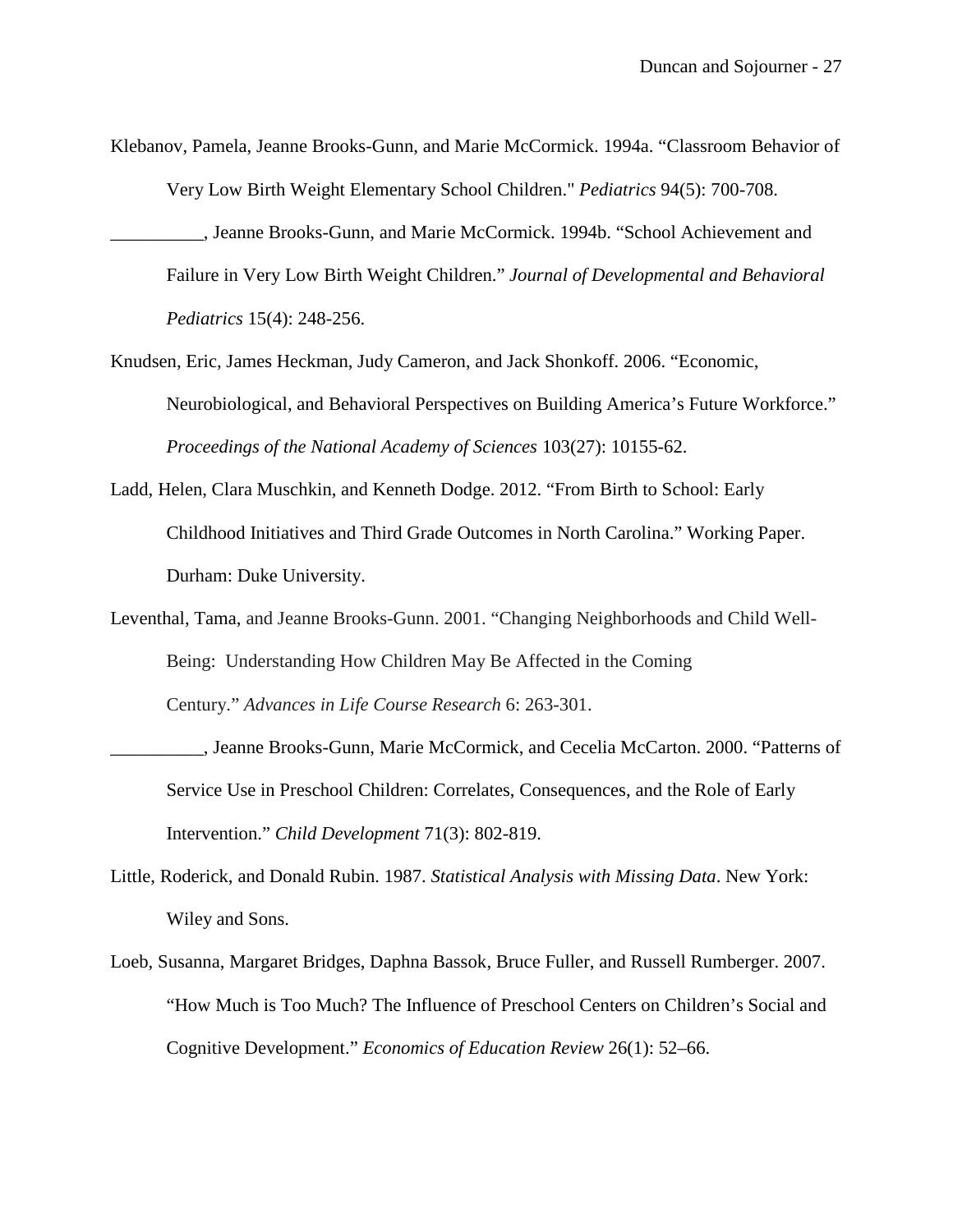- Love, John, Ellen Kisker, Christine Ross, Jill Constantine, Kimberly Boller, Rachel Chazan-Cohen, et al. 2005. "The Effectiveness of Early Head Start for 3-Year-Old Children and Their Parents: Lessons for Policy and Programs." *Developmental Psychology* 41(6): 885- 901.
- Ludwig, Jens, and Douglas Miller. 2007. "Does Head Start Improve Children's Life Chances? Evidence From a Regression Discontinuity Design." *Quarterly Journal of Economics* 122(1): 159-208.
- \_\_\_\_\_\_\_\_\_\_, and Isabel Sawhill. 2007. "Success by Ten: Intervening Early, Often and Effectively in the Education of Children." Discussion Paper 2007-2, Hamilton Project. Washington D.C: The Brookings Institution.
- Magnuson, Katherine, Marcia Meyers, Christopher Ruhm, and Jane Waldfogel. 2004. "Inequality in Preschool Education and School Readiness." *American Educational Research Journal* 41(1): 115-157.
- McCarton, Cecilia, Jeanne Brooks-Gunn, Ina Wallace, Charles Bauer, Forrest Bennett, Judy Bernbaum, Sue Broyles, Patrick Casey, Marie McCormick, David Scott, Jon Tyson, James Tonsela, and Curtis Meinen. 1997. "Results at Age 8 Years of Early Intervention for Low-Birth-Weight Premature Infants: the Infant Health and Development Program." *Journal of the American Medical Association* 277(2): 126-132.
- McCormick, Marie, Jeanne Brooks-Gunn, Stephen Buka, Julie Goldman, Jennifer Yu, Mikhail Salganik, David Scott, Forrest Bennett, Libby Kay, Judy Bernbaum, et al. 2006. "Early Intervention in Low Birth Weight Premature Infants: Results at 18 Years of Age for the Infant Health and Development Program," *Pediatrics* 117(3): 771-780.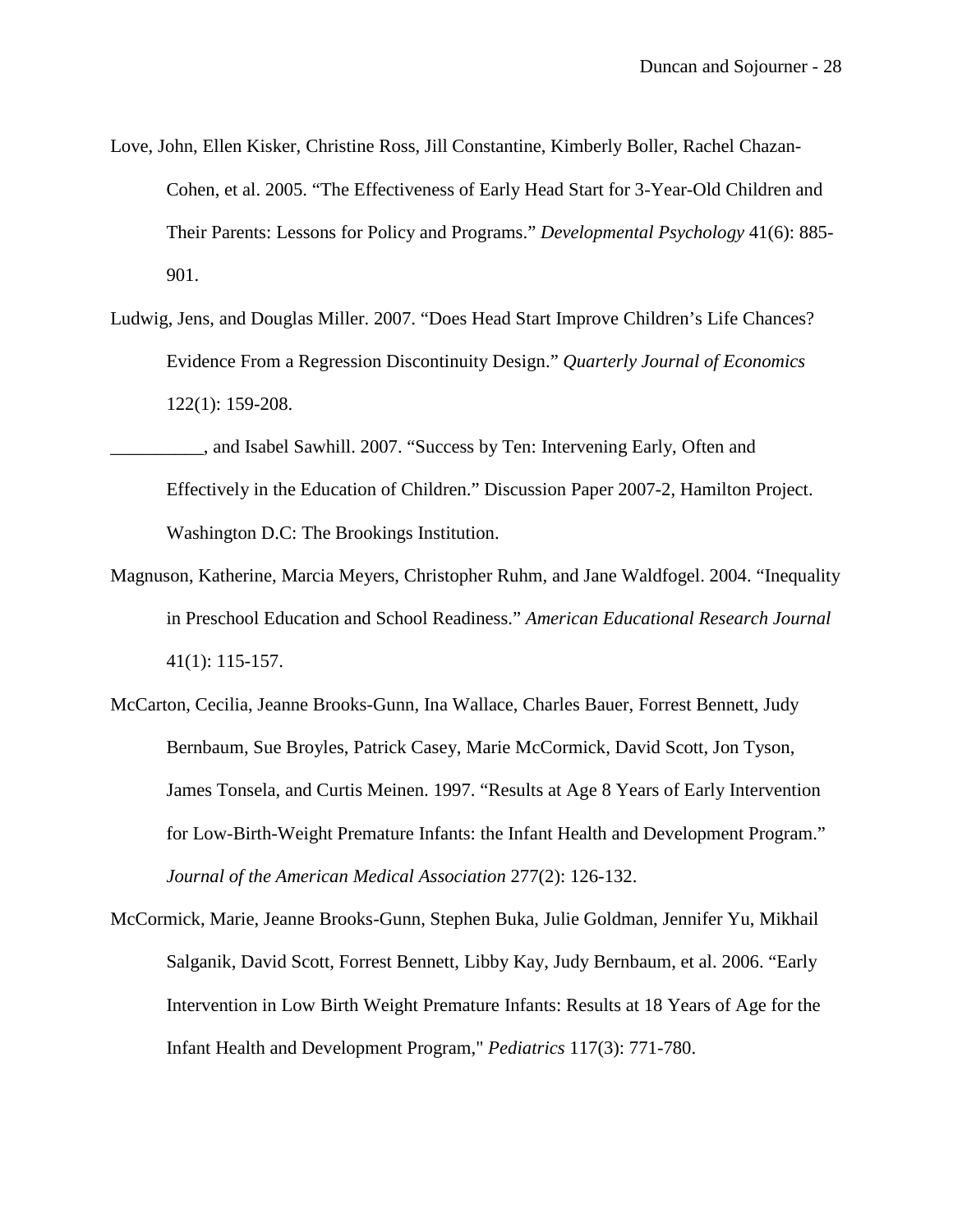- McDonald, Alison. 1964. "Intelligence in Children of Very Low Birth Weight." *British Journal of Preventive & Social Medicine* 18(2): 59-74.
- Puma, Michael, Stephen Bell, Ronna Cook, Camilla Heid, Gary Shapiro, Pam Broene, Frank Jenkins, Philip Fletcher, Liz Quinn, Janet Friedman, Monica Rohacek, Gina Adams, and Elizabeth Spier. 2010. "Head Start Impact Study Technical Report." Washington, D.C.: U.S. Department of Health and Human Services.
- Reardon, Sean. 2011. "The Widening Academic-Achievement Gap between the Rich and the Poor: New Evidence and Possible Explanations." In *Whither Opportunity: Rising Inequality, Schools, and Children's Life Chances*, ed. Greg J. Duncan and Richard J. Murnane, 91-116. New York: Russell Sage Foundation.
- Reynolds, Arthur, Judy Temple, Barry White, Suh-Ruu Ou, and Dylan Robertson. 2011. "Age 26 Cost–Benefit Analysis of the Child Parent Center Early Education Program." *Child Development* 82(1): 379-404.
- Sameroff, Arnold, and Michael Chandler. 1975. "Reproductive risk and the continuum of caretaking casualty." In *Review of Child Development Research, Volume* 4, ed. Frances. D. Horowitz. Chicago: University of Chicago Press.
- Schweinhart, Lawrence, Jeanne Montie, Zongping Xiang, William Barnett, Clive Belfield, and Milagros Nores. 2005. *Lifetime Effects: The High/Scope Perry Preschool Study Through Age 40*. Ypsilanti: High/Scope Press.
- Schorr, Lisbeth. 1989. *Within Our Reach: Breaking the Cycle of Disadvantage.* New York: Anchor Press.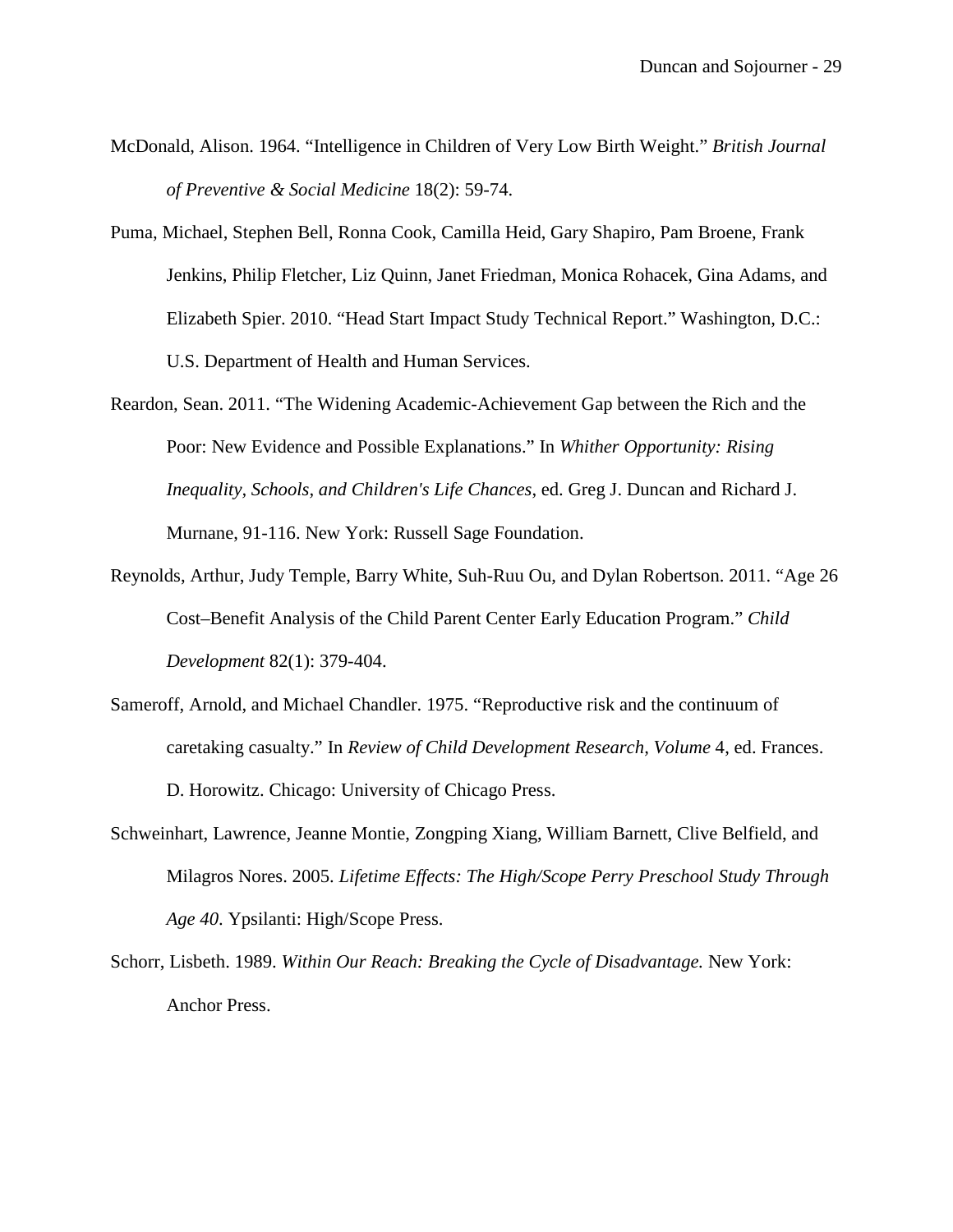- Skocpol, Theda. 1991. "Targeting Within Universalism." In *The Urban Underclass*, ed. Christopher Jencks and Paul Peterson, 411 – 436. Washington, DC: Brookings Institution Press.
- Stanovich, Keith. 1986. "Matthew Effects in Reading: Some Consequences of Individual Differences in the Acquisition of Literacy." *Reading Research Quarterly* 21(4): 360–407.
- Vogel, Cheri, Kimberly Boller, Yange Xue, Randall Blair, Nikki Aikes, Andrew Burwick, Yevgeny Shrago, Barbara Carlson, Laura Kalb, Linda Mendenko, Judith Cannon, Sean Harrington, and Jillian Stein. 2011. "Learning As We Go: A First Snapshot of Early Head Start Programs, Staff, Families, and Children." OPRE 2011-7, Office of Planning, Research, and Evaluation, Administration for Children and Families. Washington, DC: US Department of Health and Human Services.
- Wong, Vivian, Thomas Cook, Steven Barnett, and Kwanghee Jung. 2008. "An Effectiveness-Based Evaluation of Five State Pre-Kindergarten Programs." *Journal of Policy Analysis and Management* 27(1): 122-154.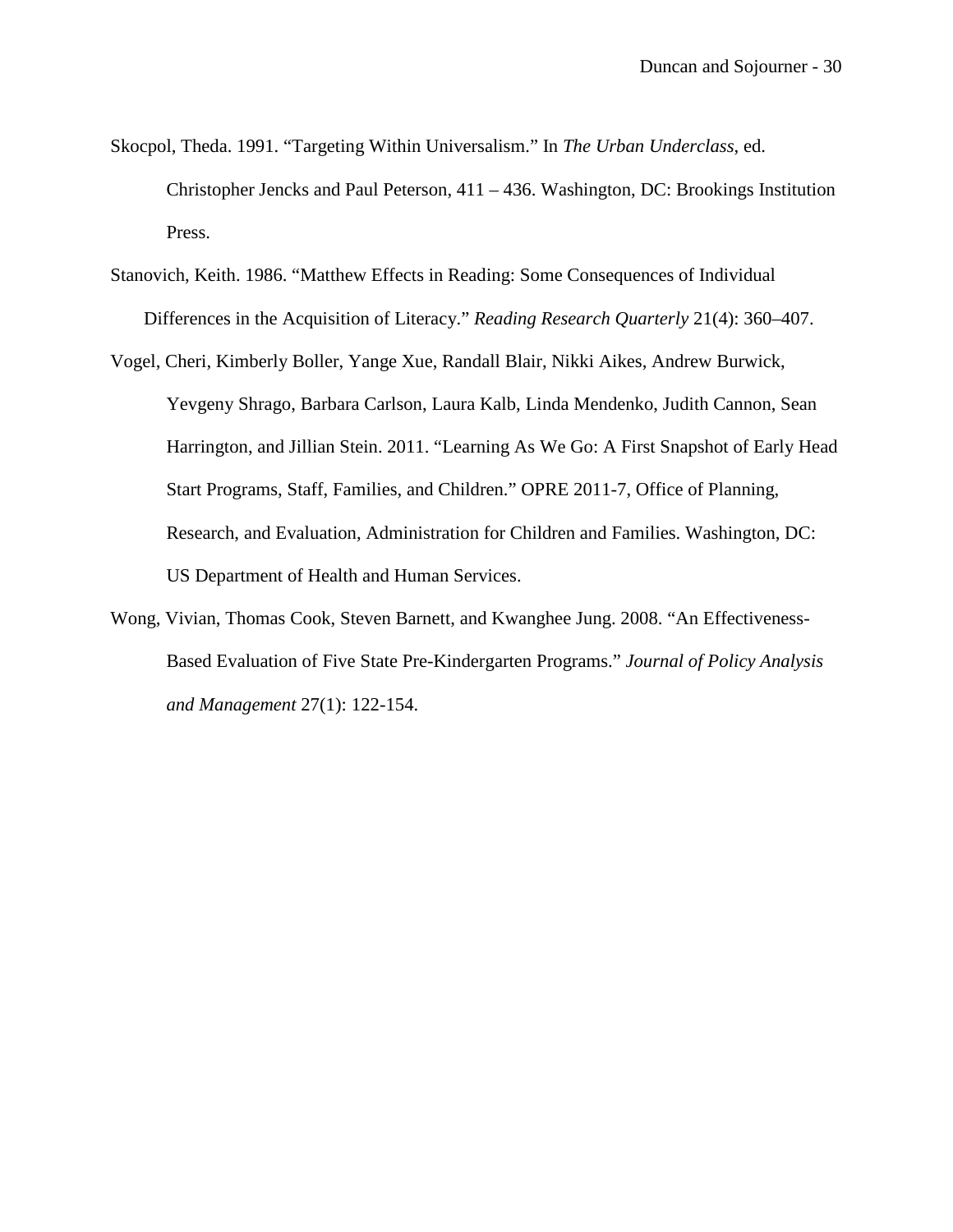Construction of hypothetical gap closing estimates from the ECLS-B

|                                                  | No program $(T=0)$ | Universal $(T=1)$             | Targeted $(T=D)$              |
|--------------------------------------------------|--------------------|-------------------------------|-------------------------------|
| Predicted outcome among<br>Higher income $(D=0)$ | a <sub>0</sub>     | $a_0+a_2$                     | a <sub>0</sub>                |
| Predicted outcome among<br>Low income $(D=1)$    | $a0-a1$            | $a_0$ - $a_1$ + $a_2$ + $a_3$ | $a_0$ - $a_1$ + $a_2$ + $a_3$ |
| <b>Predicted Gap</b>                             | a <sub>1</sub>     | $a_1-a_3$                     | $a_1-a_2-a_3$                 |
| Portion of gap closed $(C_a)$                    |                    | $a_3/a_1$                     | $(a_2+a_3)/a_1$               |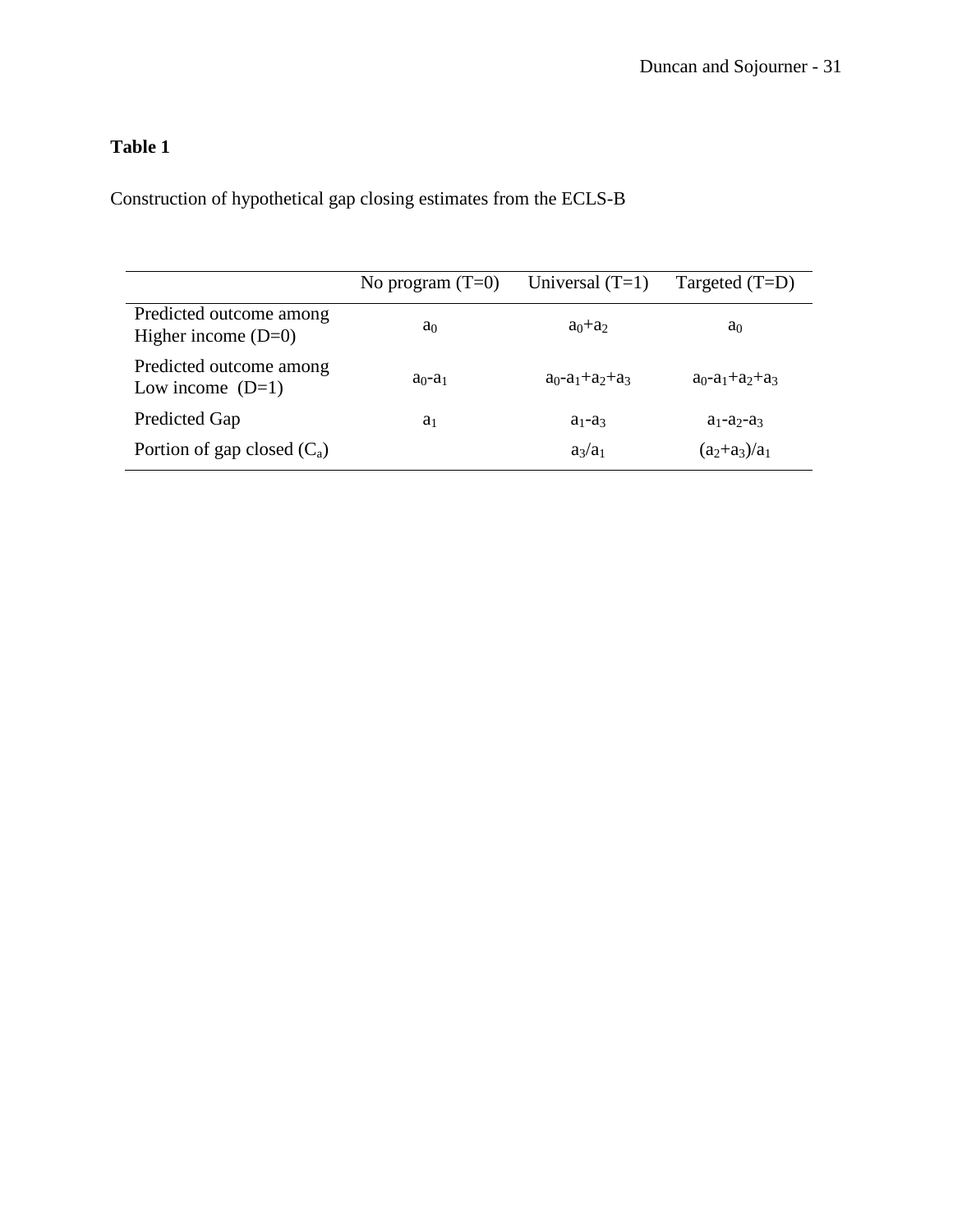Gap closing estimates based on the IHDP and mixed IHDP/ECLS-B

| Measures of portion of gap<br>closed | Universal $(T=1)$ | Targeted $(T=D)$ |
|--------------------------------------|-------------------|------------------|
|                                      | $b_3/b_1$         | $(b_2+b_3)/b_1$  |
| $\mathsf{C}_{\mathsf{m}}$            | $b_3/a_1$         | $(b_2+b_3)/a_1$  |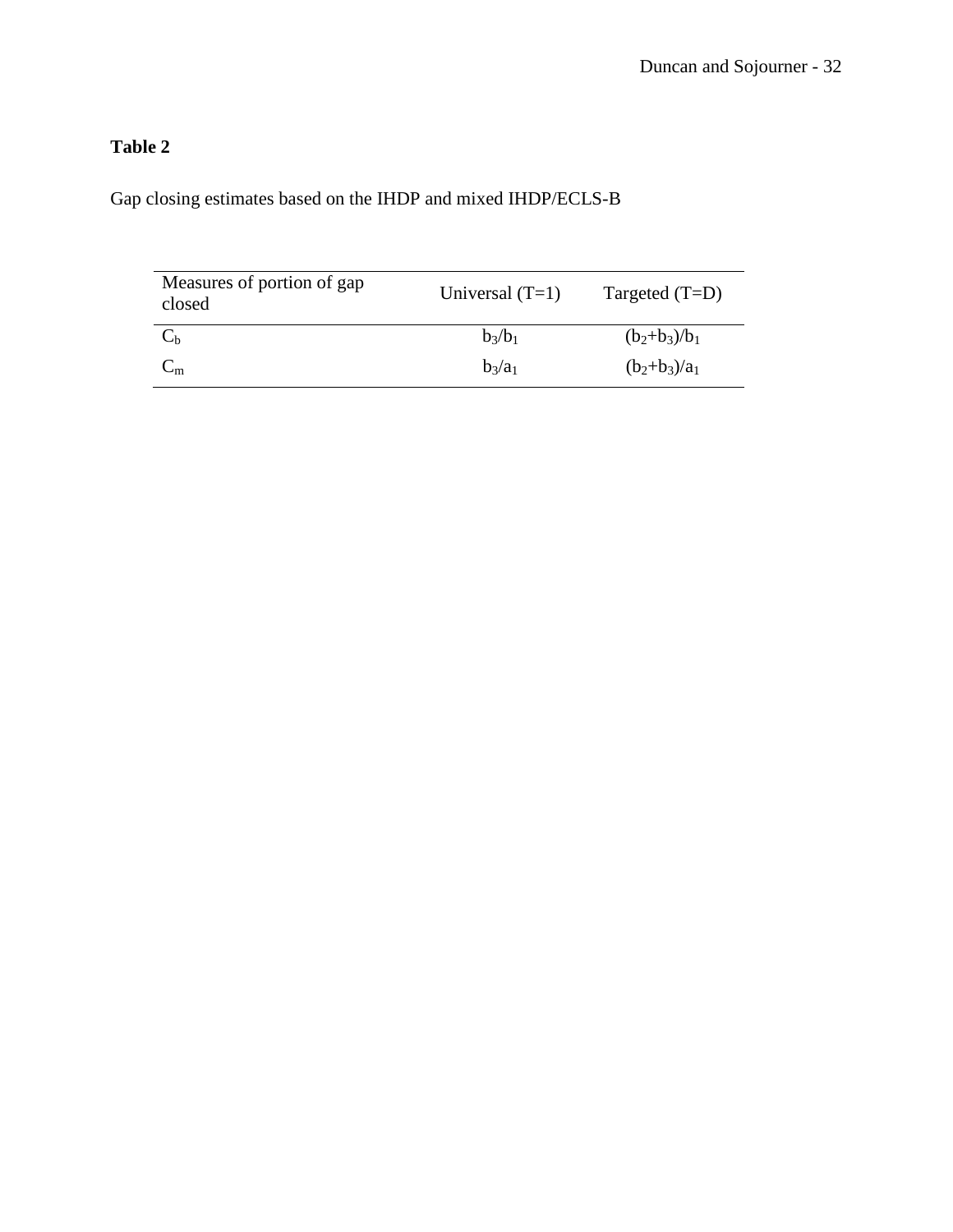Means and standard deviations for ECLS-B measures of cognitive ability and achievement trajectories, for normal birth weight, HLBW and LLBW children

|                              | Normal birth   | <b>HLBW</b>     | <b>LLBW</b>          |
|------------------------------|----------------|-----------------|----------------------|
|                              | weight         | $(2,000-2,500)$ | (Less than $2,000$ ) |
|                              | (Greater than  | grams)          | grams)               |
|                              | $2,500$ grams) |                 |                      |
| IQ or achievement measure    |                |                 |                      |
| IQ at 24 months              | 0.02(1.00)     | $-0.17(1.01)$   | $-0.36(0.96)$        |
| N                            | 6534           | 1026            | 1355                 |
| PPVT 48 months               | 0.02(1.00)     | $-0.19(0.98)$   | $-0.24(1.02)$        |
|                              | 6125           | 962             | 1320                 |
| Reading 48 months            | 0.02(1.00)     | $-0.22(0.91)$   | $-0.13(1.16)$        |
|                              | 6059           | 945             | 1283                 |
| Math 48 months               | 0.02(1.00)     | $-0.27(0.97)$   | $-0.25(1.04)$        |
|                              | 6059           | 940             | 1267                 |
| Reading 60 months            | 0.01(1.00)     | $-0.13(1.01)$   | $-0.10(1.00)$        |
|                              | 4941           | 715             | 1032                 |
| Math 60 months               | 0.02(0.99)     | $-0.23(1.02)$   | $-0.25(1.10)$        |
|                              | 4941           | 716             | 1037                 |
| Demographic characteristics  |                |                 |                      |
| Maternal education in years  | 12.86(2.86)    | 12.63(2.69)     | 12.56(2.77)          |
| N                            | 7693           | 1177            | 1749                 |
| Income / 180 percent poverty | 1.57(1.45)     | 1.33(1.3)       | 1.32(1.3)            |
| N                            | 7729           | 1189            | 1769                 |

Note: Standard deviations are given in parentheses. All IQ scores are standardized based on the

ECLS-B's weighted national norms to have mean equal to 0 and standard deviation equal to 1.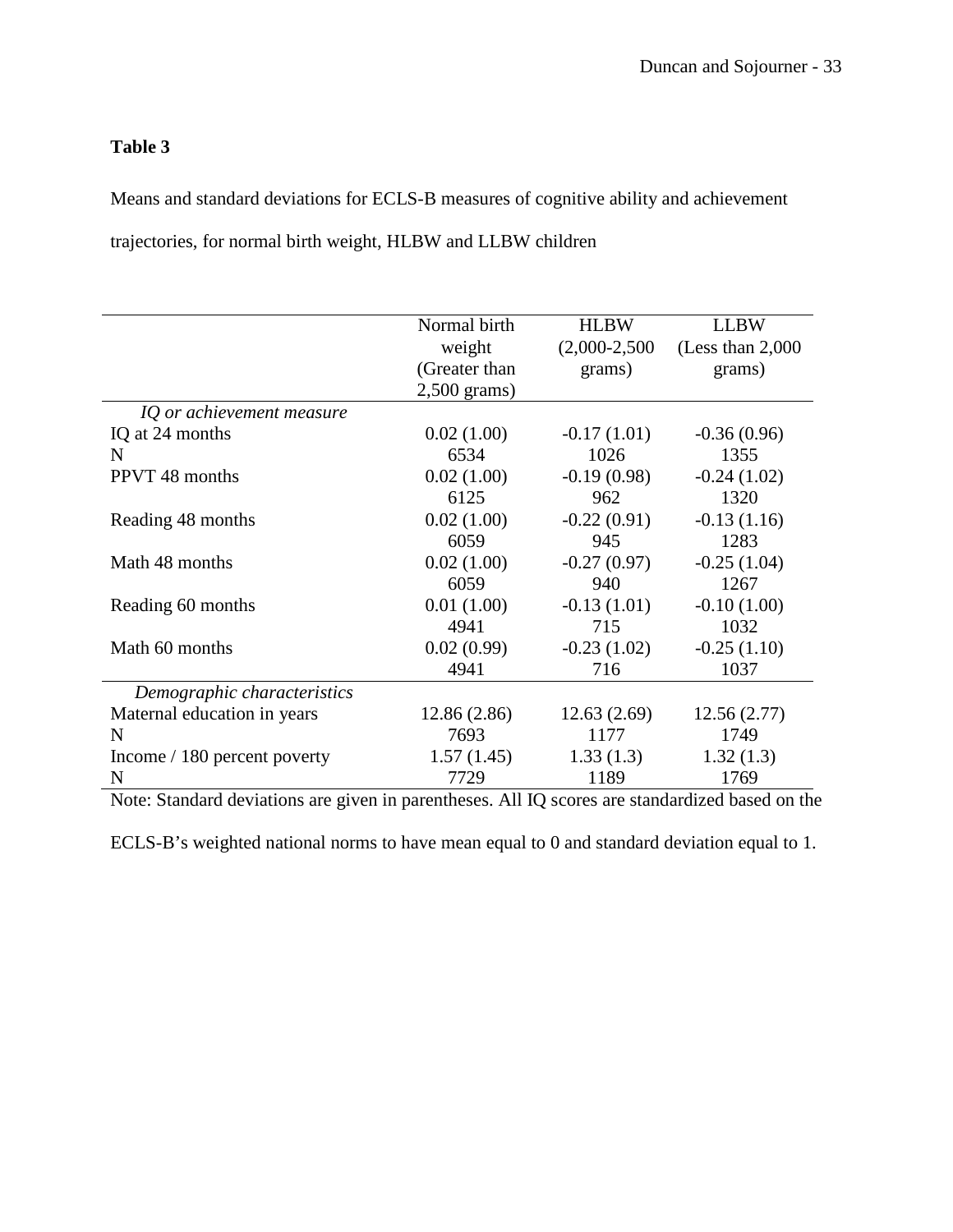Treatment effects on IQ z-score by low-income status using IHDP HLBW sample with ECLS-B weights.

| Outcome       |                    |            | Model       |             |
|---------------|--------------------|------------|-------------|-------------|
| (sample size) |                    | A          | B           | $\mathbf C$ |
| Age 1 IQ      | Treatment          | 0.109      | 0.112       | 0.065       |
| $(n=330)$     |                    | (0.132)    | (0.133)     | (0.177)     |
|               | Low income         |            | $-0.037$    | $-0.072$    |
|               |                    |            | (0.122)     | (0.171)     |
|               | Treatment x        |            |             | 0.097       |
|               | (Low income)       |            |             | (0.253)     |
| Age $2$ IQ    | Treatment          | $0.793***$ | $0.878***$  | $0.433*$    |
| $(n=322)$     |                    | (0.160)    | (0.223)     | (0.219)     |
|               | Low income         |            | $-0.875***$ | $-1.181***$ |
|               |                    |            | (0.244)     | (0.270)     |
|               | Treatment x        |            |             | $0.872**$   |
|               | (Low income)       |            |             | (0.280)     |
| Age 3 IQ      | Treatment          | $0.903***$ | $1.001***$  | 0.323       |
| $(n=328)$     |                    | (0.147)    | (0.181)     | (0.210)     |
|               | Low income         |            | $-1.017***$ | $-1.482***$ |
|               |                    |            | (0.192)     | (0.240)     |
|               | Treatment x        |            |             | 1.319***    |
|               | (Low income)       |            |             | (0.308)     |
| Age 5 IQ      | Treatment          | 0.102      | 0.148       | $-0.264$    |
| $(n=295)$     |                    | (0.116)    | (0.166)     | (0.201)     |
|               | Low income         |            | $-0.509*$   | $-0.820***$ |
|               |                    |            | (0.246)     | (0.231)     |
|               | Treatment x        |            |             | $0.861***$  |
|               | (Low income)       |            |             | (0.201)     |
| Age 8 IQ      | Treatment          | 0.156      | 0.224       | $-0.067$    |
| $(n=311)$     |                    | (0.158)    | (0.169)     | (0.323)     |
|               | Low income         |            | $-0.595**$  | $-0.806***$ |
|               |                    |            | (0.185)     | (0.196)     |
|               | <b>Treatment x</b> |            |             | 0.572       |
|               | (Low income)       |            |             | (0.361)     |

Coefficient significance (within site correlation corrected standard errors): \*0.10 \*\*0.05 \*\*\*0.01. All models also condition on child gender, birth weight, gestational age at birth, neonatal health index and site indicators. Estimates in appendix.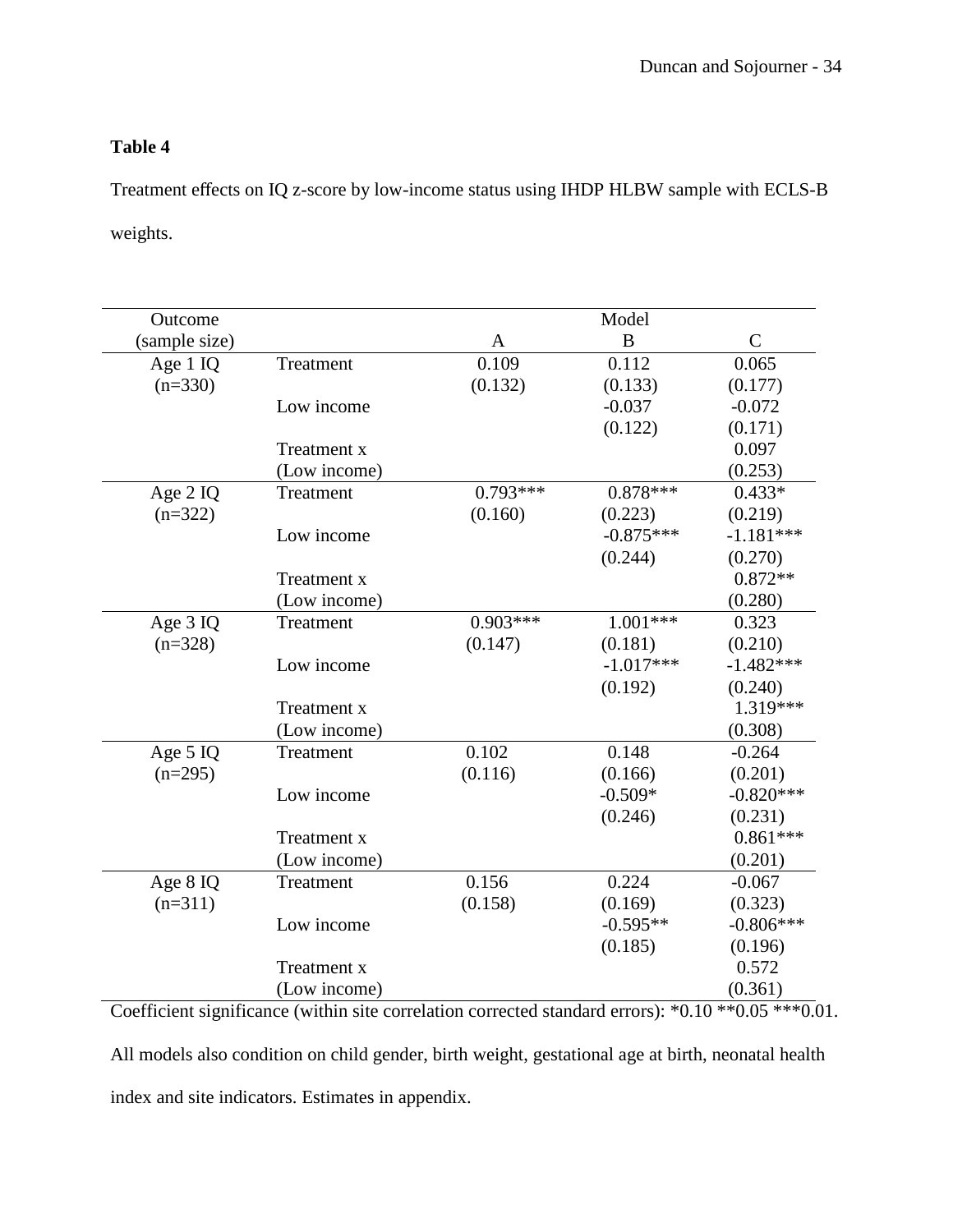Treatment effects on achievement z-score by low-income status using IHDP HLBW sample with

## ECLS-B weights

| <b>Outcome</b> |              |          | Model       |             |
|----------------|--------------|----------|-------------|-------------|
| (sample size)  |              | A        | B           | C           |
| Age 8 Reading  | Treatment    | $-0.116$ | $-0.041$    | $-0.456$    |
| $(n=308)$      |              | (0.209)  | (0.261)     | (0.267)     |
|                | Low income   |          | $-0.643***$ | $-0.936***$ |
|                |              |          | (0.156)     | (0.123)     |
|                | Treatment x  |          |             | $0.804***$  |
|                | (Low income) |          |             | (0.184)     |
| Age 8 Math     | Treatment    | 0.120    | 0.187       | $-0.137$    |
| $(n=312)$      |              | (0.149)  | (0.206)     | (0.197)     |
|                | Low income   |          | $-0.594*$   | $-0.830**$  |
|                |              |          | (0.257)     | (0.281)     |
|                | Treatment x  |          |             | $0.636**$   |
|                | (Low income) |          |             | (0.224)     |

Coefficient significance (within site correlation corrected standard errors): \*0.10 \*\*0.05 \*\*\* 0.01.

All models also condition on child gender, birth weight, gestational age at birth, neonatal health index and site indicators. Estimates in appendix.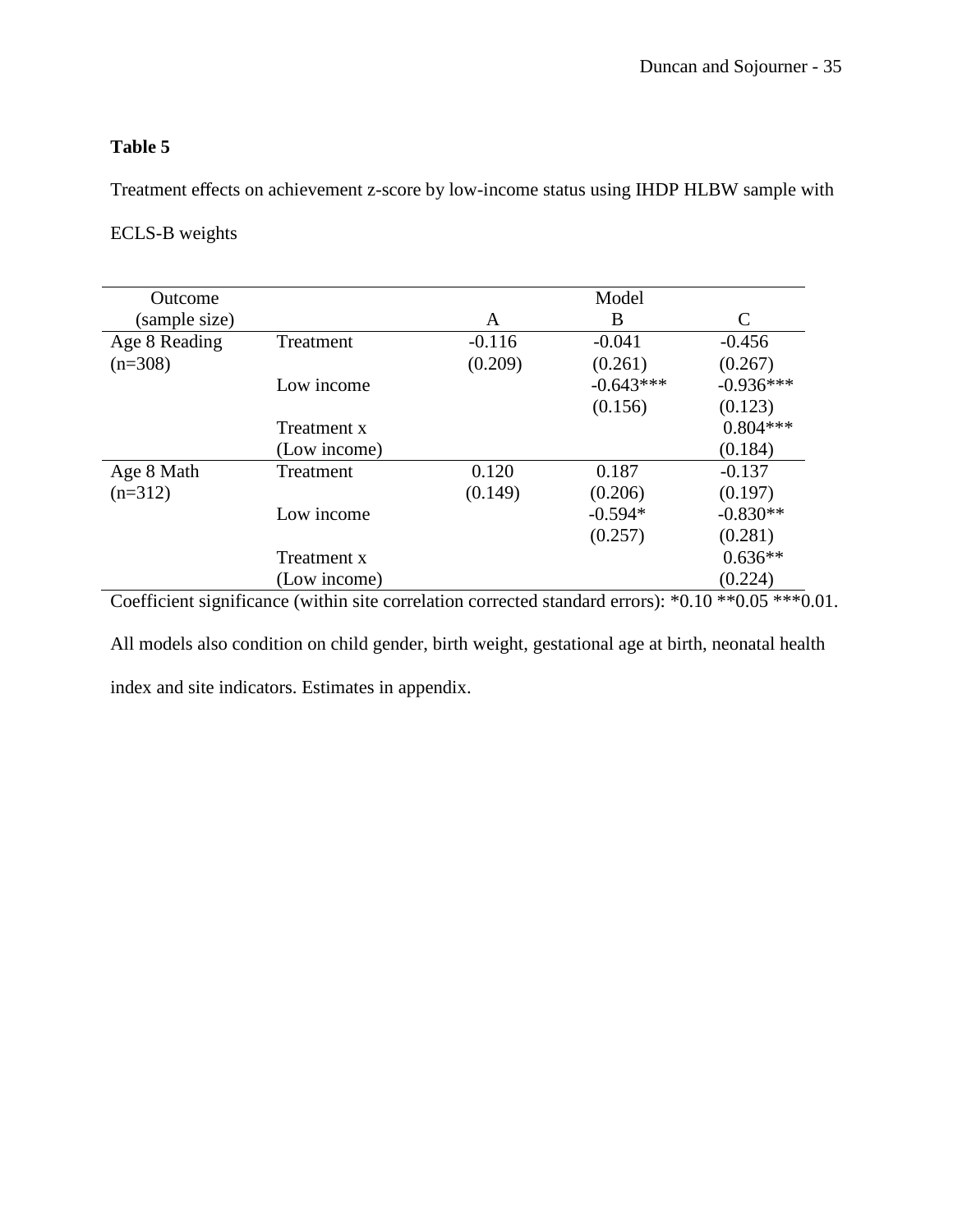Estimated impacts of IHDP treatment effects on high/low income IQ and achievement gaps.

| Age and<br>outcomes | High-low income gap            |                | <b>IHDP</b> treatment<br>effect for non<br>low-income<br>subsample | <b>IHDP</b><br>treatment*<br>Low-income<br>interaction | Percent Gap<br>closed from<br>universal<br>program | Percent Gap<br>closed from<br>targeted<br>program |
|---------------------|--------------------------------|----------------|--------------------------------------------------------------------|--------------------------------------------------------|----------------------------------------------------|---------------------------------------------------|
|                     | <b>IHDP</b> mean<br>difference | b <sub>1</sub> | b2                                                                 | b3                                                     | Cb                                                 | Cb                                                |
| IQ at $9$ or $12$   | $0.24*$                        | 0.01           | 0.11                                                               | 0.04                                                   | 159                                                | 999                                               |
| months              | (0.14)                         | (0.18)         | (0.18)                                                             | (0.25)                                                 | (100545)                                           | (182168)                                          |
| IQ at age 2         | $1.35***$                      | $1.09**$       | $0.46*$                                                            | $0.82**$                                               | 74.8**                                             | $117.2***$                                        |
|                     | (0.18)                         | (0.28)         | (0.23)                                                             | (0.30)                                                 | (22.2)                                             | (20.8)                                            |
| IQ at age 3         | $1.76***$                      | $1.42***$      | 0.34                                                               | 1.28***                                                | 89.4***                                            | 113.4***                                          |
|                     | (0.17)                         | (0.24)         | (0.21)                                                             | (0.31)                                                 | (15.2)                                             | (8.4)                                             |
| IQ at age 5         | $1.08***$                      | $0.76**$       | $-0.22$                                                            | $0.77**$                                               | $101.2*$                                           | 71.8***                                           |
|                     | (0.14)                         | (0.21)         | (0.22)                                                             | (0.22)                                                 | (43.7)                                             | (15.8)                                            |
| IQ at age 8         | $1.03***$                      | $0.77***$      | $-0.08$                                                            | 0.52                                                   | 67.1                                               | 56.7**                                            |
|                     | (0.15)                         | (0.17)         | (0.29)                                                             | (0.34)                                                 | (40.9)                                             | (15.9)                                            |
| Reading at age      | $1.08***$                      | $0.82***$      | $-0.44$                                                            | $0.74**$                                               | 89.7*                                              | 36.6                                              |
| 8 or grade 3        | (0.18)                         | (0.13)         | (0.27)                                                             | (0.23)                                                 | (37.4)                                             | (28.6)                                            |
| Math at age 8 or    | $0.96***$                      | $0.76**$       | $-0.20$                                                            | $0.64**$                                               | $83.6**$                                           | 56.8**                                            |
| grade 3             | (0.19)                         | (0.24)         | (0.19)                                                             | (0.22)                                                 | (30.6)                                             | (18.6)                                            |

Notes: "Low income" is defined as having family income < 180 percent of the U.S. poverty line. Estimates in the table

come from applying ECLS-B-based weights to IHDP data.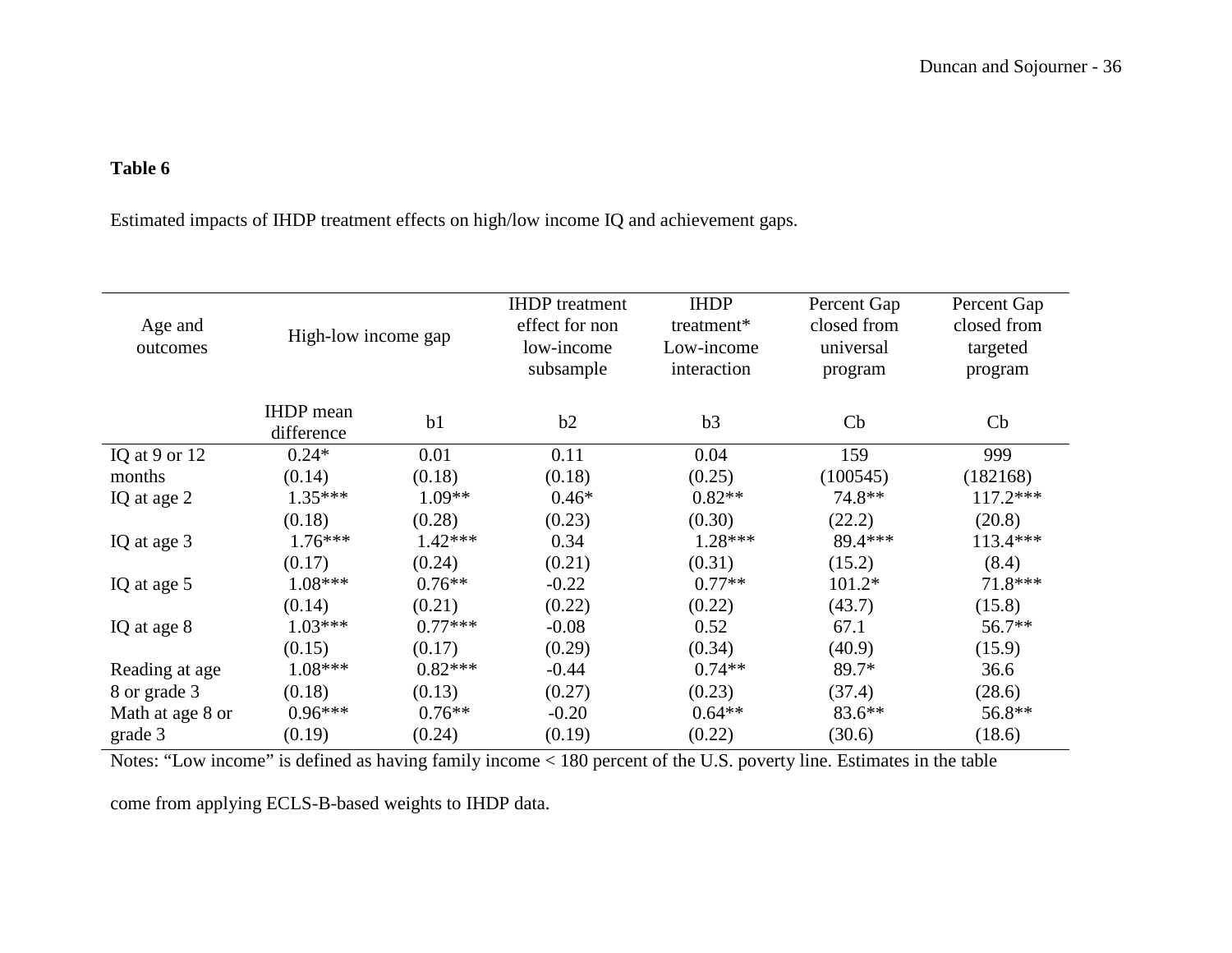Bounds on key parameters from partial identification analysis over all possible combinations of values for observations with missing low-income status

| Parameter          | High-low income<br>gap: b1 |      | <b>IHDP</b> treatment<br>effect for non<br>low-income<br>subsample: b2 |         |         | <b>IHDP</b> treatment*<br>Low-income<br>interaction:<br>b3 |         | Percent of gap<br>closed from<br>universal program:<br>$\mathbf{C}$ |         | Percent of gap<br>closed from targeted<br>program:<br>Cb |  |
|--------------------|----------------------------|------|------------------------------------------------------------------------|---------|---------|------------------------------------------------------------|---------|---------------------------------------------------------------------|---------|----------------------------------------------------------|--|
|                    | Min.                       | Max. | Min.                                                                   | Max.    | Min.    | Max.                                                       | Min.    | Max.                                                                | Min.    | Max.                                                     |  |
| Age-1 $IQ$         | $-0.03$                    | 0.01 | $-0.12$                                                                | 0.18    | $-0.08$ | 0.41                                                       | $-3.7M$ | 8.9M                                                                | $-3.3M$ | 8.2M                                                     |  |
| Age-2 $IQ$         | 1.05                       | 1.13 | 0.09                                                                   | 0.55    | 0.66    | 1.31                                                       | 60.7    | 122.1                                                               | 108.9   | 131.1                                                    |  |
| Age- $3$ IQ        | 1.29                       | 1.45 | $-0.04$                                                                | 0.48    | 1.06    | 1.75                                                       | 79.5    | 125.7                                                               | 110.1   | 129.0                                                    |  |
| Age- $5$ IQ        | 0.71                       | 0.80 | $-0.48$                                                                | $-0.16$ | 0.65    | 1.12                                                       | 88.2    | 146.2                                                               | 65.1    | 85.0                                                     |  |
| Age- $8$ IQ        | 0.70                       | 0.82 | $-0.36$                                                                | 0.01    | 0.37    | 0.86                                                       | 50.1    | 110.8                                                               | 50.4    | 70.8                                                     |  |
| $Age-8$<br>Reading | 0.74                       | 0.89 | $-0.89$                                                                | $-0.34$ | 0.57    | 1.26                                                       | 73.8    | 158.9                                                               | 29.4    | 56.5                                                     |  |
| Age-8 Math         | 0.70                       | 0.81 | $-0.59$                                                                | $-0.13$ | 0.51    | 1.15                                                       | 70.0    | 153.1                                                               | 50.5    | 75.3                                                     |  |

Note: confidence intervals on bounds are 95 percent percentile confidence intervals. The estimated bounds on percent of gap closed for

age-1 IQ are measured in millions of percentage points (M). All other estimates in the last four columns are in percentage points.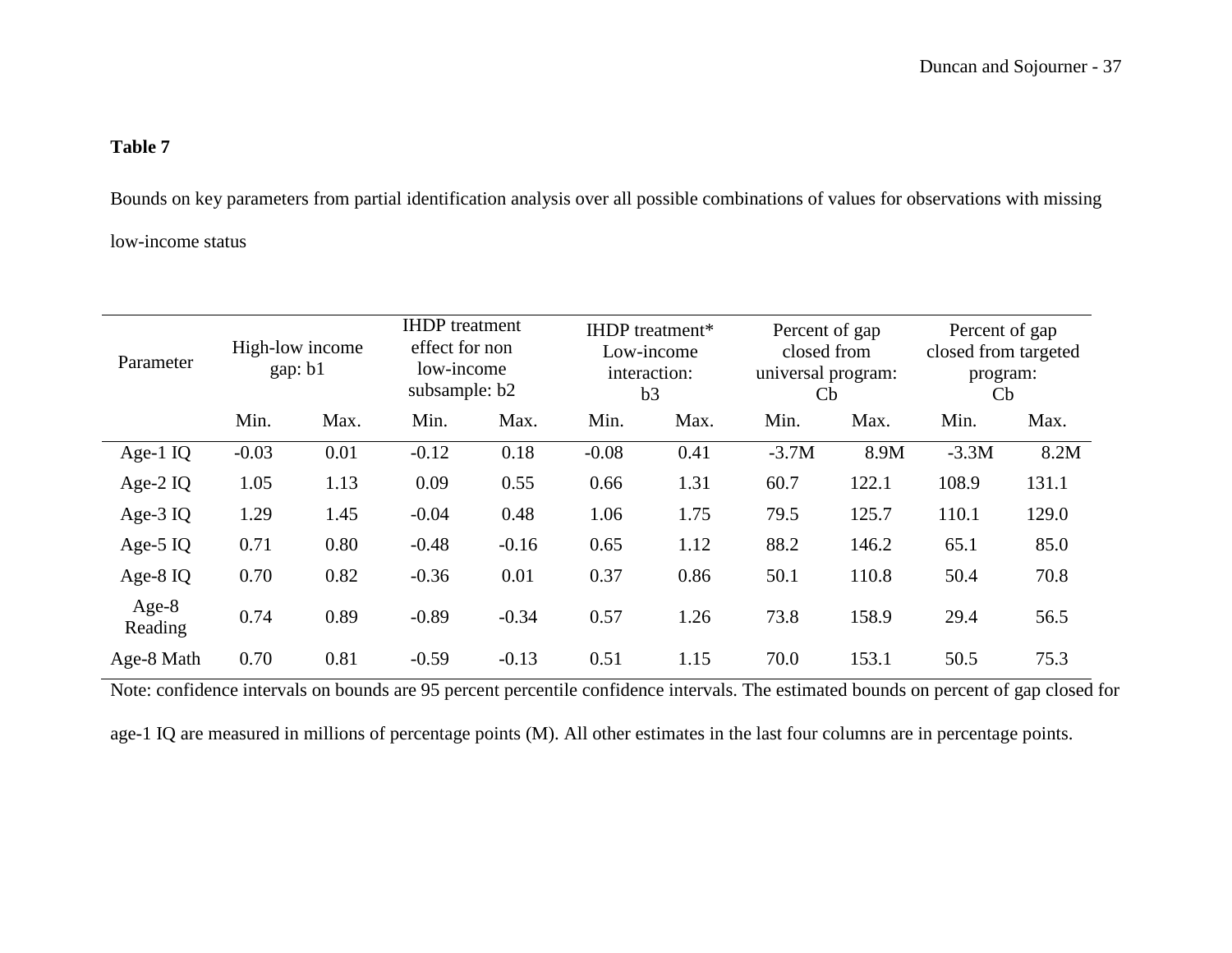

Note: High (low) low birth weight is above (below) 2 kilograms.

## **Figure 1**

*Dotplot of birth weight distribution in IHDP sample.*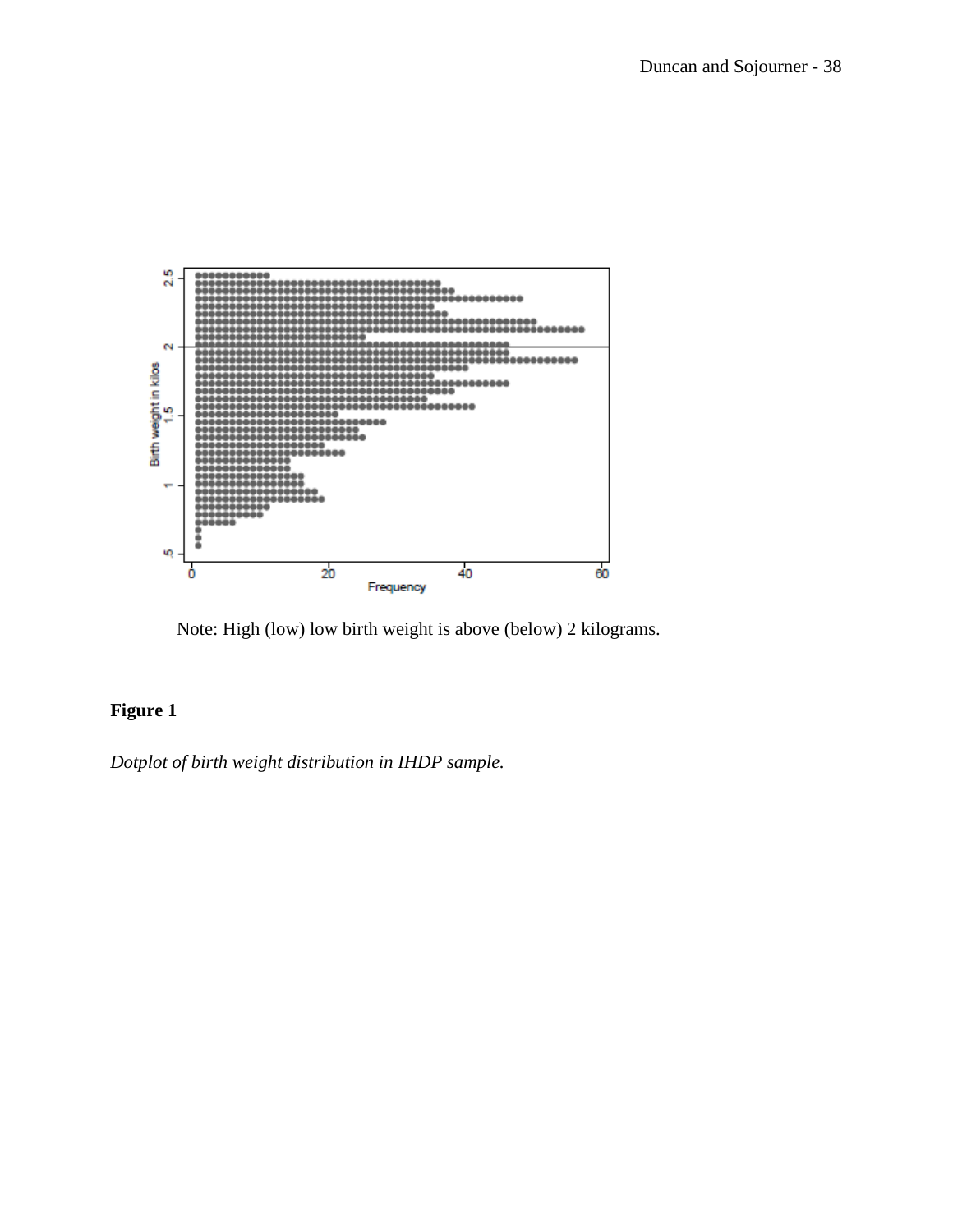

## **Figure 2**

*Average marginal effects on IQ and achievement z-scores of treatment interacted with birth* 

*weight in IHDP sample.*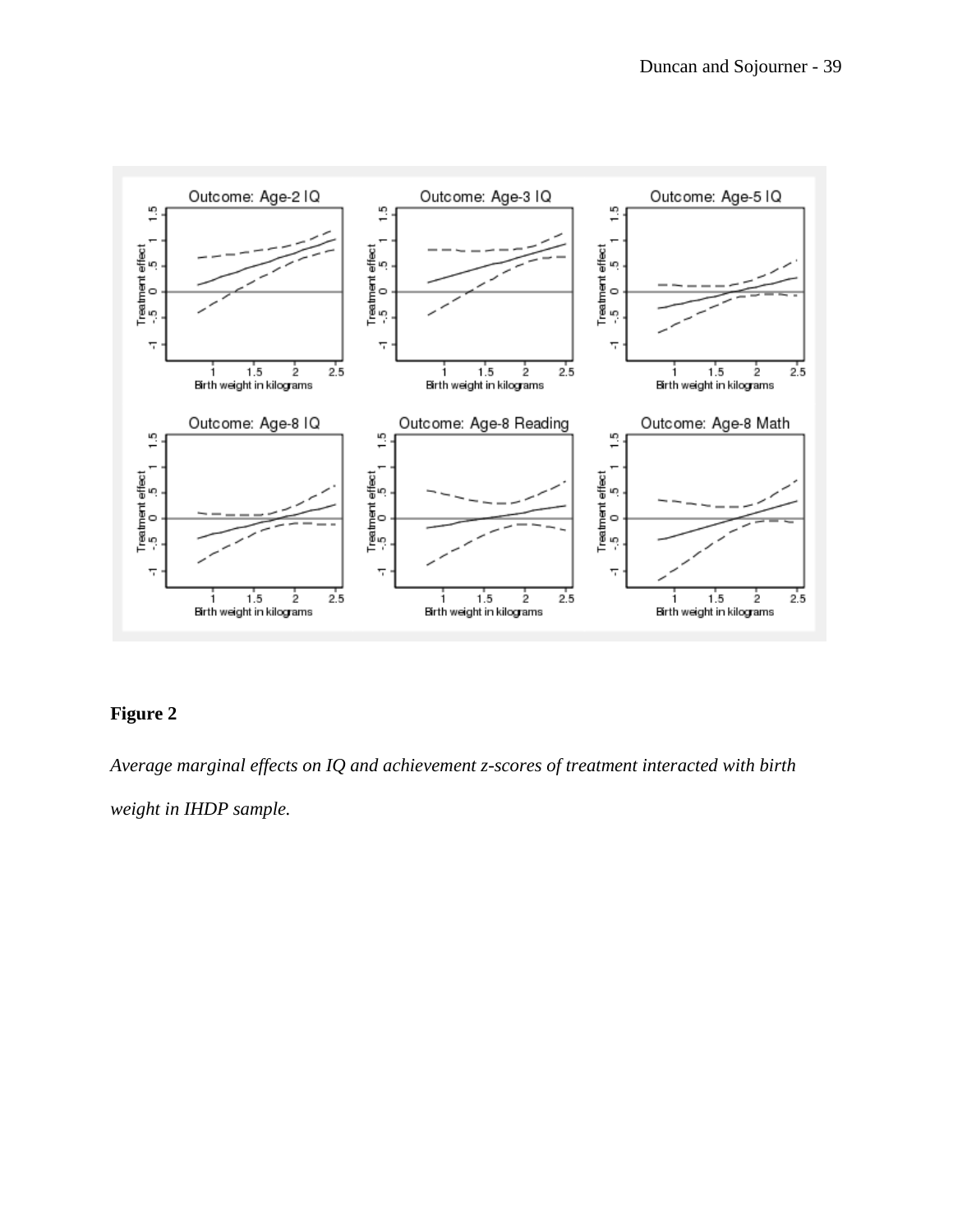

## **Figure 3**

*Percent of Cognitive and Achievement Gap Closed by Universal and Targeted IHDP by Age of Child*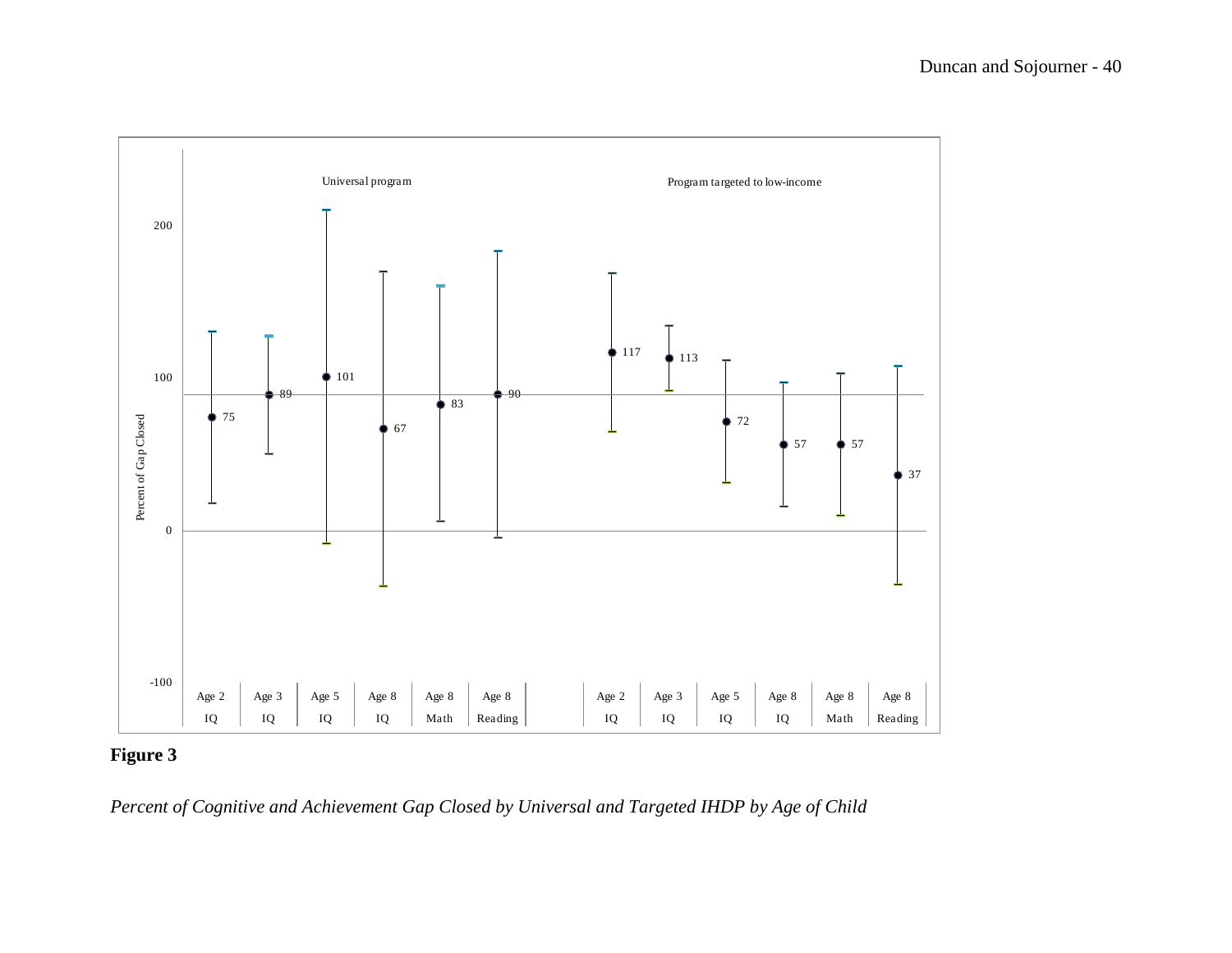<span id="page-42-0"></span>1. Longer-run impact estimates for Head Start children enrolled two or more decades ago are considerably bigger (Ludwig and Miller 2007; Deming 2009), although employ different identification strategies. Also, the use of center-based care for children in control groups has likely increased considerably, rendering it difficult to generalize from the experiences of older cohorts.

ı

<span id="page-42-1"></span>2. Owing to concern over possible attrition bias at the time of the age-18 follow-up, we confine our analysis to cognitive and achievement impacts through age eight.

<span id="page-42-2"></span>3. Reardon concludes that the increasing correlation between income and achievement was more important than growth in income inequality for growth in the income-based achievement gap. Another possibility is that the gap, measured in contemporaneous standard deviation units, grew mechanically from a secular decrease in population achievement variance, although growing income-based gaps are also observed for college graduation (Bailey and Dynarski 2011) and years of completed schooling (Duncan and Murnane 2011). In any case, the black-white achievement gap moved in the opposite direction, shrinking by about half over the same period. 4. This stratification into higher and lower birth weight groups was the only baseline interaction specified *ex ante* by the study designers. Based on the medical, developmental, and neurobiological evidence available, they recognized that treatment effects would likely vary between these two strata.

<span id="page-42-5"></span><span id="page-42-4"></span><span id="page-42-3"></span>5. Many programs directed at low-income children use a 180 percent-of-poverty income threshold. In addition, it produces two ample-sized income groups in our data. 6. Suppose  $Y_1 = cY_2 + d$  so that the ECLS IQ scores  $(Y_1)$  are a linear function of IHDP IQ scores  $(Y_2)$ . Then  $C_b$  is less biased than  $C_m$  unless c=1, in which case they are the same.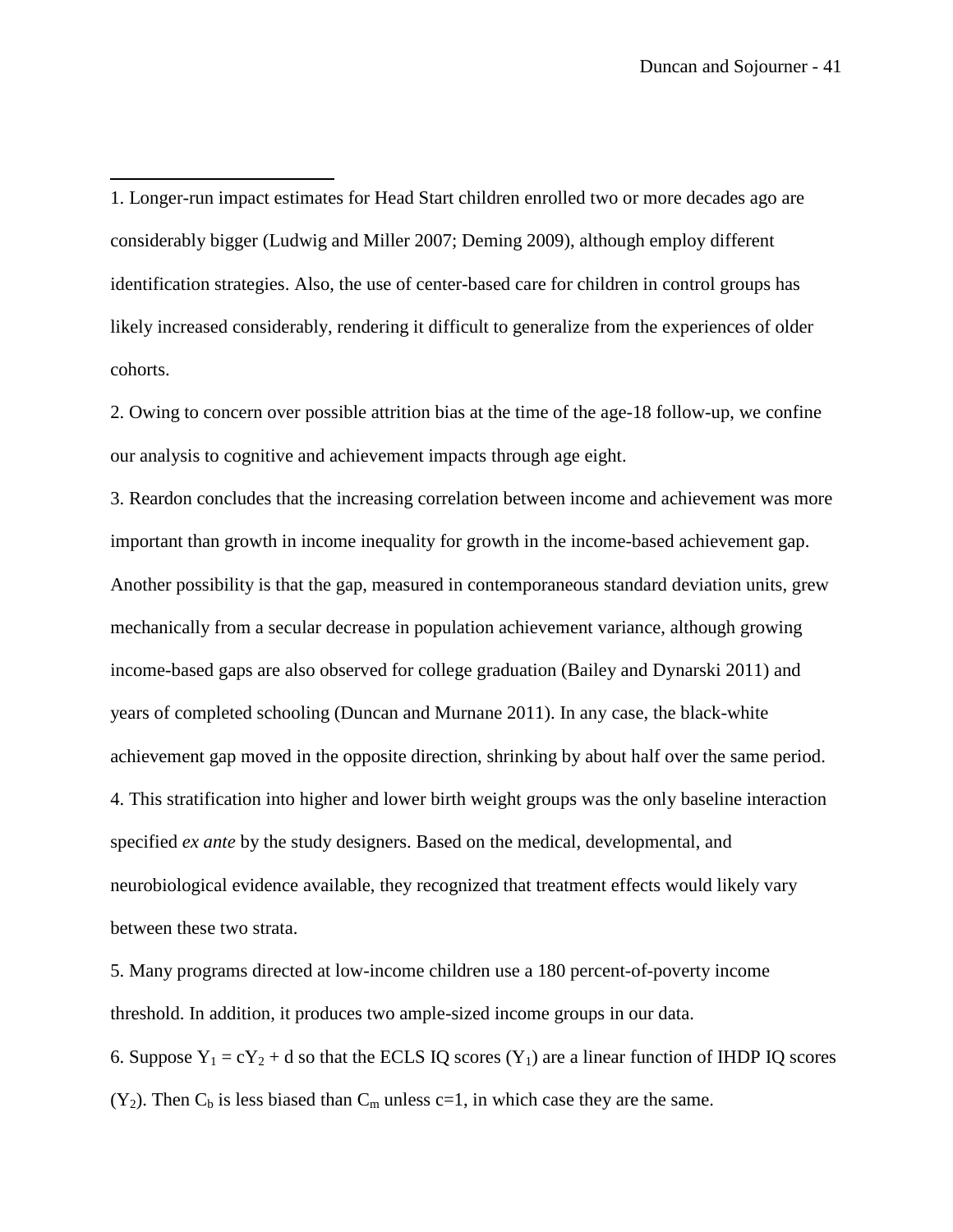<span id="page-43-0"></span>7. For each of the 37 children with a missing income/needs ratio, we impute a low-income indicator using a probit model conditional on a set of fully observed pre-assignment characteristics: maternal age, race, education, number of living children, and previous number of LBW, premature children at time of study child's birth; study child's weight, gestational age, neonatal health index, and parity order at birth; and study site indicators. Identification assumes that low-income status is missing at random conditional on these covariates. Each case has ten imputed replicates. The low-income status of most of these cases appears quite certain on the basis of the baseline observables used for imputation. Consider the frequency of number of replicates imputed low-income among the 37 cases.

 $\overline{\phantom{0}}$ 

| Number of replicates imputed low-income |  |  |  |  |                      | 0 1 2 3 4 5 6 7 8 9 10 Total |
|-----------------------------------------|--|--|--|--|----------------------|------------------------------|
| Frequency                               |  |  |  |  | 0 1 0 0 2 2 3 6 3 11 |                              |

Twenty-one cases (57 percent) have either all or all but one of their 10 replicates imputed to the same low-income status. In only seven cases (19 percent) is the number of replicates imputed as low-income within 2 of the number of replicates imputed as not low-income.

<span id="page-43-2"></span><span id="page-43-1"></span>8. We concentrate on impacts through age 8 because the only later follow-up, conducted when the children were 18 years old, successfully interviewed on 61.9 percent of eligible respondents. Results (available on request for IQ and achievement) are very similar to those found at age eight. 9. Developmental trajectories of the lighter and heavier LBW babies differed within the IHDP sample as well. Klebanov, Brooks-Gunn, and McCormick (1994b) study school achievement outcomes among different birth weight strata using a sample that includes both normal and low birth weight children. They find only small differences between the normal birth weight (NBW)  $(> 2, 500 \text{ g})$  and heavier LBW  $(1, 501 - 2, 500 \text{ g})$  strata. Differences become pronounced in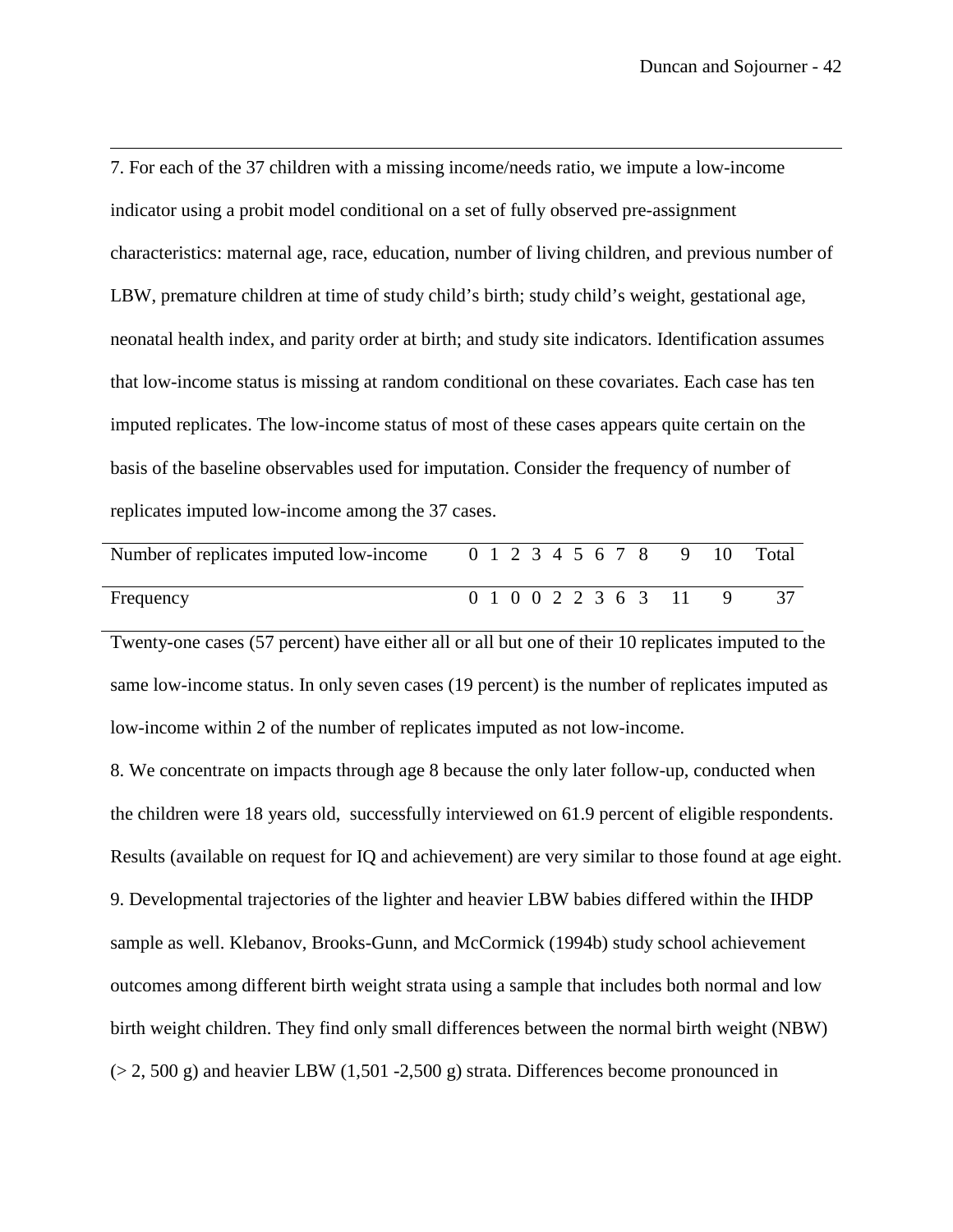<span id="page-44-4"></span><span id="page-44-3"></span><span id="page-44-2"></span><span id="page-44-1"></span><span id="page-44-0"></span>comparisons to very LBW (1,001-1, 500 g) and extremely LBW children  $\ll 1,000$  g). Since the HLBW sample used below includes only the top half of the heavier LBW range they consider (2,001-2,500 g), differences with normal birth weight children should be even more muted. In another paper, Klebanov, Brooks-Gunn, and McCormick (1994a) compared strata's elementaryschool classroom behavior and find even fewer differences between NBW and HLBW children. As part of a broader literature on the cognitive development of low birth weight children, McDonald (1964) tested the IQs of over 1,066 children aged six to nine who weighed less than four pounds at birth. He writes: "When compared with a national sample (of Britain and Wales) matched on social class, the mean I.Q. of 98.4 found in the sample was lower than the expected mean of about 103 in Britain at the present time. But when the 107 children with cerebral palsy, blindness, or deafness were excluded and in addition eleven (1.8 per cent.) children with I.Q.s below 50, which may be considered to be pathologically low, the mean was 102.4. There was thus no evidence that, when children with these handicaps were excluded, the mean I.Q. differed from that of the general population." Jefferis et al. (2002) draw on data from the 1958 British birth cohort to develop evidence on whether normal birth weight and low birth weight children experience roughly parallel developmental trends in math achievement. Of particular relevance to our study, they examine this question separately for children of higher and lower social class, corresponding roughly to children of higher and lower income families in our study. Among children of higher social class, those born LBW experience the same changes in achievement as those born normal birth weight. Among children of lower social class, those born LBW experience similar changes in achievement as those born normal birth weight. The levels of

 $\overline{\phantom{0}}$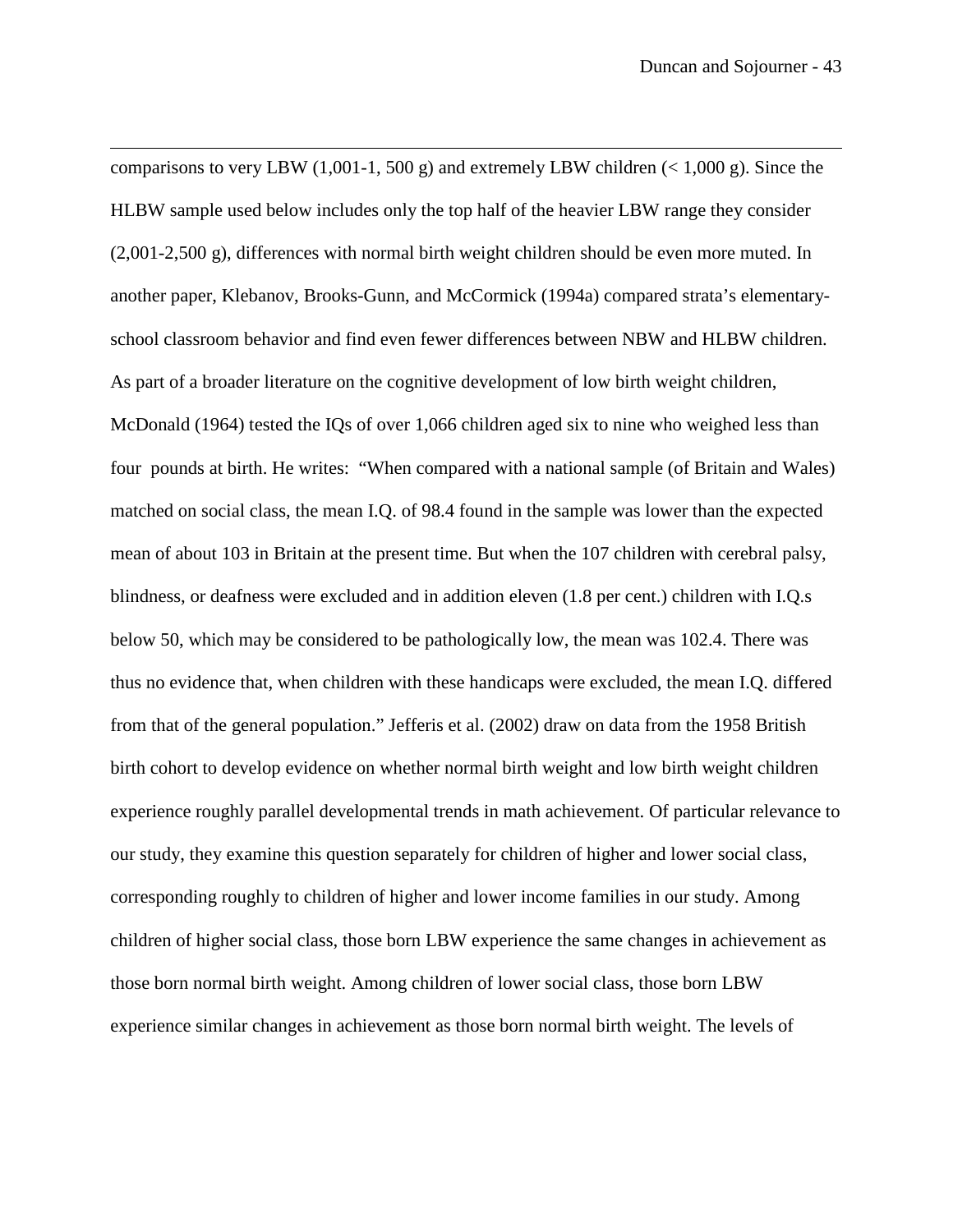<span id="page-45-0"></span>achievement are generally lower for LBW versus normal BW children. However, trends are similar.

10. Despite frequent home visits during the first year of life, there was virtually no average treatment effect on age one IQ scores, perhaps in part because of unreliability inherent in measuring cognitive ability at that age.

11. While not of direct interest in this study, it is worth noting that the treatment effect estimates for children from low-income families obtained from this model are:

<span id="page-45-1"></span>

| Outcome     | Coefficient | <b>SE</b> | p-value |
|-------------|-------------|-----------|---------|
| Age $2$ IQ  | 1.290       | (0.263)   | 0.002   |
| Age 3 IQ    | 1.630       | (0.262)   | 0.000   |
| Age $5$ IQ  | 0.586       | (0.192)   | 0.018   |
| Age 8 IQ    | 0.500       | (0.163)   | 0.018   |
| Age 8 Read. | 0.350       | (0.257)   | 0.216   |
| Age 8 Math  | 0.500       | (0.263)   | 0.099   |

 $\overline{\phantom{0}}$ 

12. We ignore the age-12-month IQ as there is no evidence of treatment impacts prior to the start of the Abecedarian-type curriculum at age 12 months. ECLS-B estimates of the income-based gaps in age-four PPVT, reading and math, and age-five reading are all about .65. The age-five math gap is .71.

<span id="page-45-2"></span>13. To get some intuition for why, note that for an estimator of  $β = (X'X)^{-1}(X'Y)$ , missing Y data enter only the numerator while missing X data enter both the numerator and denominator. 14. Standard errors on the bound estimates can be computed by bootstrap but is computationally very intensive.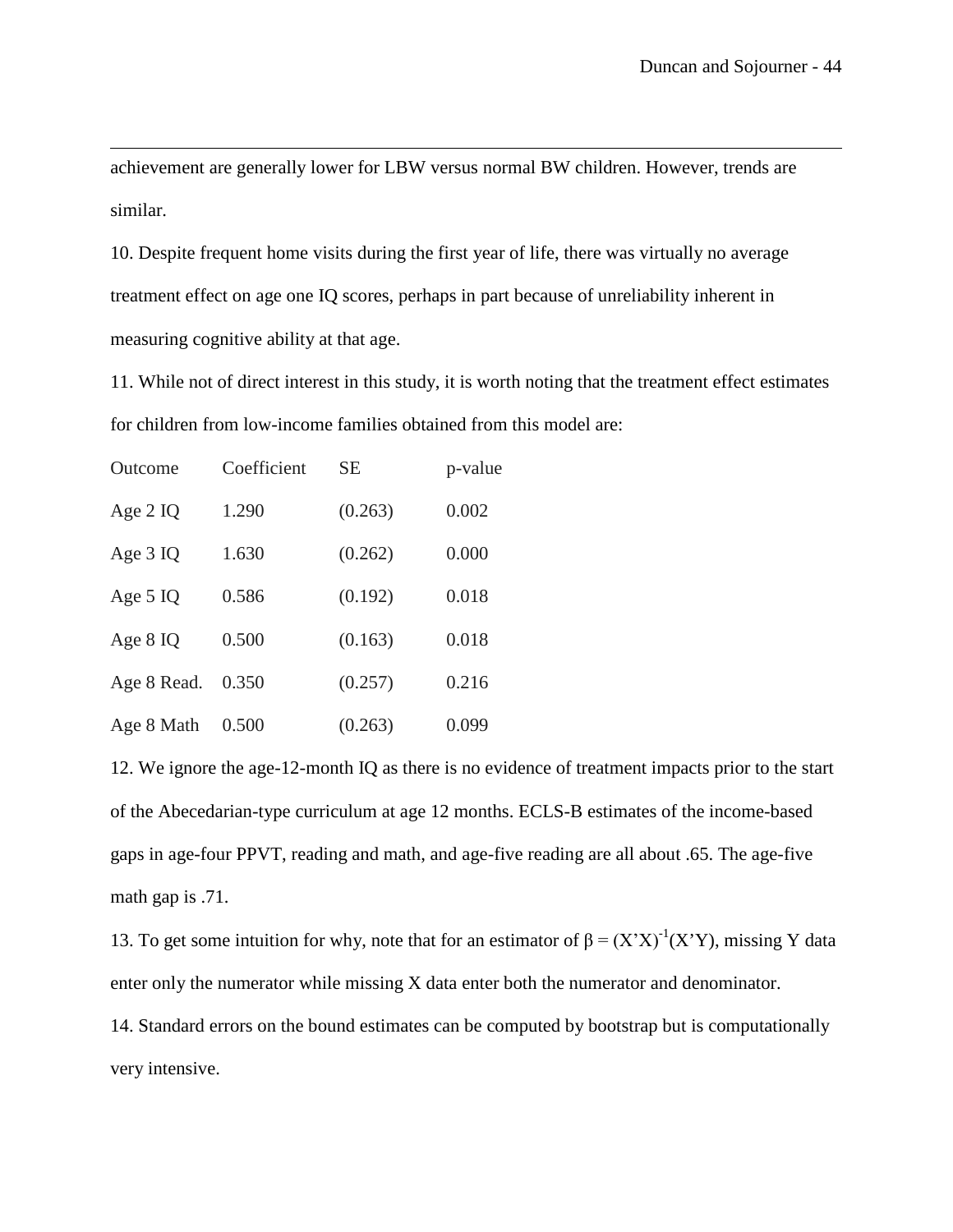15. Gross et al. (1997) report that running IHDP's Miami child care site for the final year (children in their third year of life) cost \$15,146 per child. Converting to 2006 dollars using CPI and multiplying by two years puts the cost of the childcare treatment at just over \$60,000. This does not include the modest home-visiting portion of the treatment that was offered when children were between ages one and three. Because the costs may be lower in a program that has run for many years, they study the costs of other similar, nonexperimental childcare programs available to children with developmental disabilities. If we apply the same adjustments, the twoyear estimates total about \$48,000. For a similar program that served children free of disabilities and which did not provide transportation, the two-year cost would be about \$29,000.

 $\overline{\phantom{0}}$ 

16. Supplemental analyses failed to point to a clear reason for this. It's not take-up, since black children in the treatment group attended 61 percent of days versus 50 percent for non-blacks. Treatment effects are large for children from low-income families and null for children from higher-income families among both blacks and non-blacks considered separately. Nor does it appear driven by negative correlation between site quality and fraction black. Interactions with race and site show broadly similar pattern across sites, with larger positive effects for whites and smaller effects for blacks. For some yet-to-be discovered reason, negative point estimates for the effect for higher-income blacks offset the positive treatment effect for low-income blacks, diminishing the estimated effect of a black-targeted program.

17. If a universal program were implemented, word about null impacts for higher-income households might lead few of these households to enroll their children in the program. This would eliminate the "negative effect" and imply an upward bias in our estimates of the effectiveness of a universal program for closing gaps in school readiness. There is little evidence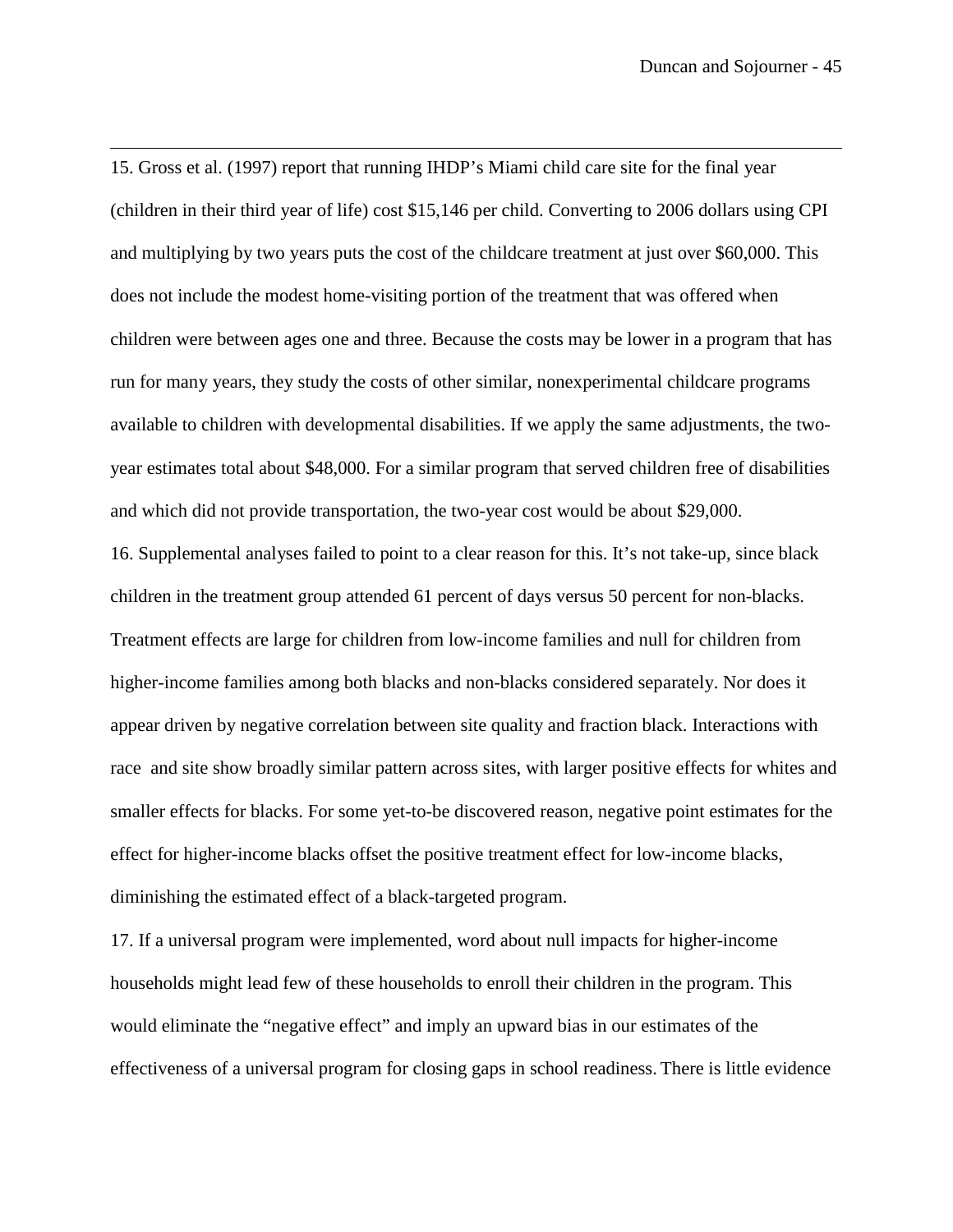of differential take-up of IHDP program services during its operation; while low-income families took up the IHDP's center-based services on a slightly higher fraction of possible days than did higher-income families, the difference is small and far from significant. Nevertheless, these considerations lead us to be more cautious about our universal than targeted estimates. Nonetheless, we present the results, which were included in our *ex ante* study plan.

 $\overline{\phantom{0}}$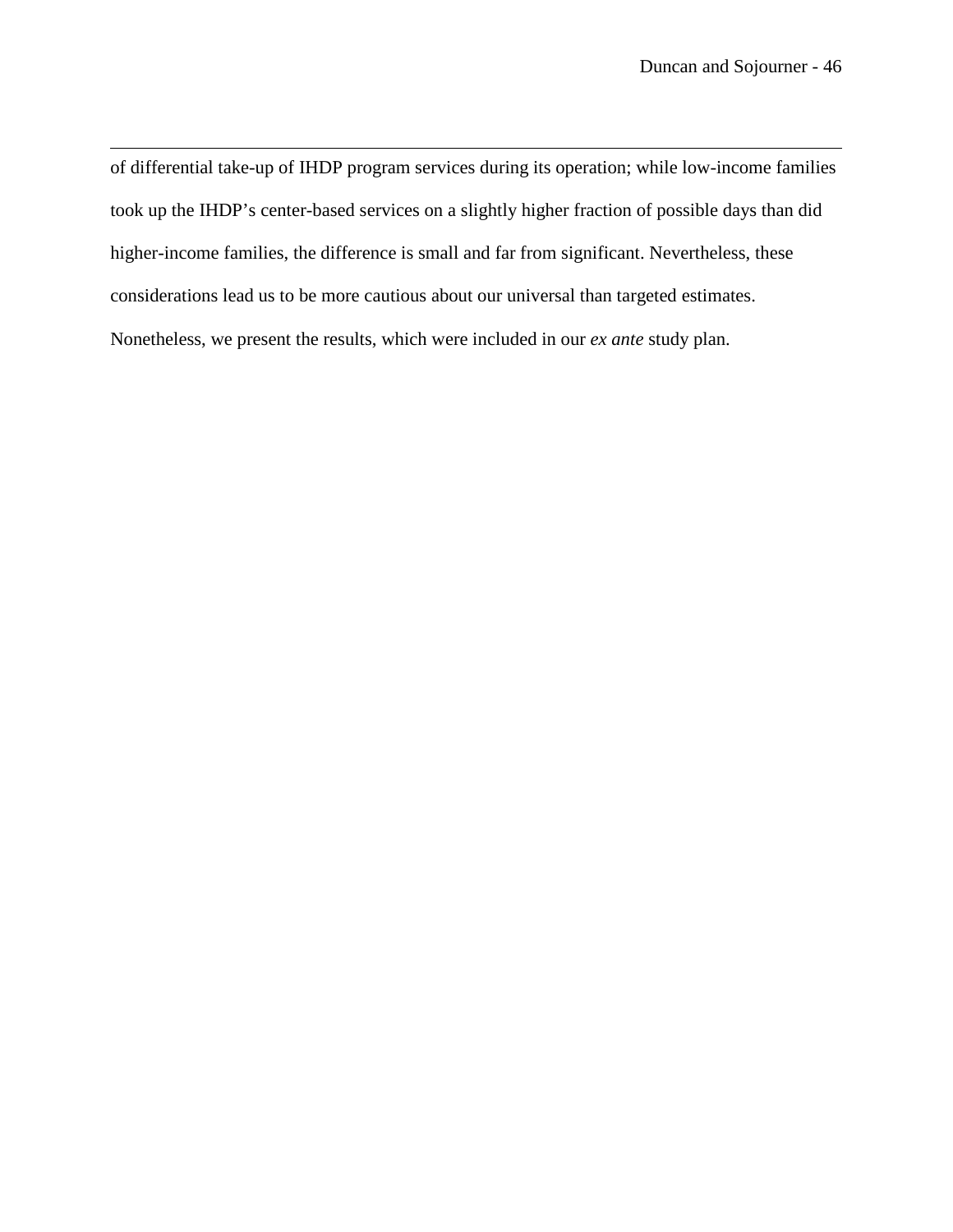#### **Online Appendix for Duncan and Sojourner (10/24/2012)**

The Early Childhood Longitudinal Study – Birth Cohort (ECLS-B) has followed to kindergarten entry a large, nationally representative sample of children born in 2001. Birth certificates constituted the sampling frame. Children with low birth weight, twin births, and American Indian/Native Alaskan, Asian/Pacific Islander, and Chinese children were oversampled. The ECLS-B provides detailed information on children's development, health, and learning experiences during the years leading up to school entry. Data were collected from sample children and their parents, as well as childcare providers and teachers. Children's cognitive abilities were assessed at 9 months, 24 months, 48 months (preschool), and kindergarten entry using a combination of existing measures and measures developed specifically by the Educational Testing Service.

The base year (nine-month) ECLS-B sample is comprised of about 10,700 infants. Baseline data were collected on a rolling basis between the fall of 2001 and 2002. The two-yearold data collection took place between the fall of 2002 and fall of 2003, with an approximate completed sample size of 9,800 children. The 48-month data collection took place between the fall of 2005 and spring of 2006, with an approximate completed sample size of 8,900. The kindergarten data collection took place during the school year in which the child attended kindergarten, with an approximate completed sample size of 8,000. The weighted response rate for the nine-month data collection, based on the percentage of completed parent interviews out of the total number of eligible cases, was 74.1%. The weighted response for the two-year data collection, based on the percentage of completed parent interviews out of the total number of children eligible to participate at two years, was 93.1%, with 94.0% of children having at least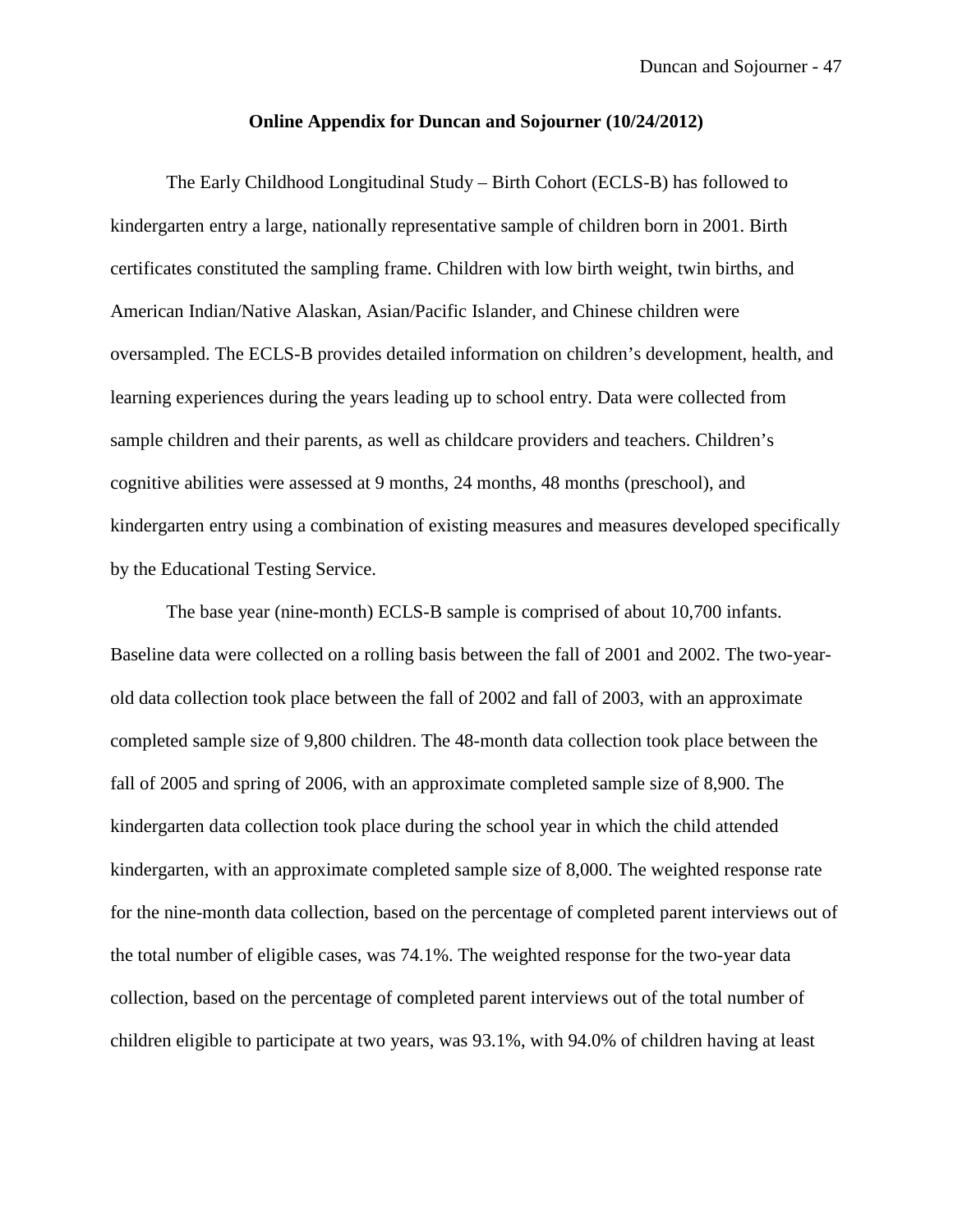some child assessment data. The weighted response rate for the preschool data collection was 90.8%. The weighted response rate for the kindergarten data collection was 90.0%.

Although the IHDP sample is economically and ethnically diverse, it was not designed so that its demographic characteristics matched those of any larger population. To correct for this, we construct a set of weights based on the relative frequency of observations that fell into cells defined jointly by family income (below or above 180% of the poverty line), race/ethnicity (African-American, Hispanic, or other [mostly white/non-Hispanic]), maternal schooling (no college or at least some college) and marital status (married or not) in the IHDP HLBW subsample and the ECLS-B sample. Low counts led us to combine categories of some college and college graduate for Hispanics. All of these demographic characteristics were measured at nine months in the ECLS-B and at birth in the IHDP, except for family income status, which was measured at 12 months in the IHDP.

Cell frequencies for the two samples and the ECLS/IHDP frequency ratios are given in Appendix Table 1. Relative to the ECLS-B, the IHDP sample overrepresents African-Americans and, to a lesser extent, mothers with low levels of education. The ECLS/IHDP frequency ratios constitute the weights that we apply to most of our IHDP-based analyses. Demographers have long used this kind of sub-classification or post-stratification estimator to calculate mean outcomes in a population adjusted for differences in covariate distributions between a sample and a population (Kitagawa 1964; Cochran 1968). We use it to identify and estimate population average treatment effects given subpopulation treatment effects in an experimental sample and data on differences in the covariate distributions between the experimental sample and population. Generalization from sample treatment effects to population treatment effects is an active area of research in econometrics (Imbens 2004; DiNardo and Lee 2011) and statistics (Hedges and O'Muircheartaigh 2011; Tipton 2012). The crucial assumption is that heterogeneity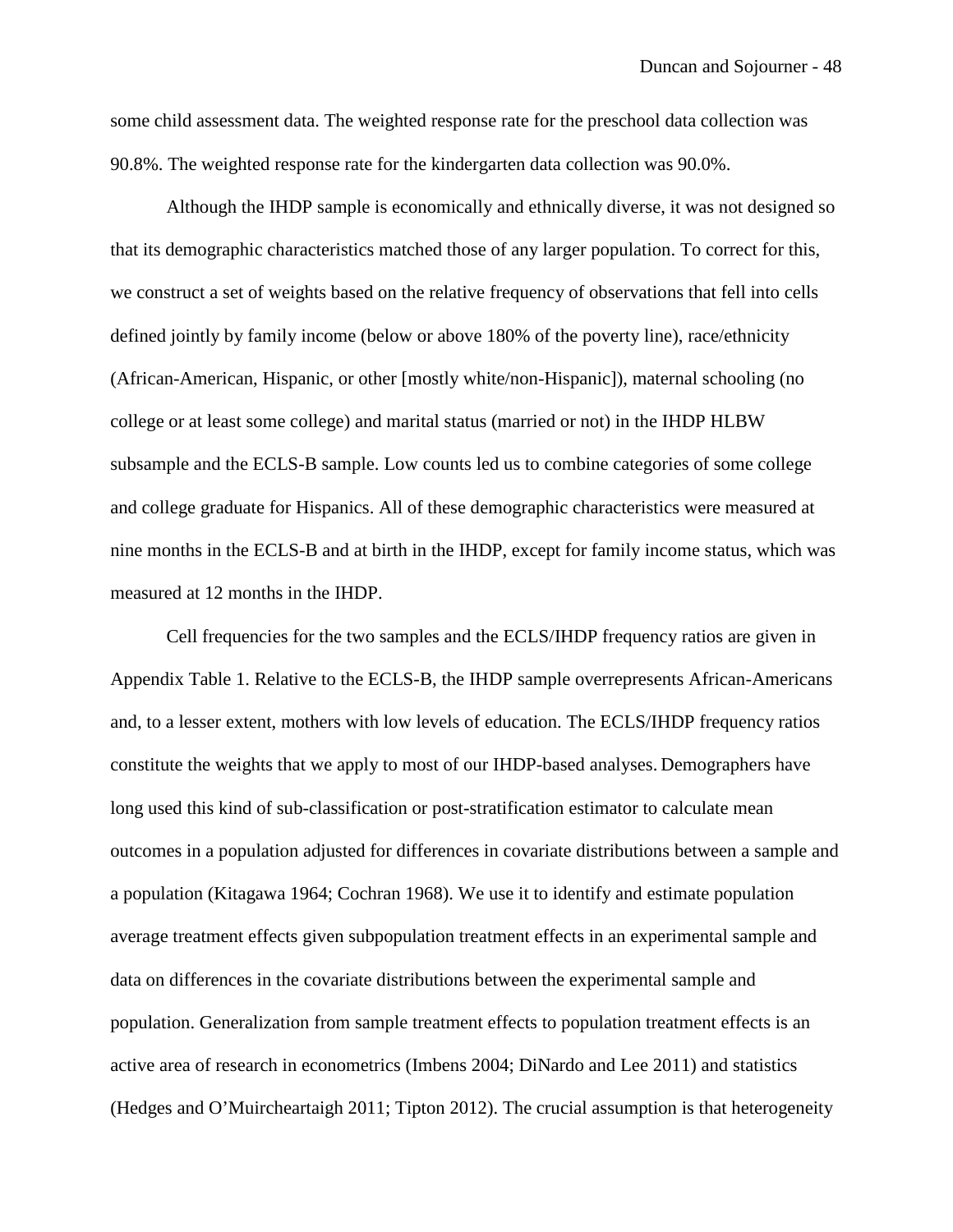in treatment effects is characterized by the combination of maternal ethnicity, marital status, and education. Tipton refers to this condition as unconfounded sample selection and states that the set of covariates used for ratio weighting, "must include all covariates that both explain variation in the potential treatment effects and differ in distribution in the population and the experiment. This is a smaller set of variables than those associated with potential outcomes, which is the requirement for matching in observational studies." Because of the multiple imputation of lowincome status in the IHDP, the ratios are allowed to vary across replicates as appropriate.

#### [Appendix Table 1 here]

Appendix Table 2 presents three sets of descriptive statistics for the IHDP high low birth weight sample. The first describes the unweighted IHDP HLBW sample and shows it to be a relatively disadvantaged group of children both in terms of family characteristics such as income as well as cognitive ability, with the exception of IQ at age one and age-8 achievement. Measuring the cognitive ability of infants is difficult, leading us to place relative little weight on the 9 and 12-month data available in the two data sets. The second set of results presents analogous descriptive statistics after weighting IHDP cases to match the ECLS-B sample on maternal education, ethnicity, and marital status. This is our analytic sample and includes both treatment and control groups. Mean cognitive skills and family income are both higher than in the unweighted IHDP sample.

#### [Appendix Table 2 here]

The third set of results presents the clearest evidence of how well the weighted IHDP compares to the national population. In this case, descriptive statistics are based only on the IHDP control group cases, which, like the national population, has not been given the IHDP treatment. In the national population, IQ z-scores and standardized math and reading achievement would be mean 0 and standard deviation 1. Up to age 3, IQ means for IHDP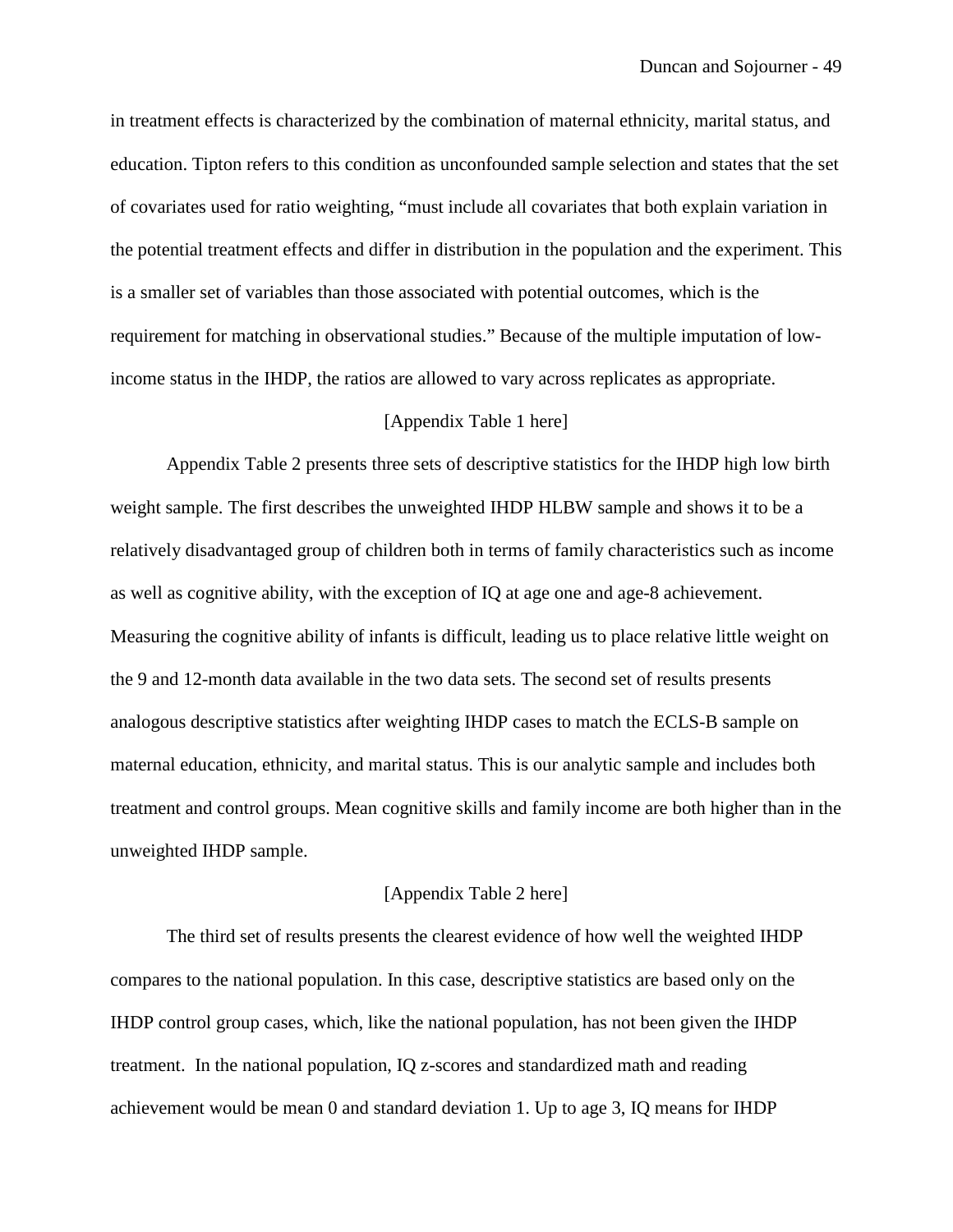controls deviate substantially from national norms. However, at later ages, the reweighted sample means matches closely national norms. At age 5, the IQ z-score mean is -0.03 and standard deviation 1.09. At age 8, they are 0.04 and 1.11. The high age-8 achievement means suggest that the reweighted sample over-represents higher-achieving students.

#### **References**

- Cochran, William. 1968. "The Effectiveness of Adjustment by Subclassification in Removing Bias in Observational Studies." *Biometrics* 24(2): 295-313.
- DiNardo, John, and David Lee. 2011 "Program Evaluation and Research Designs." In *Handbook of Labor Economics* 4(A), ed. Orley Ashenfelter and David Card, 463-536. Amsterdam: Elsevier.
- Hedges, Larry, and Colm O'Muircheartaigh. 2011. "Improving Generalizations from Designed Experiments." Northwestern University working paper.
- Imbens, Guido. 2004. "Nonparametric Estimation of Average Treatment Effects Under Exogeneity: a Review." *Review of Economics and Statistics* 86(1): 4-29.
- Kitagawa, Evelyn. 1964. "Standardized Comparisons in Population Research." *Demography* 1(1): 296-315.
- Tipton, Elizabeth. 2012. "Improving Generalizations from Experiments Using Propensity Score Subclassification: Assumptions, Properties, and Contexts." *Journal of Educational and Behavioral Statistic*s. Forthcoming.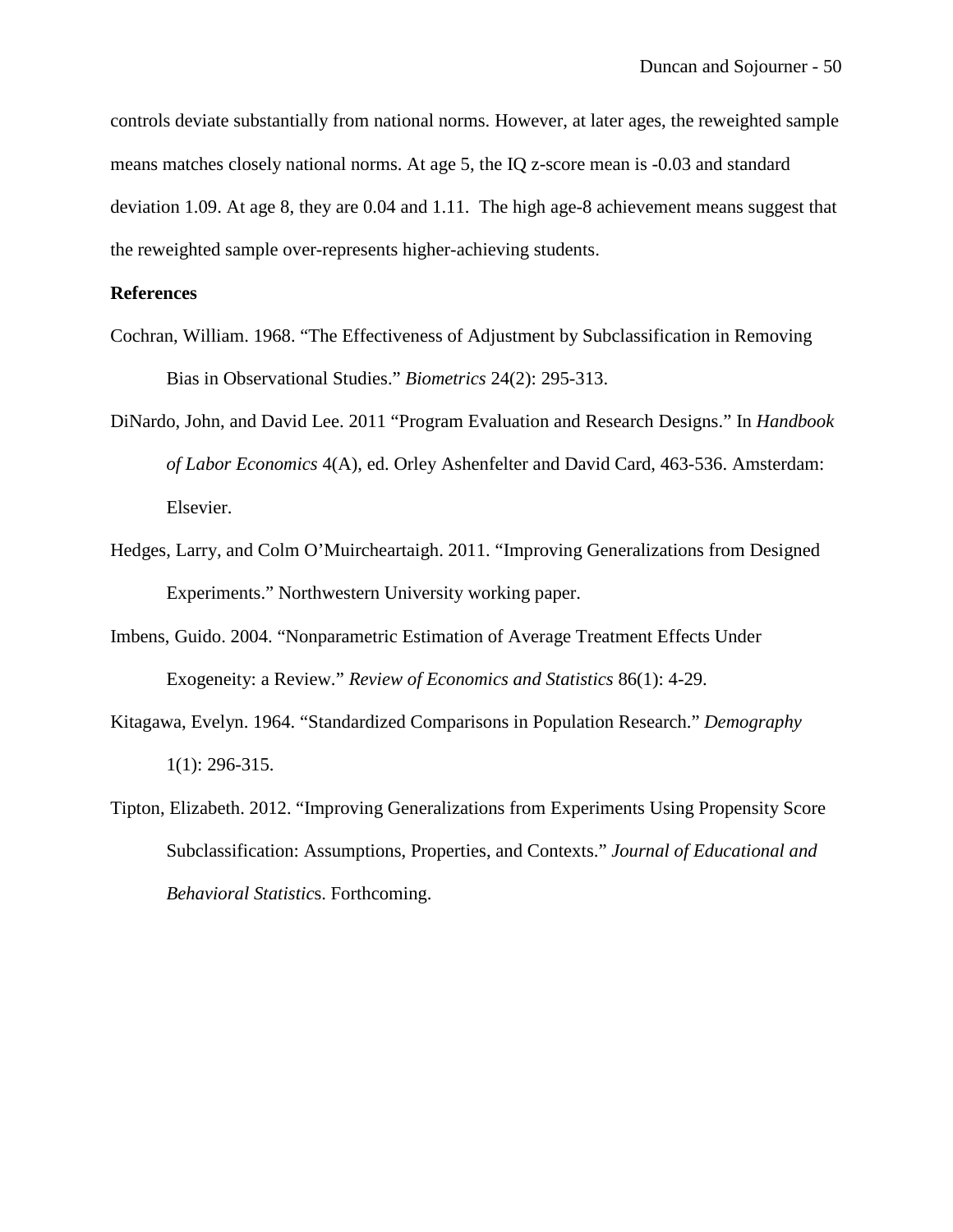Joint distributions over maternal marital status, ethnicity, and education for the ECLS-B sample and the IHDP HLBW sample, and the ratio of their cell densities

| Family income<br>status | Ethnicity   | <b>Maternal Marital Status</b><br>& Education |             |                            |                                                              |  |  |  |
|-------------------------|-------------|-----------------------------------------------|-------------|----------------------------|--------------------------------------------------------------|--|--|--|
|                         |             | Married                                       | Married     | Unmarried                  | Unmarried                                                    |  |  |  |
|                         |             | No college                                    | Any college | No college                 | Any college                                                  |  |  |  |
|                         |             |                                               |             | IHDP - HLBW sample (n=362) |                                                              |  |  |  |
| Low income              | White/other | 0.066                                         | 0.025       | 0.044                      | 0.011                                                        |  |  |  |
|                         | African-Am. | 0.052                                         | 0.030       | 0.251                      | 0.033                                                        |  |  |  |
|                         | Hispanic    | 0.022                                         | 0.006       |                            | 0.052                                                        |  |  |  |
| Not low-inc.            | White/other | 0.036                                         | 0.160       | 0.014                      | 0.008                                                        |  |  |  |
|                         | African-Am. | 0.019                                         | 0.017       | 0.019                      | 0.011                                                        |  |  |  |
|                         | Hispanic    | 0.006                                         | 0.008       |                            | 0.006                                                        |  |  |  |
| Missing<br>Income       | White/other | 0.014                                         |             | 0.022                      | 0.003                                                        |  |  |  |
|                         | African-Am. | 0.006                                         | 0.003       | 0.033                      | 0.006                                                        |  |  |  |
|                         | Hispanic    | 0.003                                         |             |                            | 0.014                                                        |  |  |  |
|                         |             |                                               |             | ECLS-B sample $(n=8840)$   |                                                              |  |  |  |
| Low income              | White/other | 0.072                                         | 0.053       | 0.069                      | 0.024                                                        |  |  |  |
|                         | African-Am. | 0.011                                         | 0.009       | 0.062                      | 0.016                                                        |  |  |  |
|                         | Hispanic    | 0.061                                         | 0.018       |                            | 0.077                                                        |  |  |  |
| Not low-inc.            | White/other | 0.064                                         | 0.311       | 0.024                      | 0.022                                                        |  |  |  |
|                         | African-Am. | 0.005                                         | 0.018       | 0.006                      | 0.010                                                        |  |  |  |
|                         | Hispanic    | 0.018                                         | 0.031       |                            | 0.018                                                        |  |  |  |
|                         |             |                                               |             |                            | Mean (standard deviation) ECLS: IHDP ratio across 10 imputed |  |  |  |
|                         |             |                                               |             | replicates                 |                                                              |  |  |  |
| Low income              | White/other | 0.92(0.02)                                    | 2.14        | 1.17(0.06)                 | 1.99(0.22)                                                   |  |  |  |
|                         | African-Am. | 0.18(0.00)                                    | 0.28(0.01)  | 0.22(0.00)                 | 0.43(0.02)                                                   |  |  |  |
|                         | Hispanic    | 2.48(0.09)                                    | 3.32        |                            | 1.21(0.18)                                                   |  |  |  |
| Not low-inc.            | White/other | 1.66(0.08)                                    | 1.94        | 1.16(0.16)                 | 2.21(0.32)                                                   |  |  |  |
|                         | African-Am. | 0.25(0.00)                                    | 0.96(0.07)  | 0.25(0.02)                 | 0.81(0.11)                                                   |  |  |  |
|                         | Hispanic    | 3.09(0.39)                                    | 3.69        |                            | 3.58(0.88)                                                   |  |  |  |

Note: Some cells are collapsed owing to small case counts.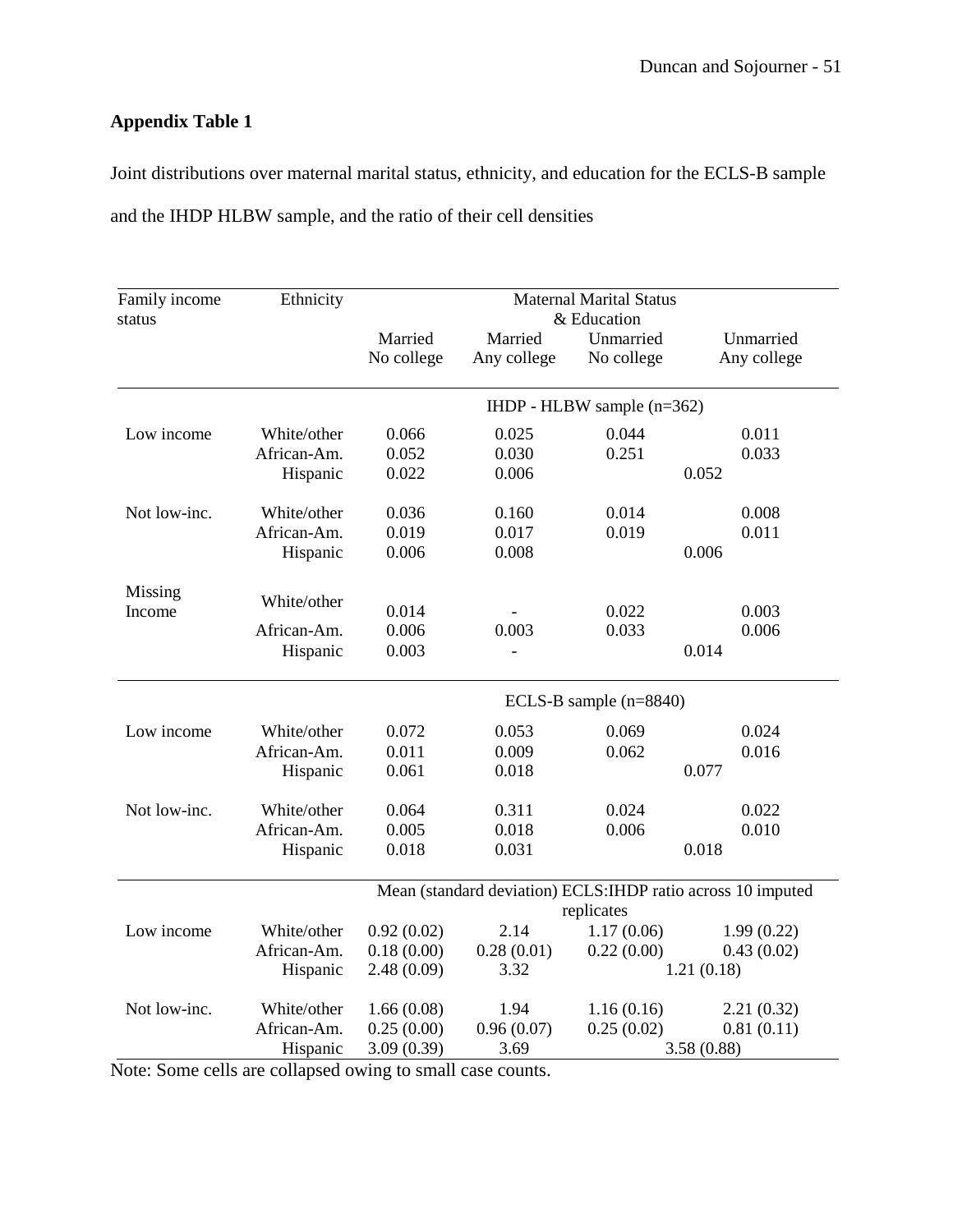| <b>IHDP HLBW Sample:</b>              |             |                | All       | All           |           | Control only ECLS- |           |
|---------------------------------------|-------------|----------------|-----------|---------------|-----------|--------------------|-----------|
| Weighted:                             |             | N <sub>o</sub> |           | <b>ECLS-B</b> |           | B                  |           |
| Variable                              | $\mathbf N$ | Mean           | <b>SD</b> | Mean          | <b>SD</b> | Mean               | <b>SD</b> |
| Age 1 IQ z-score                      | 330         | 0.78           | 1.04      | 0.88          | 1.01      | 0.86               | 0.99      |
| Age 2 IQ z-score                      | 322         | $-0.04$        | 1.36      | 0.23          | 1.42      | $-0.03$            | 1.39      |
| Age 3 IQ z-score                      | 328         | $-0.68$        | 1.32      | $-0.29$       | 1.44      | $-0.60$            | 1.42      |
| Age 5 IQ z-score                      | 295         | $-0.43$        | 1.17      | 0.03          | 1.18      | $-0.03$            | 1.09      |
| Age 8 IQ z-score                      | 311         | $-0.38$        | 1.16      | 0.09          | 1.16      | 0.04               | 1.11      |
| Age 8 reading achymt.                 | 308         | 0.02           | 1.36      | 0.42          | 1.36      | 0.46               | 1.35      |
| Age 8 math achymt.                    | 312         | $-0.03$        | 1.41      | 0.27          | 1.40      | 0.25               | 1.38      |
|                                       |             |                |           |               |           |                    |           |
| White/other                           | 362         | 0.40           |           | 0.63          |           | 0.61               |           |
| African-American                      | 362         | 0.48           |           | 0.13          |           | 0.14               |           |
| Hispanic                              | 362         | 0.12           |           | 0.23          |           | 0.24               |           |
| Mother without any<br>college         | 362         | 0.67           |           | 0.47          |           | 0.41               |           |
| Mother with any college               | 362         | 0.33           |           | 0.53          |           | 0.59               |           |
| Mother married                        | 362         | 0.47           |           | 0.66          |           | 0.70               |           |
| Mother not married                    | 362         | 0.53           |           | 0.34          |           | 0.30               |           |
| Income/needs ratio at 12<br>months    | 325         | 1.86           | 1.88      | 2.65          | 2.19      | 2.70               | 2.15      |
| Income/needs $< 1.8$<br>indicator     | 325         | 0.66           |           | 0.47          |           | 0.45               |           |
| Male                                  | 362         | 0.52           |           | 0.53          |           | 0.55               |           |
| Birth weight, kilograms               | 362         | 2.26           | 0.14      | 2.26          | 0.14      | 2.26               | 0.14      |
| Gestational age at birth              | 362         | 34.9           | 1.54      | 34.7          | 1.57      | 34.9               | 1.48      |
| Neonatal health index                 | 362         | 99.0           | 14.8      | 96.9          | 14.0      | 97.0               | 14.1      |
| Maternal age at birth                 | 362         | 24.6           | 6.07      | 26.9          | 6.09      | 27.3               | 6.28      |
| Number prior premature,<br>LBW births | 362         | 0.31           | 0.62      | 0.22          | 0.54      | 0.20               | 0.50      |
| Children living                       | 362         | 1.96           | 1.12      | 1.85          | 1.07      | 1.90               | 1.14      |
| Parity/birth order                    | 362         | 1.99           | 1.18      | 1.87          | 1.09      | 1.89               | 1.13      |

## Summary statistics for IHDP HLBW sample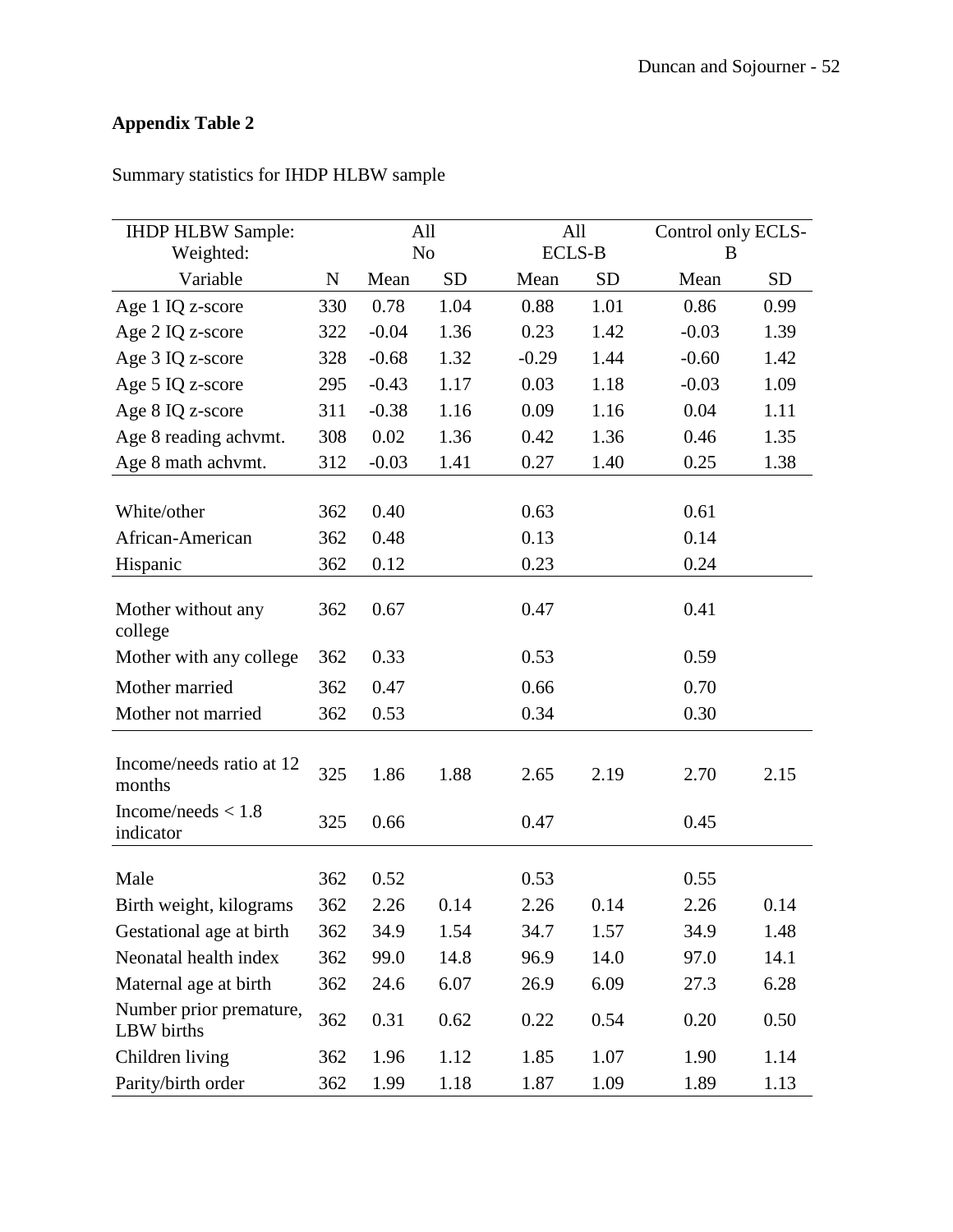Treatment effects on IQ z-score at ages 1, 2 and 3 by low-income status using IHDP HLBW sample with ECLS-B

weights

| DV:             |           | Age 1 IQ   |               |            | Age 2 IQ    |              |            | Age $3$ IQ  |              |
|-----------------|-----------|------------|---------------|------------|-------------|--------------|------------|-------------|--------------|
| Model:          | A         | B          | $\mathcal{C}$ | A          | B           | $\mathsf{C}$ | A          | B           | $\mathsf{C}$ |
| Treatment       | 0.109     | 0.112      | 0.065         | $0.793***$ | $0.878***$  | $0.433*$     | $0.903***$ | $1.001***$  | 0.323        |
|                 | (0.132)   | (0.133)    | (0.177)       | (0.160)    | (0.223)     | (0.219)      | (0.147)    | (0.181)     | (0.210)      |
| Low income      |           | $-0.037$   | $-0.072$      |            | $-0.875***$ | $-1.181***$  |            | $-1.017***$ | $-1.482***$  |
|                 |           | (0.122)    | (0.171)       |            | (0.244)     | (0.270)      |            | (0.192)     | (0.240)      |
| Treatment x     |           |            | 0.097         |            |             | $0.872**$    |            |             | 1.319***     |
| (Low income)    |           |            | (0.253)       |            |             | (0.280)      |            |             | (0.308)      |
| I(Male)         | $-0.127$  | $-0.131$   | $-0.136$      | $-0.210$   | $-0.275$    | $-0.333$     | $-0.016$   | $-0.097$    | $-0.173$     |
|                 | (0.212)   | (0.216)    | (0.216)       | (0.209)    | (0.220)     | (0.222)      | (0.054)    | (0.092)     | (0.106)      |
| Gest. age at    | $-0.046*$ | $-0.045*$  | $-0.046*$     | 0.035      | 0.059       | 0.051        | 0.031      | 0.064       | 0.048        |
| birth           | (0.023)   | (0.022)    | (0.022)       | (0.101)    | (0.096)     | (0.091)      | (0.104)    | (0.100)     | (0.092)      |
| Birth weight    | 1.268***  | $1.271***$ | $1.283***$    | $-0.017$   | 0.018       | 0.100        | 0.151      | 0.195       | 0.318        |
| (kg)            | (0.360)   | (0.361)    | (0.361)       | (0.758)    | (0.819)     | (0.875)      | (0.526)    | (0.672)     | (0.692)      |
| Neonatal Health | $0.008*$  | $0.008*$   | $0.008*$      | 0.001      | 0.004       | 0.002        | $-0.003$   | 0.001       | $-0.002$     |
| Index           | (0.004)   | (0.004)    | (0.004)       | (0.008)    | (0.007)     | (0.008)      | (0.006)    | (0.006)     | (0.005)      |
| Obs.            | 330       | 330        | 330           | 322        | 322         | 322          | 328        | 328         | 328          |

Coefficient significance (within site correlation corrected standard errors): ∗: 10% ∗∗: 5% ∗∗∗: 1%.

All models include site dummies

.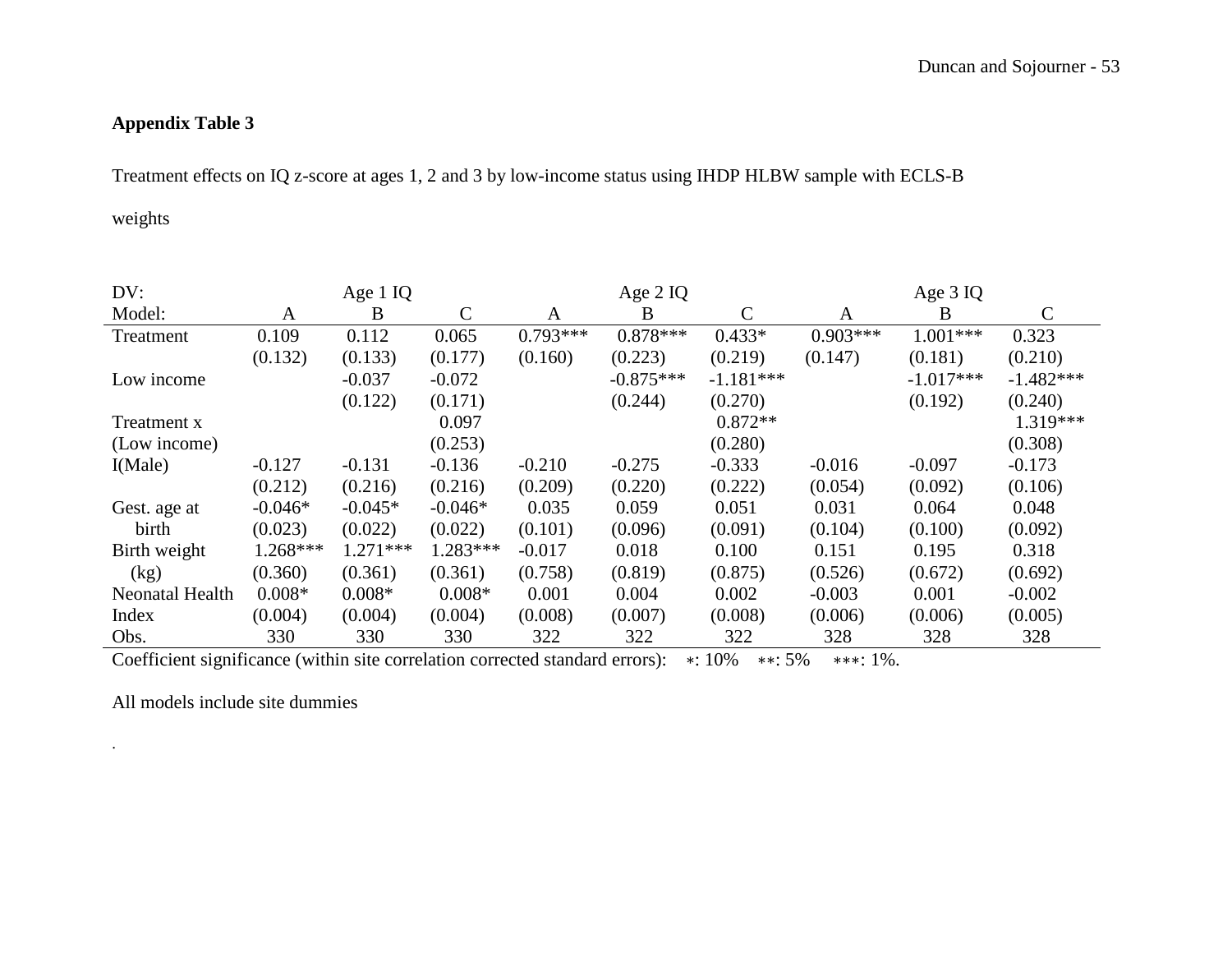Treatment effects on IQ z-score at ages 5, 8 and 18 by low-income status using IHDP HLBW sample with ECLS-B

weights

| DV:                   |          | Age $5$ IQ     |              |           | Age 8 IQ                    |              |
|-----------------------|----------|----------------|--------------|-----------|-----------------------------|--------------|
| Model:                | A        | B              | $\mathsf{C}$ | A         | B                           | $\mathsf{C}$ |
| Treatment             | 0.102    | 0.148          | $-0.264$     | 0.156     | 0.224                       | $-0.067$     |
|                       | (0.116)  | (0.166)        | (0.201)      | (0.158)   | (0.169)                     | (0.323)      |
| Low income            |          | $-0.509*$      | $-0.820***$  |           | $-0.595**$                  | $-0.806***$  |
|                       |          | (0.246)        | (0.231)      |           | (0.185)                     | (0.196)      |
| Treatment x           |          |                | $0.861***$   |           |                             | 0.572        |
| (Low                  |          |                | (0.201)      |           |                             | (0.361)      |
| income)               |          |                |              |           |                             |              |
| I(Male)               | $-0.060$ | $-0.112$       | $-0.158$     | 0.025     | $-0.027$                    | $-0.063$     |
|                       | (0.117)  | (0.139)        | (0.140)      | (0.131)   | (0.153)                     | (0.163)      |
| Gest. age at<br>birth | 0.033    | 0.051          | 0.042        | 0.083     | 0.102                       | 0.095        |
|                       | (0.073)  | (0.068)        | (0.066)      | (0.059)   | (0.060)                     | (0.063)      |
| Birth weight,         | 0.582    | 0.620          | 0.630        | 0.364     | 0.400                       | 0.431        |
| kg                    |          |                |              |           |                             |              |
|                       | (0.629)  | (0.690)        | (0.724)      | (0.652)   | (0.643)                     | (0.696)      |
| Neonatal              | $-0.005$ | $-0.003$       | $-0.006$     | $-0.010*$ | $-0.008$                    | $-0.009*$    |
| Health                |          |                |              |           |                             |              |
| Index                 | (0.006)  | (0.006)        | (0.006)      | (0.005)   | (0.005)                     | (0.005)      |
| Obs.<br>$\sim$ $\sim$ | 295      | 295<br>$\cdot$ | 295          | 311       | 311<br>$\sim$ $\sim$ $\sim$ | 311<br>$ -$  |

Coefficient significance (within-site-correlation corrected standard errors): ∗: 10% ∗∗: 5% ∗∗∗: 1%.

All models include site dummies.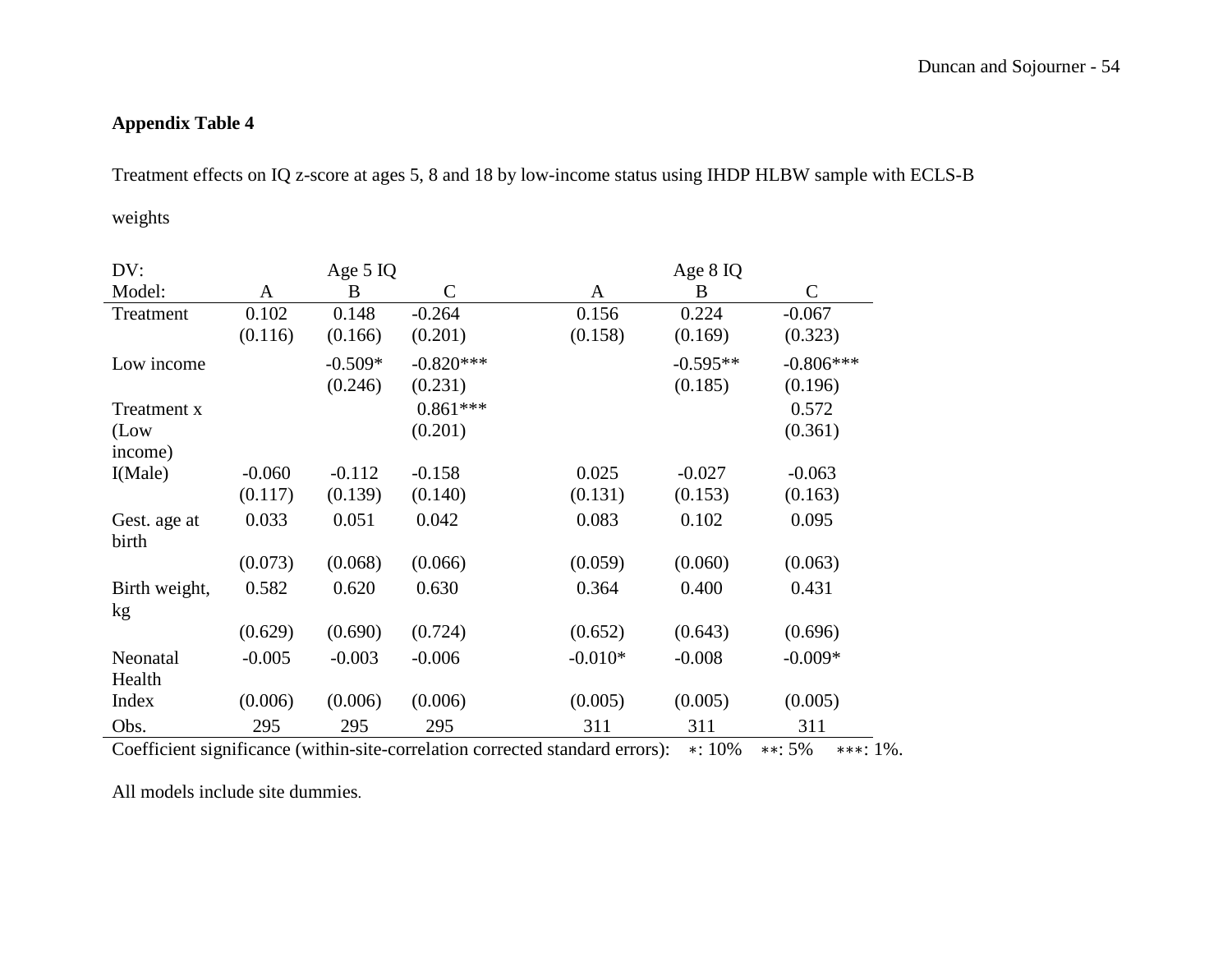Treatment effects on age 8 Woodcock-Johnson achievement by low-income status using IHDP HLBW sample with

### ECLS-B weights

| DV:              | Reading    |             |               | Math     |           |               |  |
|------------------|------------|-------------|---------------|----------|-----------|---------------|--|
| Model:           | A          | B           | $\mathcal{C}$ | A        | B         | $\mathcal{C}$ |  |
| Treatment        | $-0.116$   | $-0.041$    | $-0.456$      | 0.120    | 0.187     | $-0.137$      |  |
|                  | (0.209)    | (0.261)     | (0.267)       | (0.149)  | (0.206)   | (0.197)       |  |
| Low income       |            | $-0.643***$ | $-0.936***$   |          | $-0.594*$ | $-0.830**$    |  |
|                  |            | (0.156)     | (0.123)       |          | (0.257)   | (0.281)       |  |
| Treatment x      |            |             | $0.804***$    |          |           | $0.636**$     |  |
| (Low income)     |            |             | (0.184)       |          |           | (0.224)       |  |
| I(Male)          | $-0.393**$ | $-0.455***$ | $-0.498***$   | $-0.026$ | $-0.078$  | $-0.118$      |  |
|                  | (0.120)    | (0.129)     | (0.139)       | (0.152)  | (0.181)   | (0.181)       |  |
| Gest. age at     | 0.101      | $0.123*$    | 0.111         | $0.142*$ | $0.162*$  | $0.153*$      |  |
| birth            |            |             |               |          |           |               |  |
|                  | (0.065)    | (0.061)     | (0.063)       | (0.071)  | (0.076)   | (0.078)       |  |
| Birth weight, kg | $-0.419$   | $-0.381$    | $-0.350$      | 0.376    | 0.411     | 0.445         |  |
|                  | (0.661)    | (0.634)     | (0.688)       | (0.585)  | (0.565)   | (0.587)       |  |
| Neonatal Health  | $-0.009$   | $-0.007$    | $-0.008$      | $-0.007$ | $-0.005$  | $-0.006$      |  |
| Index            | (0.006)    | (0.006)     | (0.006)       | (0.007)  | (0.007)   | (0.007)       |  |
| Obs.             | 308        | 308         | 308           | 312      | 312       | 312           |  |

Coefficient significance (within site correlation corrected standard errors): ∗: 10% ∗∗: 5% ∗∗∗: 1%.

All models include site dummies.